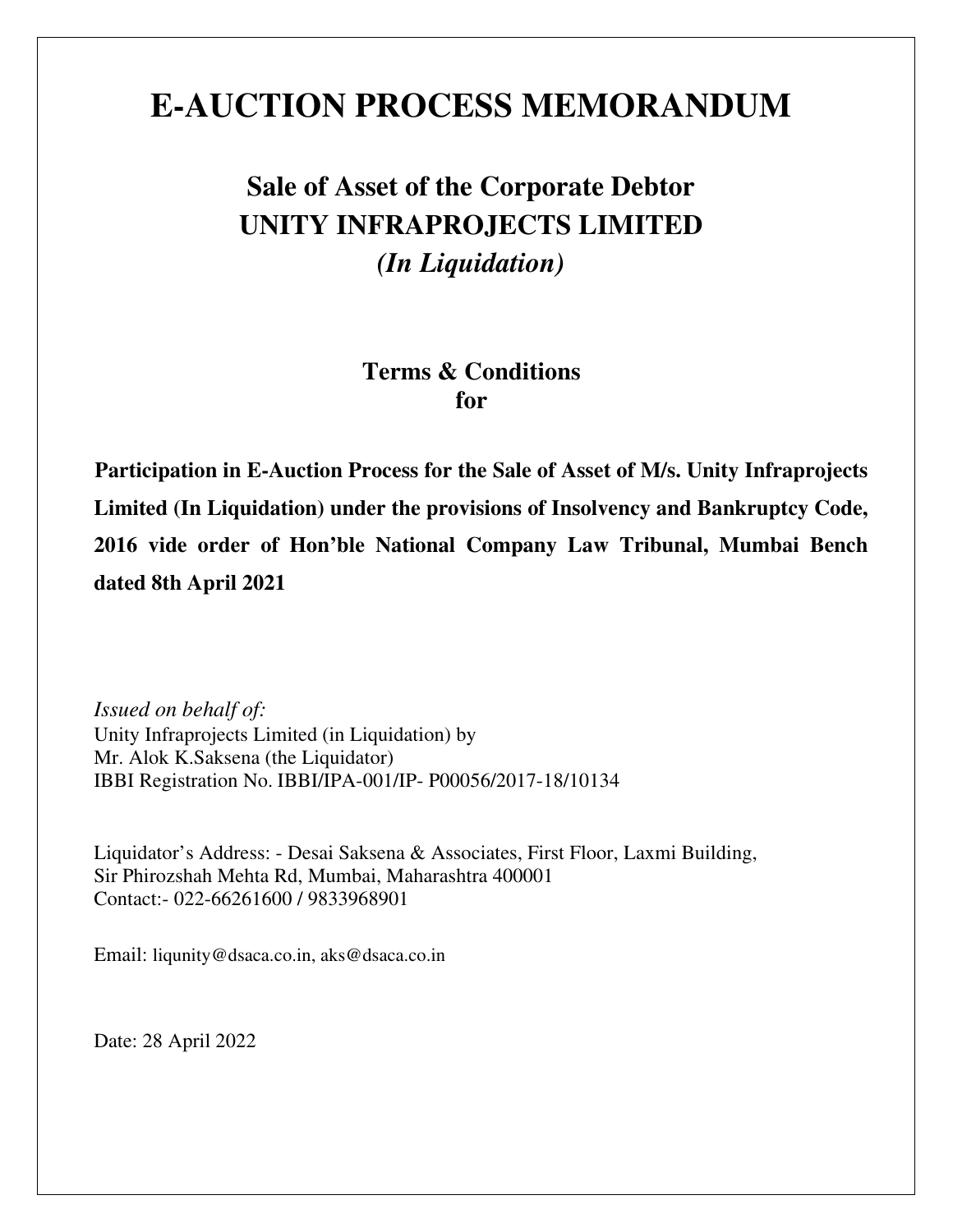## **TO ALL PROSPECTIVE BIDDERS**

Terms and conditions, Timelines, Bid Application Form, Undertaking and other documents required for participating in the electronic auction of the asset of M/s. Unity Infraprojects Limited, are provided in the E-Auction Process Memorandum. The said E-Auction Process Memorandum is non-transferable.

The details for the e-auction process are also available on the website www.indiaauction.com

Bidders desirous to submit their Bid, have to submit their Bids on E-Auction Portal www.indiaauction.com.

The documents for the Bids have to be submitted at Liquidator's Office by post or in person or through electronic means.

**Address for correspondence**: Desai Saksena & Associates, First Floor, Laxmi Building, Sir Phirozshah Mehta Rd, Mumbai, Maharashtra 400001

**Email:** liqunity@dsaca.co.in, aks@dsaca.co.in

*This space is intentionally left blank*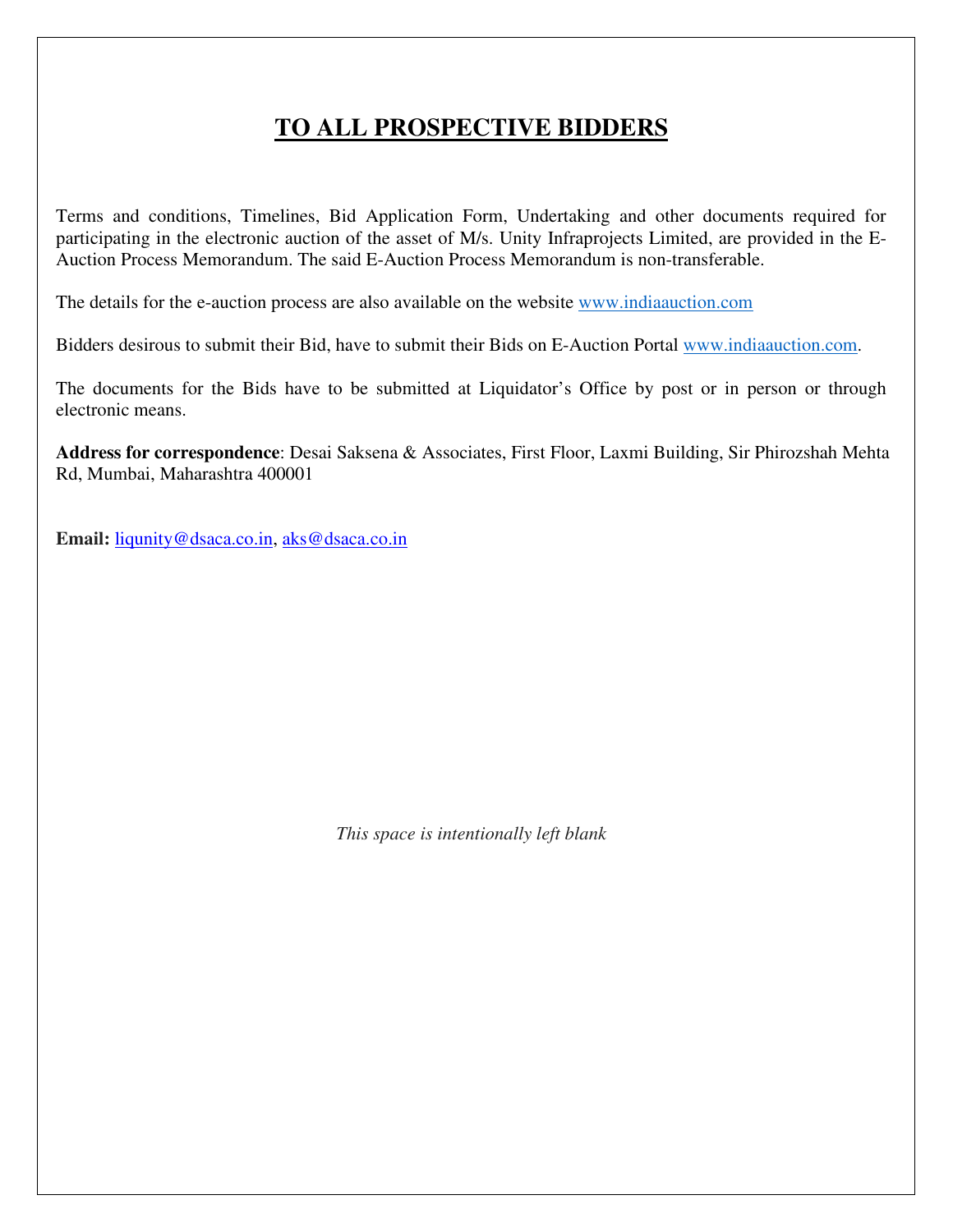Contents

| Ι.    |  |
|-------|--|
| II.   |  |
| III.  |  |
| IV.   |  |
| V.    |  |
| VI.   |  |
| VII.  |  |
| 1.    |  |
| 2.    |  |
| 3.    |  |
| 5.    |  |
| 6.    |  |
| 7.    |  |
| 8.    |  |
| 9.    |  |
| 10.   |  |
| 11.   |  |
| 12.   |  |
| 13.   |  |
| 14.   |  |
| 15.   |  |
| 16.   |  |
| 17.   |  |
| 18.   |  |
| 19.   |  |
| 20.   |  |
| VIII. |  |
| IX.   |  |
| X.    |  |
| XI.   |  |
| XII.  |  |
|       |  |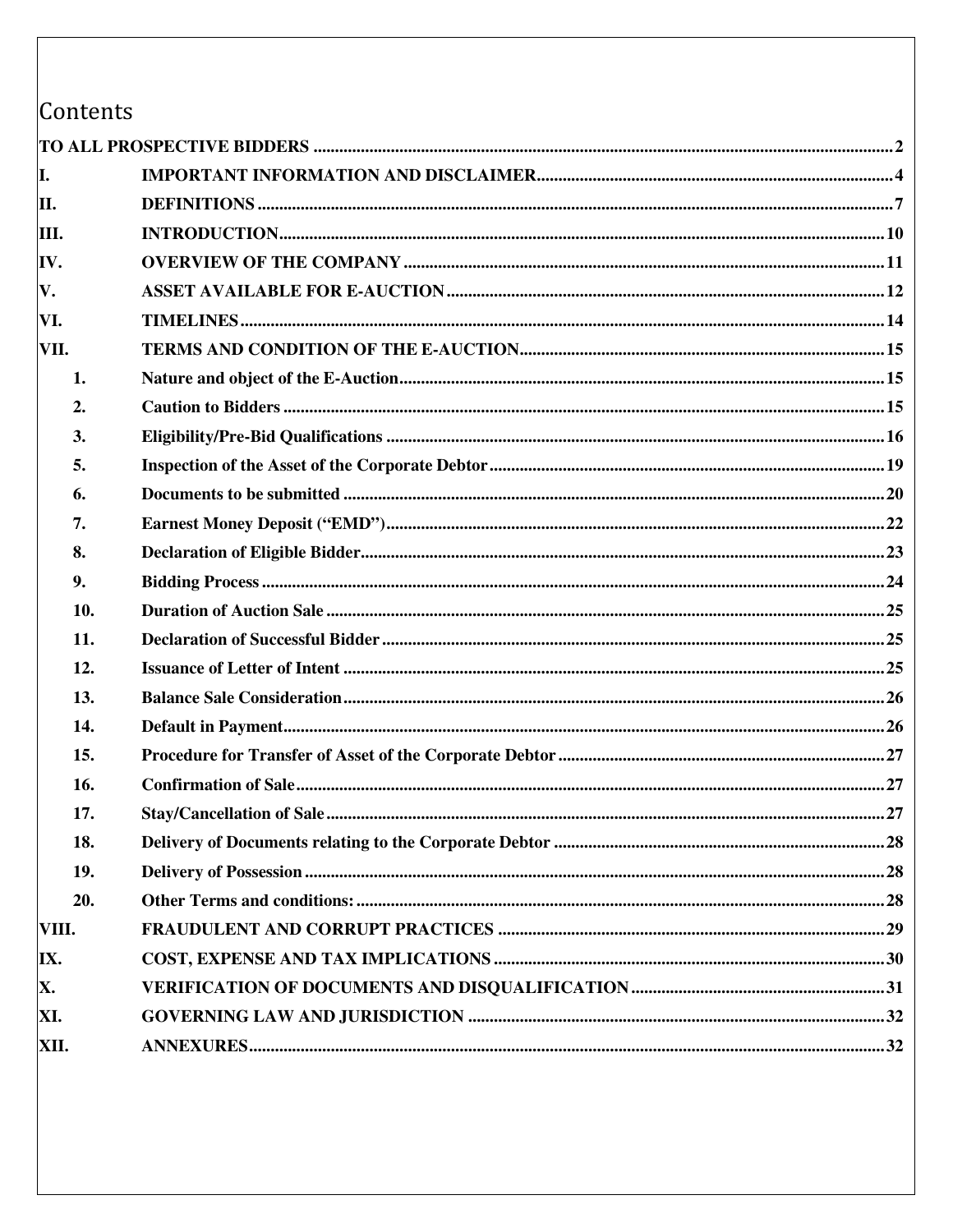## **I. IMPORTANT INFORMATION AND DISCLAIMER**

- 1) This E-Auction Process Memorandum has been issued with the intent to carry out electronic auction ('E- Auction') of the Asset of Unity Infraprojects Limited (in liquidation) under the provisions of the Insolvency and Bankruptcy Code ('IBC'), 2016 and the Insolvency and Bankruptcy Board of India (Liquidation Process) Regulations, 2016 (''Liquidation Process Regulations'' in short).
- 2) All the information provided in this E-Auction Process Memorandum shall be read together with the provisions of the IBC and the Liquidation Process Regulations. In the event of a conflict between this E-Auction Process Memorandum, the IBC and the Regulations; the provisions of IBC shall prevail and if related information is not there in IBC, the Liquidation Process Regulations shall prevail.
- 3) The information contained in this E-Auction Process Memorandum or subsequently provided to Bidder(s), whether verbally or in documentary or any other form by or on behalf of the Liquidator, is provided to Bidder(s) on the terms and conditions set out in this E-Auction Process Memorandum.
- 4) This E-Auction Process Memorandum is neither an agreement nor an offer by the Liquidator to the prospective Bidders or any other person. The purpose of this E-Auction Process Memorandum is to provide interested bidders with information that may be useful to them in making their bids pursuant to this E-Auction Process Memorandum. The assumptions, assessments, statements and information contained in the E-Auction Process Memorandum may not be complete, accurate or adequate. Each Bidder shall, therefore, conduct his/her/ its own due diligence and analysis and should check the accuracy, adequacy, correctness, reliability and completeness of the assumptions, assessments, statements and information contained in this E-Auction Process Memorandum and obtain independent advice from appropriate sources.
- 5) Information provided in this E-Auction Process Memorandum to the Bidder(s) has been collated from several sources. The information given is not intended to be an exhaustive account of statutory requirements and should not be regarded as complete.
- 6) The Liquidator, makes no representation or warranty and shall have no liability to any person, including any Bidder under any law, statute, rules or regulations or tort, principles of restitution or unjust enrichment or otherwise for any loss, damages, cost or expense which may arise from or be incurred or suffered on account of anything contained in this E-Auction Process Memorandum or otherwise, including the accuracy, adequacy, correctness, completeness or reliability of the E-Auction Process Memorandum and any assessment, assumption, statement or information contained therein or deemed to form part of this E-Auction Process Memorandum or arising in any way from participation in this auction process.
- 7) The Liquidator also accepts no liability of any nature howsoever caused arising from reliance of any Bidder upon the statements contained in this E-Auction Process Memorandum, including for the Auction participant not being selected as a successful bidder or on account of any decision taken by the Liquidator.
- 8) The Liquidator may in its absolute discretion, but without being under any obligation to do so, update, amend or supplement the information, assessment or assumptions contained in this E-Auction Process Memorandum.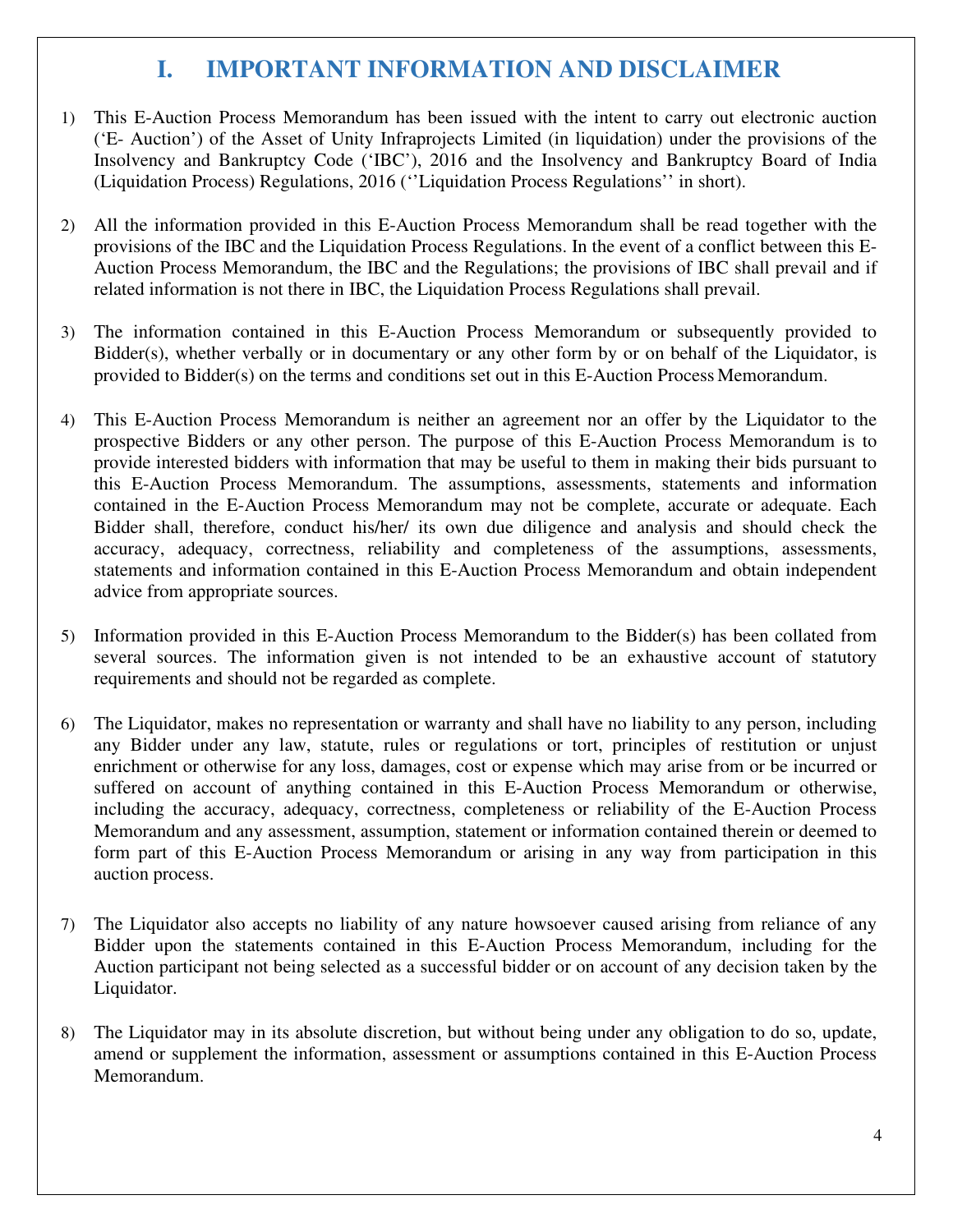- 9) The issue of this E-Auction Process Memorandum does not imply that the Liquidator is bound to select a Bidder or to appoint the Preferred Bidder as Successful Bidder for the assets of the corporate debtor and the Liquidator reserves the right to reject all or any of the Bidders or bids without assigning any reason whatsoever.
- 10) By acceptance of this E -Auction Process Memorandum and submission of the Bid (defined herein after in the document), the Interested Bidder(s) shall be deemed to have acknowledged that it has not relied upon any representation and warranty made by the Liquidator and / or his professional advisors. The submission of the Bid means and implies that the Interested Bidder has read carefully and unconditionally and irrevocably agreed to and accepted all the terms and conditions laid herein. This document has not been filed, registered or approved and will or may not be filed, registered, reviewed or approved by any statutory or regulatory authority in India or any other jurisdiction.
- 11) This E -Auction Process Memorandum and information contained herein or disclosed pursuant to the terms of this E -Auction Process Memorandum or any part of it does not constitute or purport to constitute any advice or information in publicly accessible media and should not be printed, reproduced, transmitted, sold, distributed, or published by the recipient without prior written approval from the Liquidator. Distributing or taking /sending /dispatching /transmitting this E -Auction Process Memorandum in certain foreign jurisdictions may be restricted by law, and Persons in whose possession this E -Auction Process Memorandum comes should inform themselves about, and observe, any such restrictions.
- 12) Indiaauction.com Pvt. Ltd. via website https:// www.indiaauction.com (E- Auction Service Provider") has been appointed as the E- Auction Service Provider. The sale of the assets of the Corporate Debtor shall be undertaken by the E-Auction Service Provider for and on behalf of the Seller through an eauction platform provided on the website portal of the E-Auction Service Provider (Platform). Other details with respect to the e-auction are as follows:

| <b>Type of Bid</b>                    | E-Auction                                                        |
|---------------------------------------|------------------------------------------------------------------|
| <b>Seller</b>                         | Alok Saksena (Liquidator of Unity Infraprojects Limited)         |
| Website of E-Auction service provider | www.indiaauction.com                                             |
| <b>Service Provider</b>               | Indiaauction.com Pvt. Ltd.                                       |
|                                       | Contact Person: Mr. Sujit Joglekar / Ms. Geeta S.M.              |
|                                       | Contact: 91-98216 48495, 98213 61836                             |
|                                       | Email:- enquiry@indiaauction.com or                              |
|                                       | customerservice@indiaauction.com                                 |
| Company                               | M/s Unity Infraprojects Limited (in Liquidation)                 |
| <b>Annexures</b>                      | 1. <b>Annexure 1</b> – Notarized Affidavit                       |
|                                       | 2. <b>Annexure 2</b> – Bid Application form                      |
|                                       | 3. Annexure 3 - Declaration by the Bidder                        |
|                                       | 4. <b>Annexure 4</b> – Copy of resolution passed by the board of |
|                                       | directors of the Interested Bidder.                              |
|                                       | 5. Annexure 5- Registration form of India Auction                |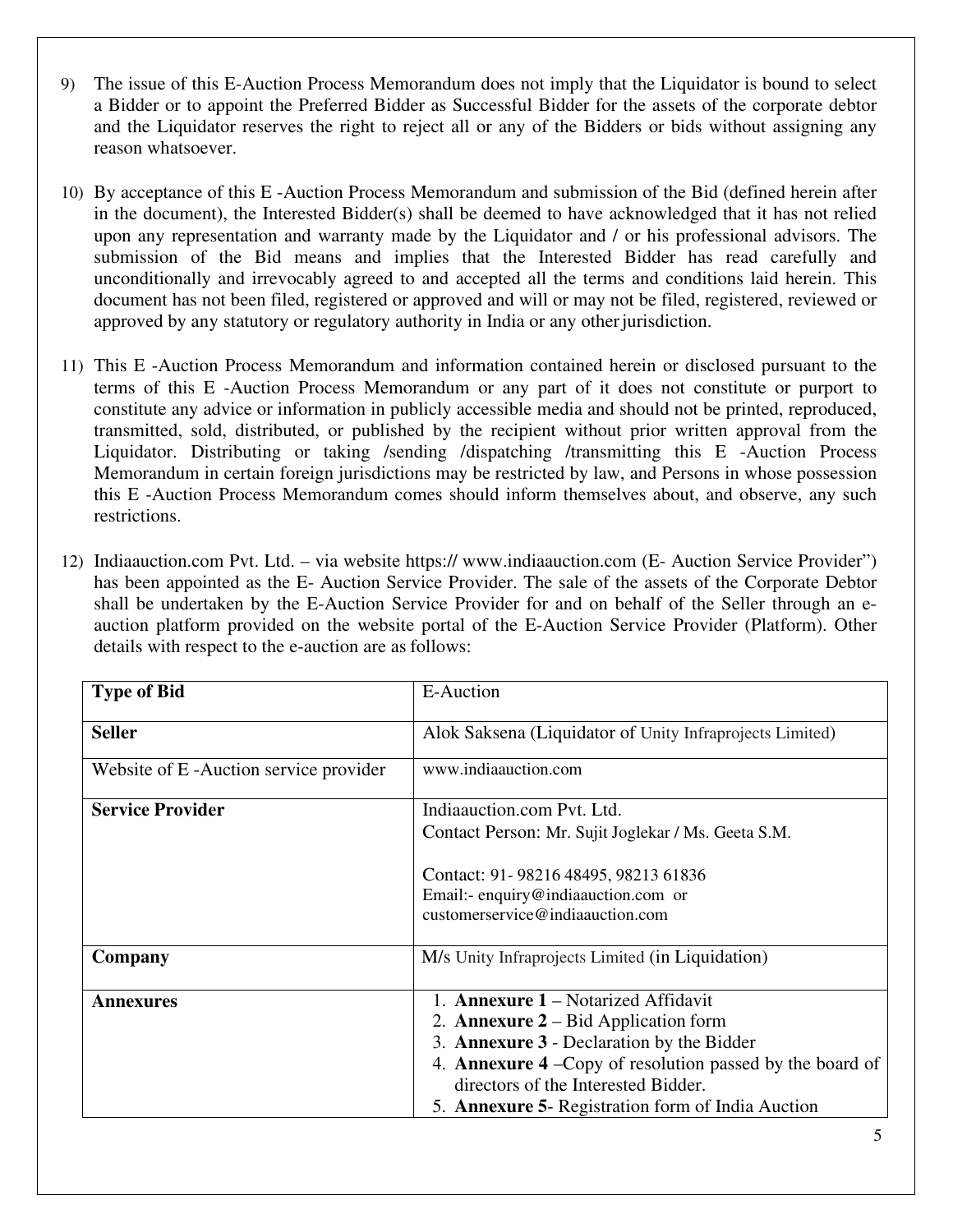| <b>Special Instructions</b> | This bidding is a serious matter and last-minute bidding may<br>lead to lapses. Neither the E-Auction Service provider nor<br>the Liquidator will be responsible for any lapses on part of |
|-----------------------------|--------------------------------------------------------------------------------------------------------------------------------------------------------------------------------------------|
|                             | the Bidders. It is advisable to submit the Bids well before<br>the prescribed timeline and avoid last minute submissions.                                                                  |

- 13) As mandated by the Hon'ble NCLT, the Liquidator shall exercise all rights with respect to sale of assets of the Company and it would be open to the Liquidator to appoint such experts, professionals or other persons, as the Liquidator might think necessary or as per the Directions with Hon'ble NCLT, so as to enable the sale of the assets of the Corporate Debtor.
- 14) The Annexures to this E-Auction Process Memorandum shall form an integral part hereof and this E-Auction Process Memorandum shall always be read in conjunction with the Annexures hereto.
- 15) The Asset of the Company are proposed to be sold on "As is where is basis, "As is what is basis", "Whatever there is basis" and "No recourse" basis and the proposed sale of assets of the Company does not entail transfer of any other title, except the title which the Company had on its asset as on date of transfer. The Liquidator does not take or assume any responsibility for any shortfall or defect or shortcoming in the moveable/immoveable asset of the Company.
- 16) All statutory/non-statutory liabilities / taxes / demands / claims / maintenance fee / electricity / water charges etc, outstanding as on date or yet to fall due in respect of the assets of the Corporate Debtor should be ascertained by the Qualified Bidders and should be borne by the Successful bidder.
- 17) All expenses incurred towards transfer of any asset of the Company post the e-auction process shall be borne by the successful auction applicant. The Liquidator shall not be held responsible / liable to pay any expenses towards such transfer of asset of the Company
- 18) In no circumstances shall the Auction Participant or its officers, employees, agents and professional advisers make any contact, direct or indirect, by any mode whatsoever, with the management, employees, customers, agents or suppliers of the Company until the Liquidator gives permission to do so in writing.
- 19) The Auction Participant shall bear all its costs and charges associated with or relating to the preparation and submission of its bid including but not limited to preparation, copying, postage, delivery fees, expenses associated with any demonstrations or presentations which may be required by the Liquidator or any other costs incurred in connection with or relating to its bid.
- 20) This E-Auction Process Memorandum is neither transferable nor assignable.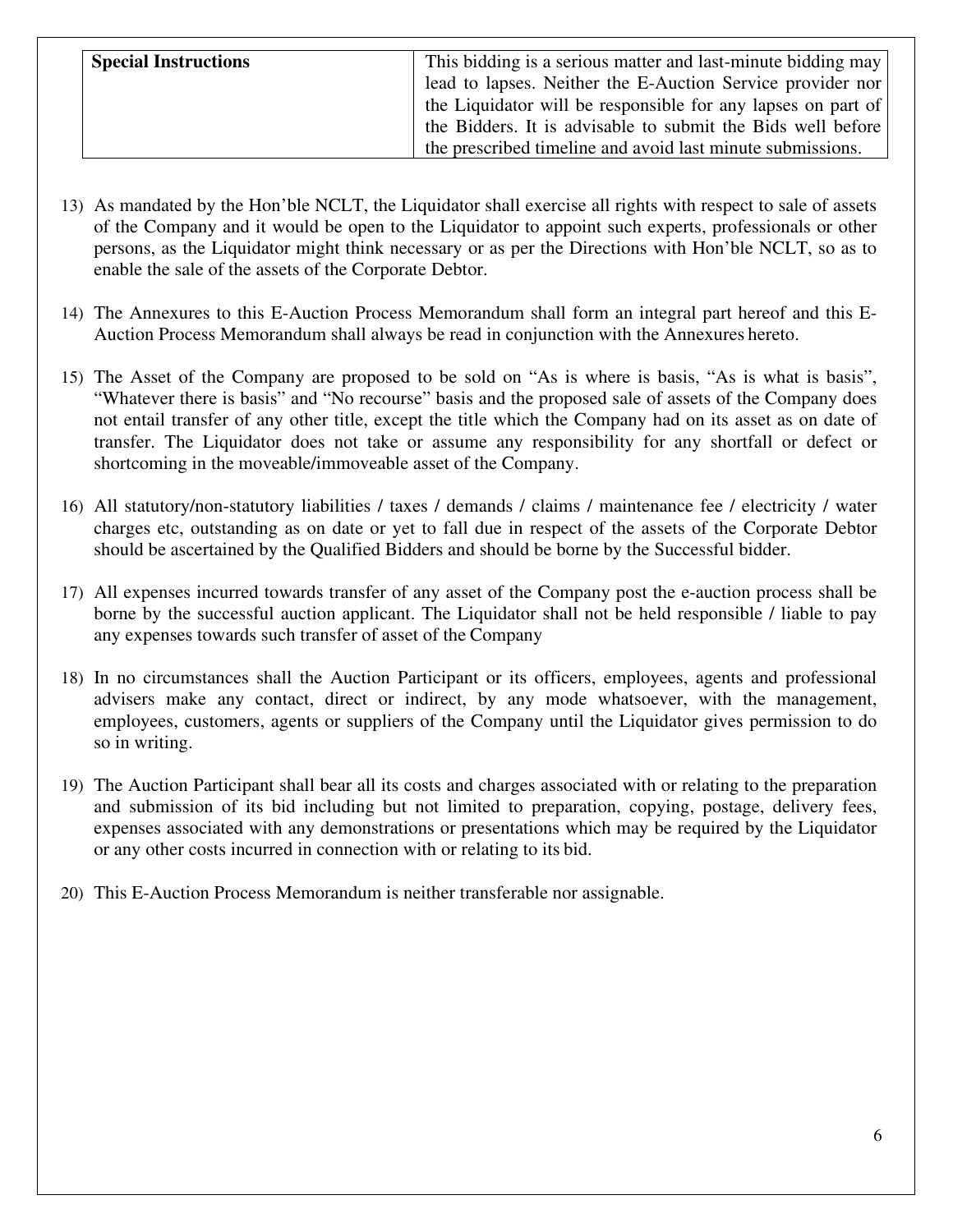## **II. DEFINITIONS**

**"Adjudicating Authority"** or **"NCLT"** shall mean the Hon'ble National Company Law Tribunal, Mumbai Bench.

**"Affiliate"** in relation to a Person,

(a) being a corporate entity, or limited liability partnership shall mean any entity or Person, which Controls, or is Controlled by, or is under the common Control as such Person;

(b) being an individual shall mean any relative (as defined under the Companies Act, 2013) of such individual or any other Person which is Controlled by such individual;

(c) being a partnership firm, shall mean the partners of such partnership firm or the relatives (as defined under the Companies Act, 2013) of such partners (if any individual) or any other Person which is Controlled by such firm or the partners;

**"Agency"** shall mean E-Auction Service Provider (M/s Indiaauction.com Private Limited);

**"Applicable Laws"** means, all applicable laws, regulations, rules, guidelines, circulars, re- enactments, revisions, applications and adaptations thereto, judgments, decrees, injunctions, writs and orders of any court, arbitrator or governmental agency or authority, rules, regulations, orders and interpretations of any governmental authority, court or statutory or other body applicable for such transactions including but not limited to the IBC, Liquidation Regulations, Companies Act, 2013 (as applicable), Competition Act, 2002 , Transfer of Property Act, 1882, Sale of Goods Act, 1930, Foreign Exchange Management Act, 1999, whether in effect as of the date of this E-Auction Process Memorandum or thereafter and each as amended from time to time;

**"Assets"** means the Flat and Vehicles of the company put up for this E-auction

**"Auction Participant"** or **"Bidder"** means a Person or Persons who submitted a bid as per the E-Auction Process Memorandum; and shall include a Qualified Bidder or the Successful Bidder and as the context requires;

**"Bid"** means, any bid submitted by the Bidders as required in terms of this E-Auction Process Memorandum and in accordance with the provisions of IBC read together with the Liquidation Process Regulations and the Applicable Laws;

**"Bid Incremental value"** shall mean the minimum amount over and above the last highest bid amount by which any participating Qualified Bidder will be required to increase the next bid on the auction portal;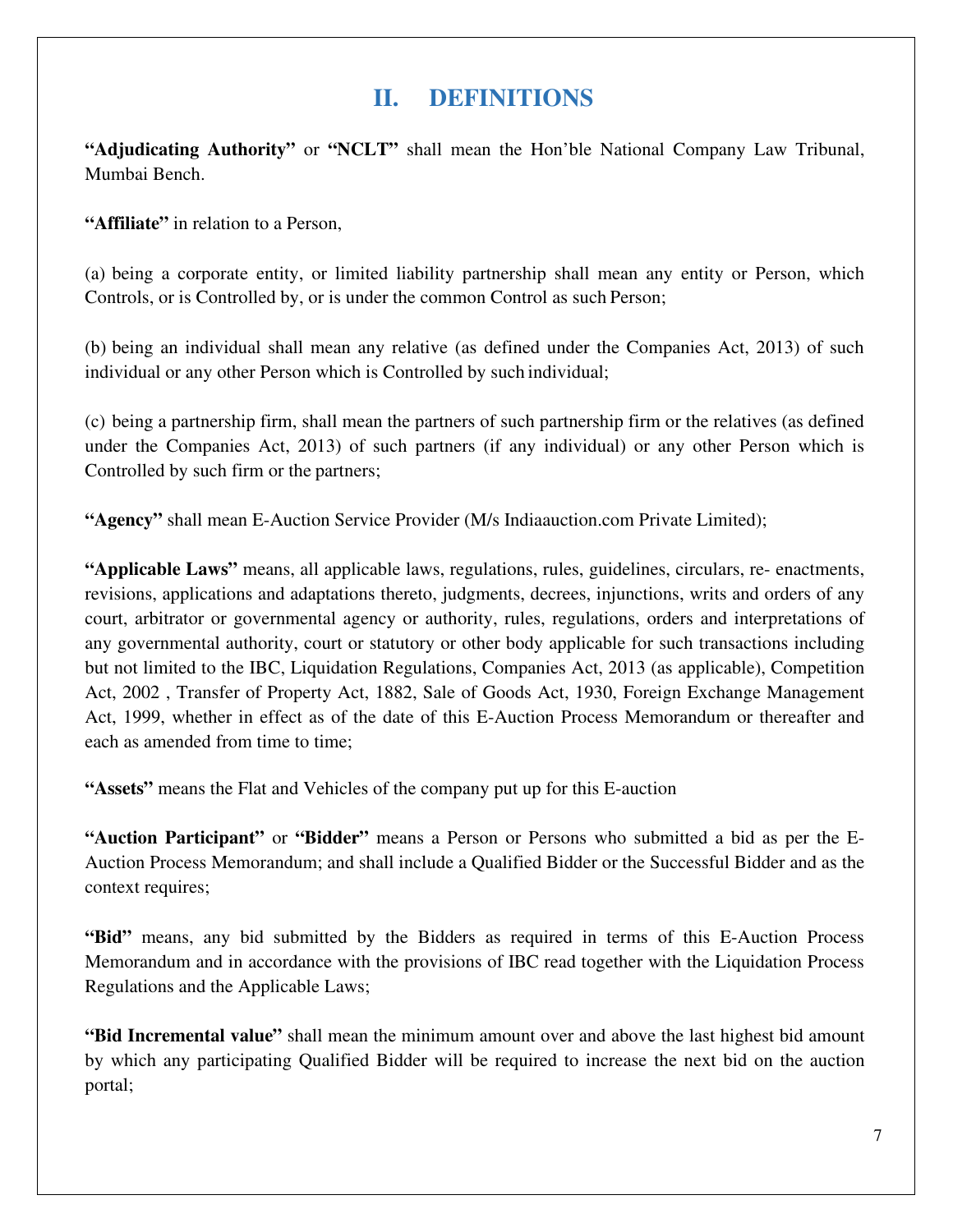**"Company"/ "Corporate Debtor"** shall mean Unity Infraprojects Limited (In Liquidation);

**"Control"** together with its grammatical variations, when used with respect to any Person shall mean the power to direct the management and policies of a Person, directly or indirectly, whether through the ownership of voting securities, shareholders" agreements, voting agreements, by contract or otherwise; provided that, in any event: (i) the direct or indirect ownership of more than 25% (twenty five per-cent) of the voting securities of a Person; or (ii) the right to appoint and/or remove the majority of the members of the board of directors or other governing body of a Person, shall be deemed to constitute Control of such Person;

**"E-Auction Process Memorandum" "E-Auction Process Document"** means this document including all the annexures hereto, for the purposes of setting out the process for submission of a bid and selection of Successful Bid in accordance with the provisions of the IBC and shall include all supplements, modifications, amendments, alterations or clarifications thereto issued in accordance with the terms thereof.

**"Eligible Bidder(s)"** shall mean Bidder(s) who are eligible in terms of this E-Auction Process Memorandum, provisions of IBC and provisions of the Liquidation Process Regulations;

**"IBC"** shall mean Insolvency and Bankruptcy Code, 2016 and the related rules as amended from time to time.

**"Interested Bidder"** shall mean any person or persons who have submitted the Request Letter for Participation along with signed Bid Form, notarized affidavit, signed Declaration, requisite Earnest Money and other necessary documents to complete the eligibility check formalities to the satisfaction of the Liquidator.

**"Liquidation Process Regulations"** means, the Insolvency and Bankruptcy Board of India (Liquidation Process) Regulations 2016 as amended from time to time;

**"Liquidator"** means an Insolvency Professional appointed as a liquidator of the Company in accordance with section 34 of the IBC;

**"Person"** shall mean an individual, a partnership firm, an association, a corporation, a limited company, a trust, a body corporate, bank or financial institution or any other body, whether incorporated or not;

**"Qualified Bidder"** shall mean an Interested Bidder who completed the eligibility check formalities to the satisfaction of the Liquidator and who the Liquidator has notified as accepted by the Liquidator as a Qualified Bidder;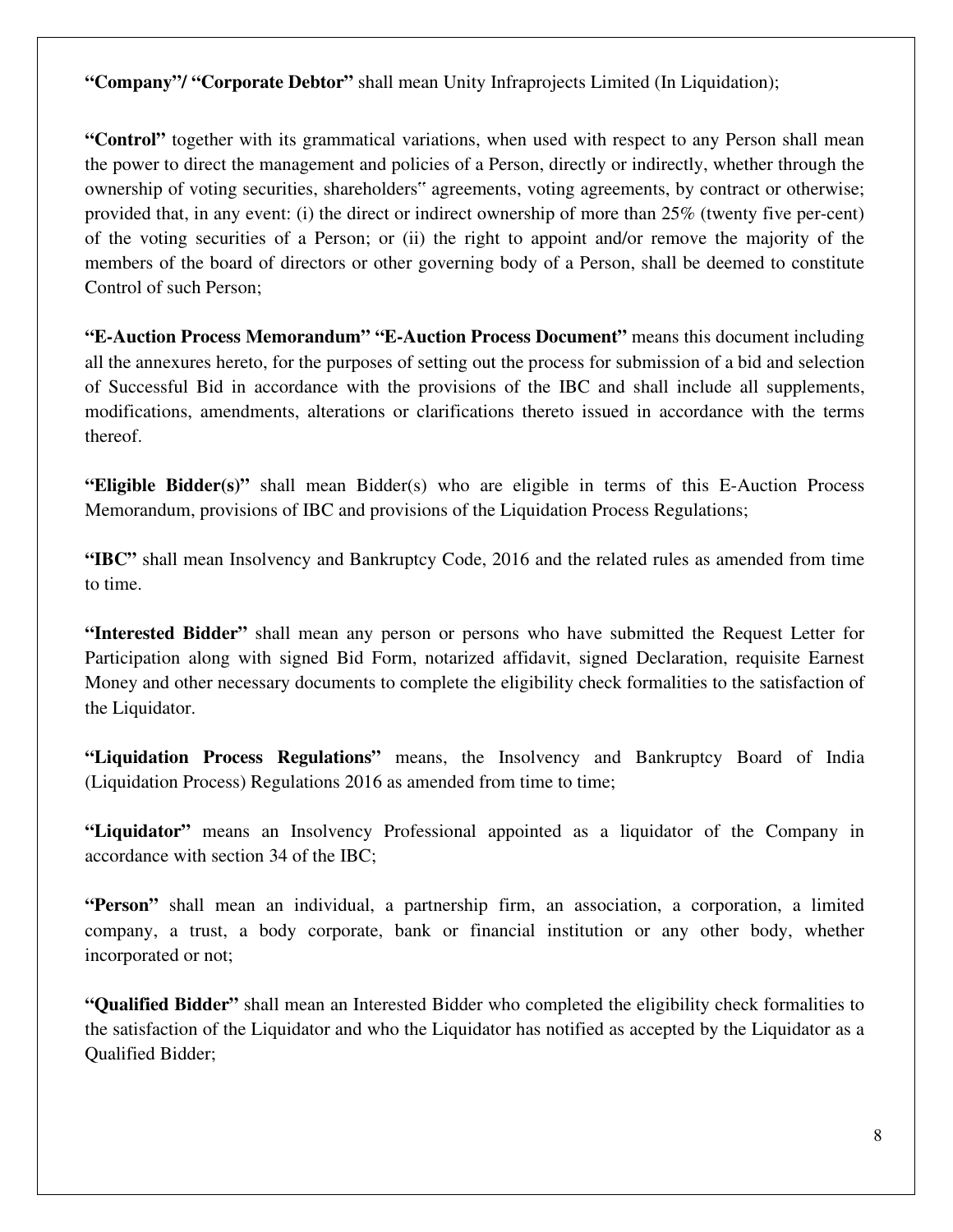**"Reserve Price"** shall mean the minimum price at which a bid will be accepted on the auction portal from a participating Qualified bidder

**"Seller"** means Unity Infraprojects Limited (in Liquidation) acting through the Liquidator;

**"Successful Bidder"** or **"Successful Auction Participant"** shall mean the Qualified Bidder whose bid is approved and who is declared as such by the Liquidator at the end of the determined auction process;

*Capitalized/Highlighted terms used herein but not defined otherwise shall have meaning prescribed to them under the provisions of the IBC and the regulations thereunder.*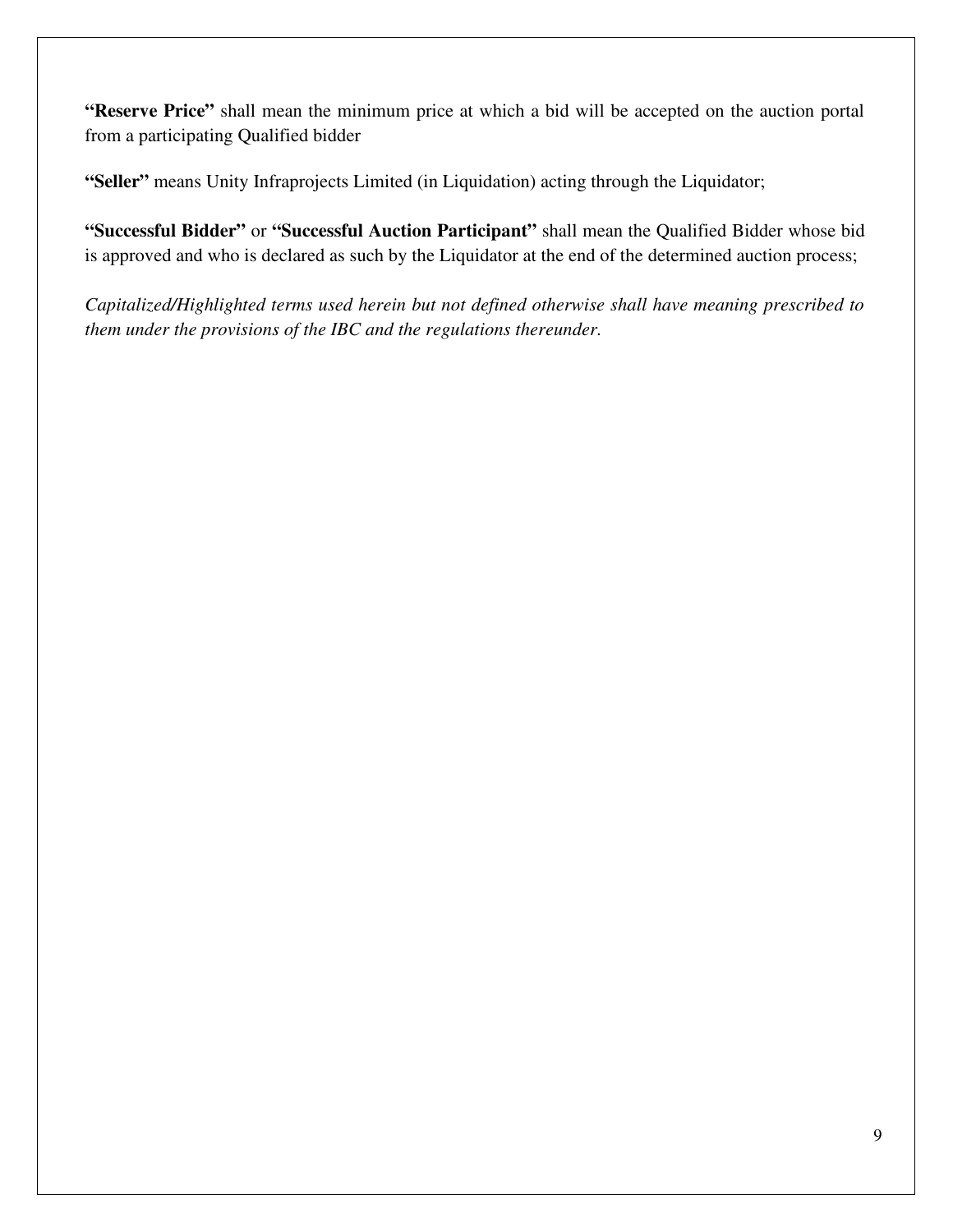## **III. INTRODUCTION**

- 1) The Liquidation process of the Company has been initiated under the provisions of the IBC by virtue of an order of the Hon'ble NCLT, Mumbai Bench with effect from 8<sup>th</sup> April 2021. In the said order, Mr. Alok Kailash Saksena has been appointed as the Liquidator to carry out the Liquidation process of the Company in terms of the IBC and related rules and regulations thereof.
- 2) The Liquidator endeavors to sell the assets and properties comprising the liquidation estate of the Company in the manner specified under Regulation 32 of the Liquidation Process Regulations, any other rules, regulations, orders, circulars, directions or notifications or the like, issued pursuant to or under the IBC or the Liquidation Process Regulations, as the case may be, and as per the specific directions of the Adjudicating Authority in respect of the liquidation process of the Company and in the manner specified in this E-Auction Process Memorandum.
- 3) The E-Auction would be conducted in the manner specified in Schedule I as provided under Regulation 33 of the Liquidation Process Regulations and any other rules, regulations, orders, circulars, directions or notifications or the like, issued pursuant to or under the IBC or the Liquidation Process Regulations, as the case may be, and as per directions, if any, of the Hon'ble Adjudicating Authority (NCLT) or the Hon'ble National Company Law Appellate Tribunal or the Hon'ble Supreme Court of India in respect of the liquidation process of the Company and in the manner specified in this E-Auction Process Memorandum.
- 4) The E-Auction service provider will provide User ID & Password to the qualified bidders after due verification of requisite documents submitted by the Interested Bidders as stated herein to the satisfaction of the Liquidator.
- 5) The E-Auction / bidding would be conducted exactly on the scheduled date & time as mentioned above by way of inter-se bidding amongst the Qualified Bidders. In case a bid is placed within the last 5 minutes of the closing time of the E-Auction, the closing time will be automatically extended for 5 minutes.
- 6) The Bidders are advised to acquaint themselves with the provisions of the IBC and the Liquidation Process Regulations and any other rules, regulations, orders, circulars, directions or notifications or the like, issued pursuant to or under the IBC or the Liquidation Process Regulations, as the case may be.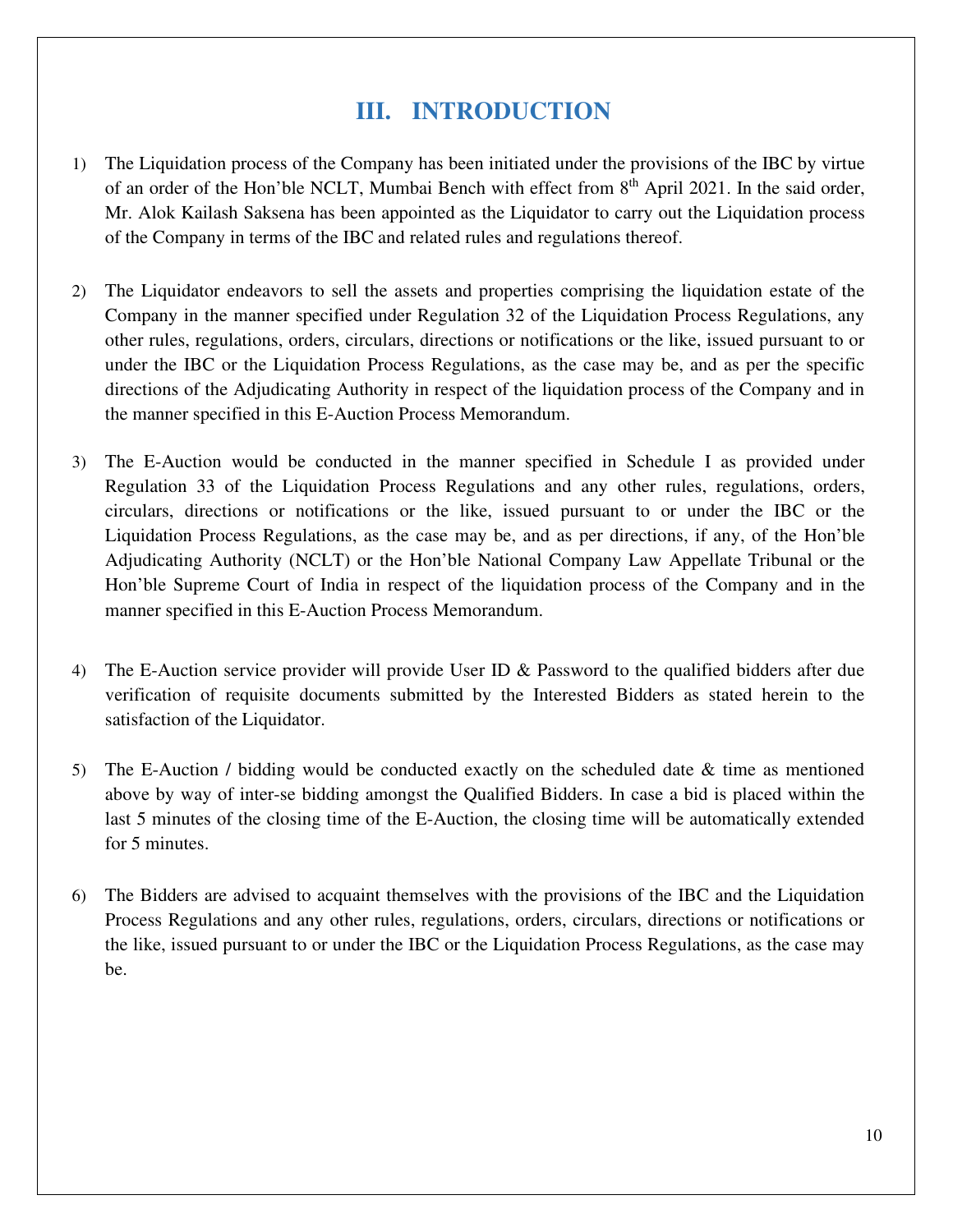## **IV. OVERVIEW OF THE COMPANY**

#### **Brief Background**

Unity Infraprojects Ltd., ("UIL / Unity / the company") was formerly known as Unity Construction Company was incorporated in the year 1979 by Mr. Kishore K Avarsekar. It was later on converted into public limited Company in 1997 and the name was changed to Unity Infraprojects Limited. The company is headquartered in Mumbai.

Over the years, UIL has undertaken projects for both Government and Private Sectors and has a demonstrated track record. UIL offers its clients a wide range of services in various disciplines of engineering ranging from concept to commissioning and has executed numerous projects on a turnkey basis covering areas like residential buildings, infrastructure projects, irrigation projects and environmental engineering projects. The company has executed assignments in some of India's neighboring countries, such as Nepal and Bangladesh. In the building segment, the company has executed contracts relating to Office Buildings, Airport Terminal, Industrial Factories, Mass Housing Buildings, Hospitals, Stadiums and Religious Structures. In transportation, it has experience in Road, Railway, Tunnel, sub-way, railway station.

As per the NCLT order, Arun Kapoor having Registration No: IBBI/IPA-003/IP- N00030/2017- 18/10230, had been appointed as Interim Resolution Professional (IRP) to carry the functions as mentioned under Insolvency & Bankruptcy Code. Further, pursuant to Hon'ble NCLT (Mumbai Bench) order No- M.A. No.-313 of 2017 in Company Petition (MAIN) 1058 of 2017 dated 6th Sept 2017 issued under Insolvency and Bankruptcy Code, 2016 Mr. Alok Saksena has been appointed as Resolution Professional of the Corporate Debtor and subsequently appointed as a liquidator vide order of the Hon'ble NCLT Mumbai Bench dated 8th April 2021.

It is proposed to sell the assets of the Corporate Debtor as per Regulation  $32(a)$  of the Liquidation Regulations.

In this e-auction, the Liquidator proposes to sell the flat situated at Vasant Vihar, Delhi and Vehicles lying at various locations as mentioned in the Part V of this document.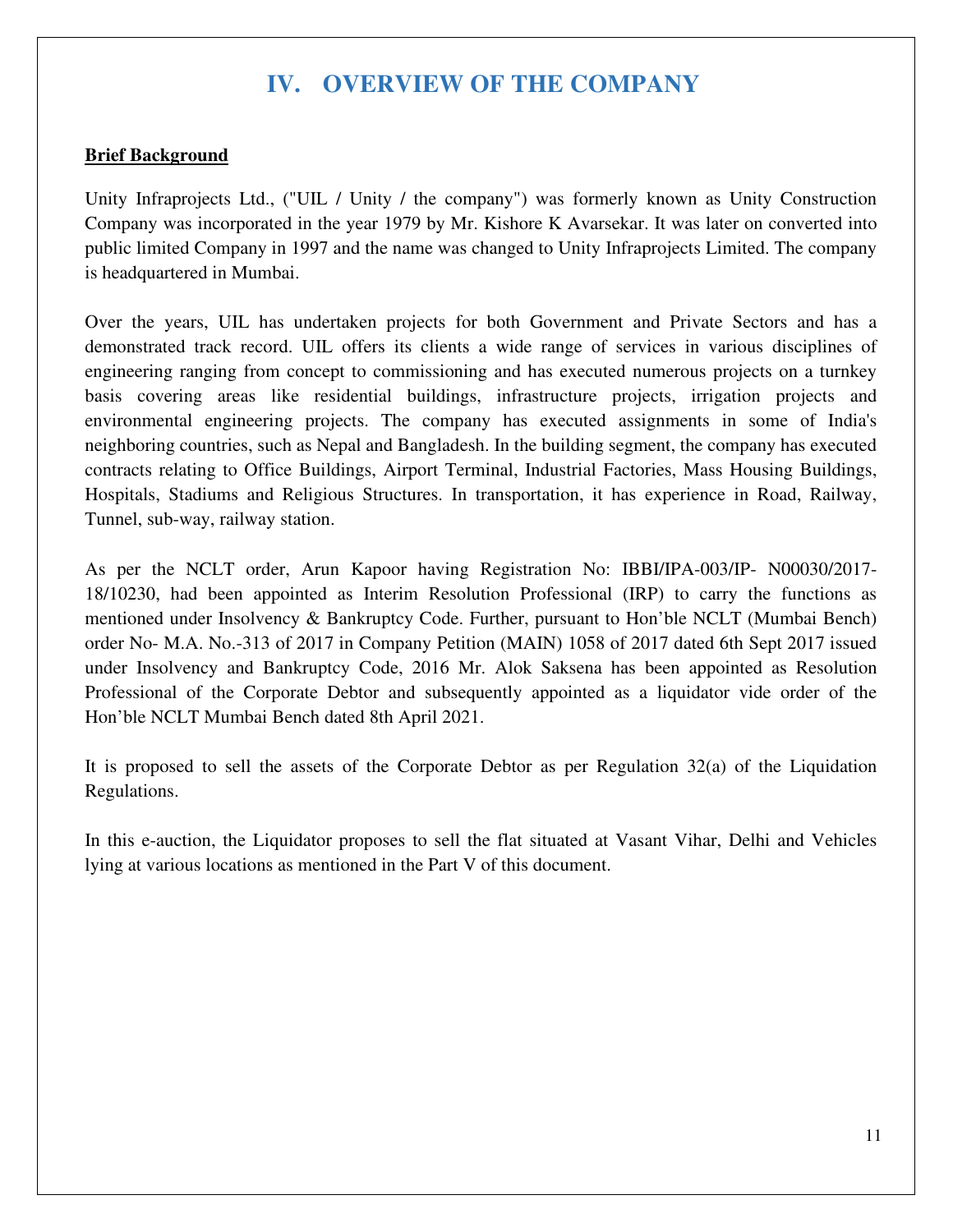## **V. ASSET AVAILABLE FOR E-AUCTION**

| <b>LOT</b>       | <b>Description of Asset</b>                                                                                                                                                                  | <b>Reserve Price</b><br><b>INR</b> in Lakhs                                                              | <b>Earnest Money</b><br><b>Deposit (EMD)</b><br><b>INR</b> in Lakhs                   | <b>Incremental</b><br><b>Value</b><br><b>INR</b> in Lakhs |
|------------------|----------------------------------------------------------------------------------------------------------------------------------------------------------------------------------------------|----------------------------------------------------------------------------------------------------------|---------------------------------------------------------------------------------------|-----------------------------------------------------------|
| LOT <sub>1</sub> | <b>Flat At Vasant Vihar Delhi</b><br>Flat situated at F3/8 (Plot no. 8, Street<br>No. 3) Entire Second Floor, Vasant Vihar,<br>New Delhi, 110057 with a total built up<br>area of 2300 sq.ft | Rs. 528.20<br>Lakhs<br>(Rupees Five)<br>Hundred<br>Twenty-Eight<br>Lakhs and<br>Twenty<br>Thousand only) | <b>Rs. 52.82 Lakhs</b><br>(Rupees Fifty-<br>Two Lakhs<br>Eighty-Two<br>Thousand only) | Rs. 2 Lakhs<br>(Rupees Two<br>Lakhs only)                 |

| <b>LOT</b>       | Sr.<br><b>No</b> | <b>Name of the Asset</b>                                                                                  | Location of the<br><b>Asset</b> | <b>Reserve Price for</b><br><b>Fifth Auction</b> | <b>EMD</b> |
|------------------|------------------|-----------------------------------------------------------------------------------------------------------|---------------------------------|--------------------------------------------------|------------|
| <b>LOT</b><br>2A | 1                | (B18-25-Mh06Z3) Honda Accord,<br>Vti.L.At, Color Desert Mist                                              | Head Office (Uil)               | 1,21,919                                         | 12,192     |
|                  | $\overline{2}$   | (B18-56-Mh43V 330) Honda Civic V-Kt<br>Tefeta White-Mh43V-330                                             | Head Office (Uil)               | 1,17,330                                         | 11,733     |
|                  | 3                | (B8-53-Hr99Batemp2772) Mahindra -<br>Scorpio(Ivory Grey) Lx Turbo2.6 Crde,<br><b>Chasis No.72J94230</b>   | Head Office (Uil)               | 67,417                                           | 6,742      |
|                  | 4                | (V01/88-Mh06Az4828) Car(Car<br>(Mahindra Xylo E)                                                          | Head Office (Uil)               | 79,763                                           | 7,976      |
|                  | 5                | (B18-59-Mh43V0300) Mh43V0300 -<br>Honda City Zx Exi Mt - Color - Albaster<br>Silver, Ch No. Makgd851L7N40 | Head Office (Uil)               | 60,756                                           | 6,076      |
|                  | 6                | (B8-31-Mh43B600) Mh43B600 -<br>Mahindra Scorpio Jeep, Turbo 2.6 Dx<br>2Wd 7Str, Moon Silver               | Head Office (Uil)               | 64,777                                           | 6,478      |
|                  | 7                | (B18-47-Mh43L300) Tata Indica V2 Dls<br>Euro lii                                                          | Head Office (Uil)               | 34,561                                           | 3,456      |
|                  | 8                | (B18-26-Mh04W7822) Car - Tata Indica<br>V2Dls, Color Mint White E2                                        | Head Office (Uil)               | 31,921                                           | 3,192      |
|                  | 9                | (MH01 AS 3908) TVS Sport Motor Cycle                                                                      | Head Office (Uil)               | 4,366                                            | 437        |
|                  | 10               | (MH06 BB 2909) Motor Cycle Bajaj<br>Platina                                                               | Head Office (Uil)               | 4,391                                            | 439        |
|                  |                  | <b>Total</b>                                                                                              |                                 | 5,87,201                                         | 58,720     |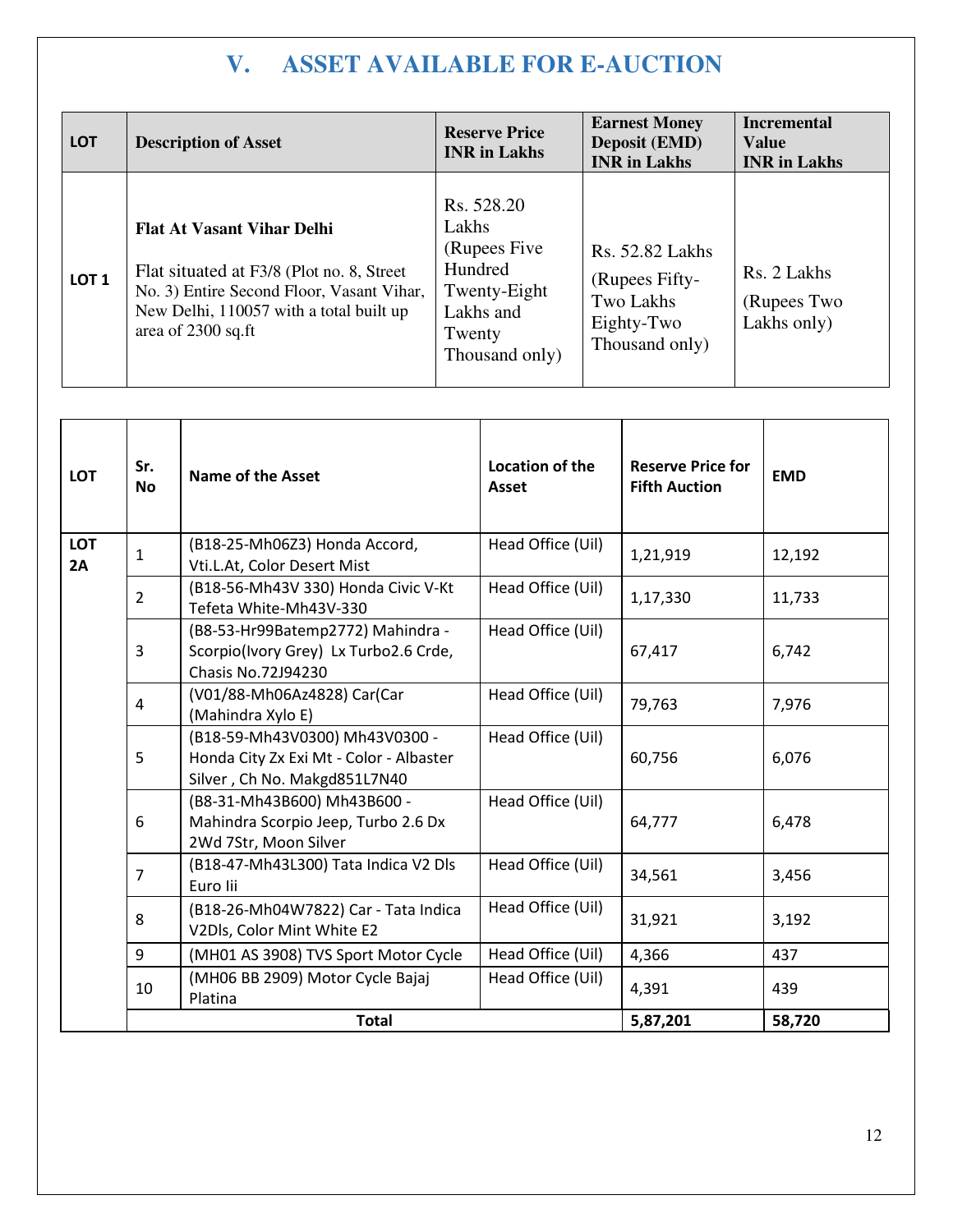|                   | Total                                                                       |                                                                                                           |                   | 1,27,726 | 12,773 |
|-------------------|-----------------------------------------------------------------------------|-----------------------------------------------------------------------------------------------------------|-------------------|----------|--------|
|                   | 2                                                                           | (MH 06 BG 118)- Xylo Utility                                                                              | Nagothane, Roha   | 60,919   | 6,092  |
| LOT <sub>2C</sub> | $\mathbf{1}$                                                                | (V02/97-Gj18Au4987) Utility Van(Mahindra<br>Genio Dc 2W)                                                  | Nagothane, Roha   | 66,808   | 6,681  |
|                   | <b>Total</b>                                                                |                                                                                                           | 8,13,279          | 81,328   |        |
|                   | 9<br>Head Office (Uil)<br>Dumper MH06 BD 1344                               |                                                                                                           | 2,75,950          | 27,595   |        |
|                   | 8                                                                           | (MH06 AL 9967) Maruti Esteem (Bought<br>from West Bengal and here number plate<br>was changed)            | Head Office (Uil) | 41,303   | 4,130  |
|                   | $\overline{7}$                                                              | (MH01 AS 3910) TVS Sport Motor Cycle                                                                      | Head Office (Uil) | 6,396    | 640    |
|                   | 6                                                                           | (V02/92-Dl4cnb5882) Jeep(Mahindra Scorpio<br>V <sub>l</sub>                                               | Head Office (Uil) | 81,851   | 8,185  |
|                   | (V02/87-Mh06az8387) Jeep(Bolero Zlx 7s Bs3<br>Head Office (Uil)<br>5<br>Wd) |                                                                                                           | 69,540            | 6,954    |        |
|                   | 4                                                                           | (V01/72-Mh43v8261) Car(Alto Lxi With<br>Imm, Ch)                                                          | Head Office (Uil) | 28,198   | 2,820  |
|                   | 3                                                                           | (V01/103-Mh06az7083) Car(Maruti Swift<br>Dzire Z)                                                         | Head Office (Uil) | 69,780   | 6,978  |
|                   | $\overline{2}$                                                              | (V01/101-Mh06az7441) Car(Corolla Altis D-<br>$4d$ G)                                                      | Head Office (Uil) | 1,59,123 | 15,912 |
| <b>LOT</b><br>2B  | $\mathbf{1}$                                                                | (B18-60-Mh43v3303) Mh43v3303 - Honda<br>City Exi Mt, Color - Albaster Silver Ch<br>No.Makgd851l7n401948(F | Head Office (Uil) | 81,137   | 8,114  |
|                   |                                                                             |                                                                                                           |                   |          |        |

#### **Notes:**

- a. The intending bidders cannot place a bid at a value below the reserve price.
- b. The Liquidator reserves the right to amend the key terms of the auction process including reserve price, earnest money deposit, and timelines at his sole discretion, to the extent permissible under the applicable laws and regulations. Any information about amendments /extension of any of the timelines will be available on the E-auction website and communicated to the Qualified Bidder. Accepting/rejecting any or all the bids is at the sole discretion of the Liquidator without assigning any reason whatsoever.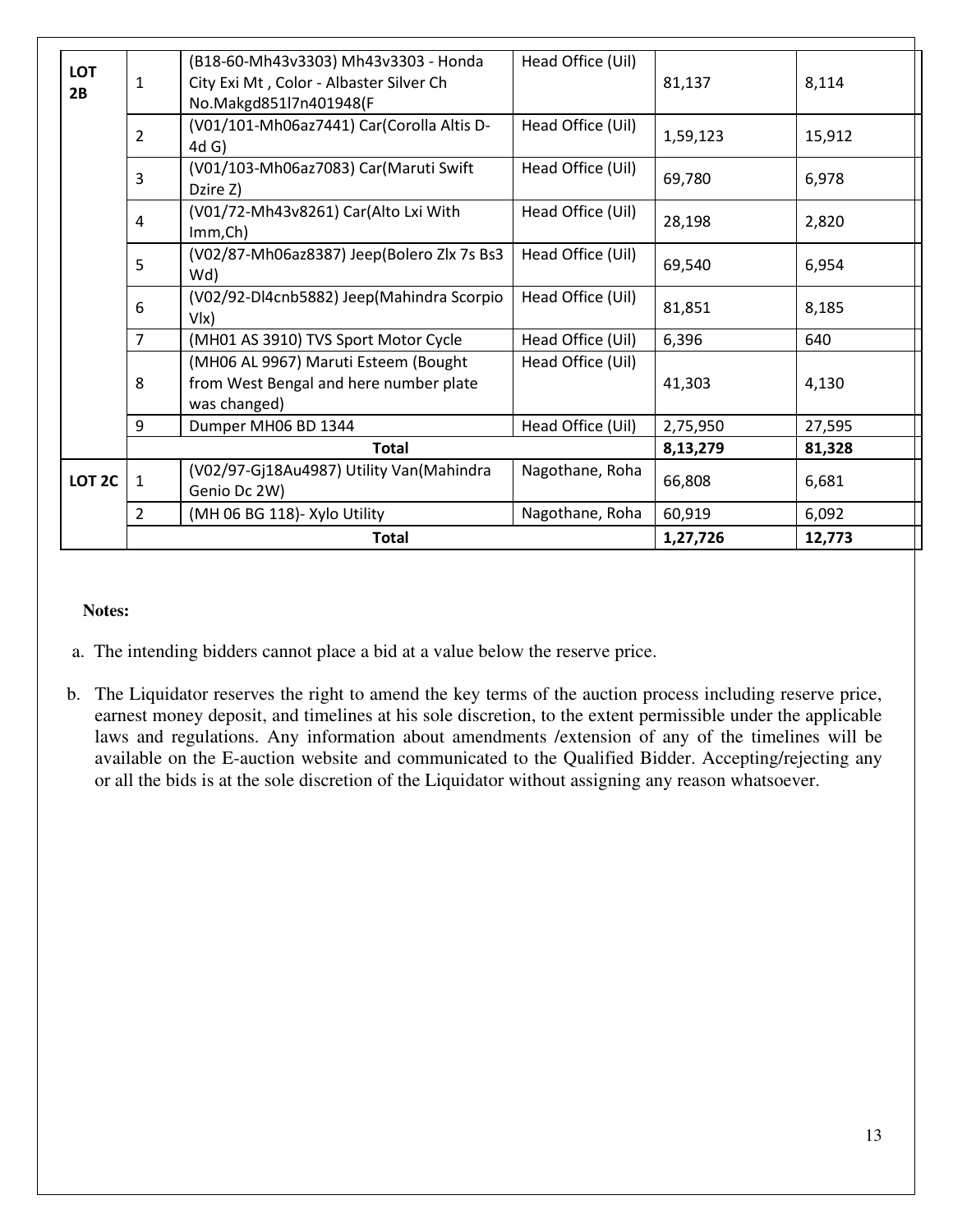## **VI. TIMELINES**

The following timelines shall apply to the E-Auction Process. The timelines may be amended by the Liquidator through issuance of an addendum to the E-Auction Process Memorandum

| Sr.<br>N <sub>0</sub> | <b>Event</b>                                                                                       | <b>Timelines Date</b>     |
|-----------------------|----------------------------------------------------------------------------------------------------|---------------------------|
| 1.                    | <b>Public Announcement of Auction</b>                                                              | 29-04-2022                |
| 2.                    | Opening of Auction Portal for viewing Public Announcement<br>and this E-Auction Process Memorandum | 29-04-2022                |
| 3.                    | Inspection and Site Visit                                                                          | 03-05-2022 and 04-05-2022 |
| 4.                    | Last date of Submission of Bid Forms, Declaration forms, KYC<br>documents etc.                     | $06 - 05 - 2022$          |
| 5.                    | Last date of Submission of payment of Earnest Money Deposit<br>to the specified bank account       | 06-05-2022                |
| 6.                    | E- auction Date                                                                                    | 10-05-2022                |
| 7.                    | of<br>successful<br>bidder<br>and issuance of<br>Announcement<br>Letter of Intent                  | 11-05-2022                |
| 8.                    | Unconditional acceptance of Letter of Intent by successful<br>bidder                               | 22-05-2022                |
| 9.                    | Return of Earnest Money to unsuccessful bidders                                                    | 13-05-2022                |
| 10.                   | Payment of balance consideration by successful bidder within 30<br>days                            | 10-06-2022                |

**Note - Above timelines are indicative, Liquidator reserves the right to modify the same and giving notice of the same (at the earliest) to interested and eligible bidders who have complied with requirements of this E-Auction Process Memorandum.** 

**Note - The timeline for payment of final sale consideration may be extended at the sole discretion of Liquidator, to the extent permissible under the applicable laws and regulations.**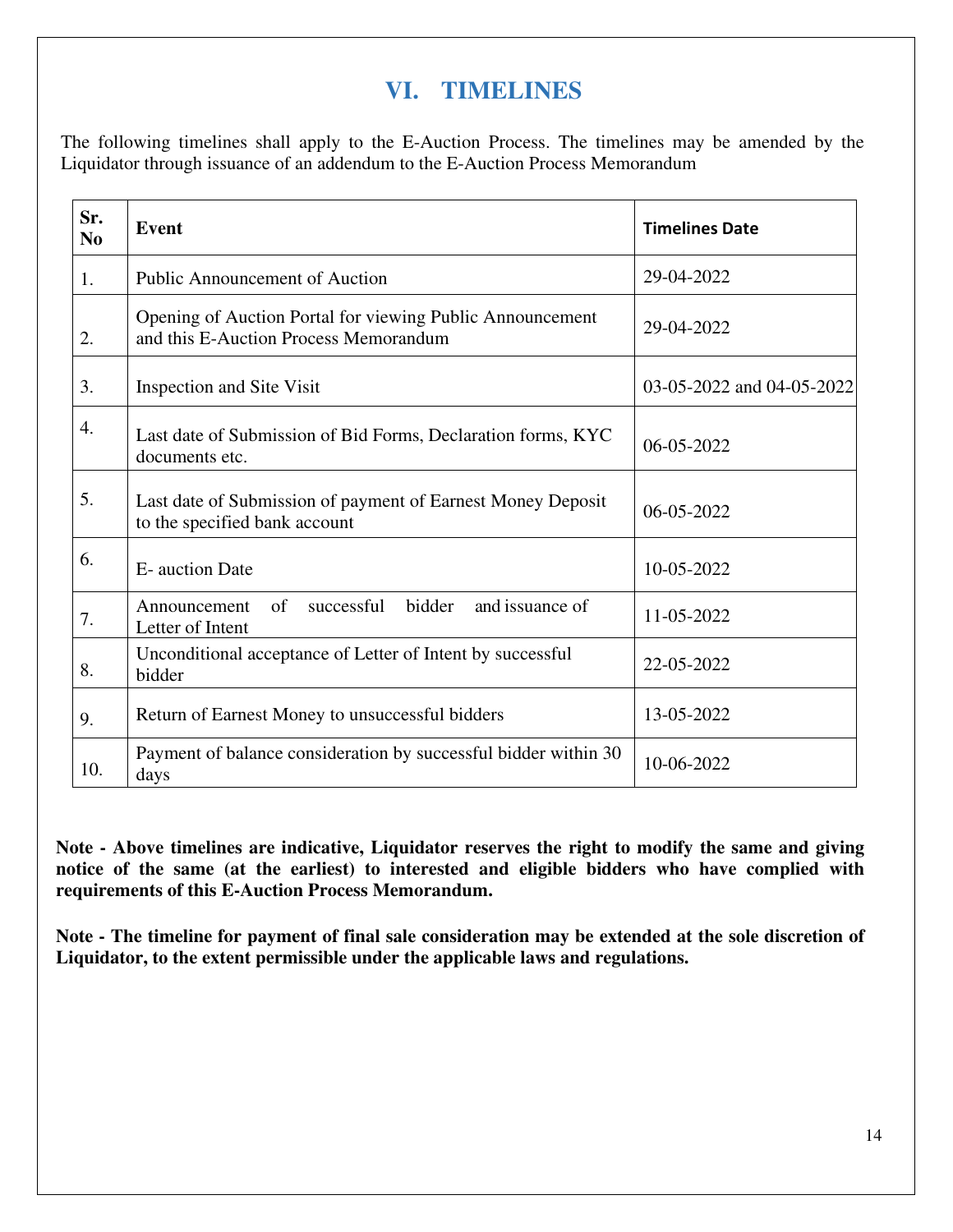## **VII. TERMS AND CONDITION OF THE E-AUCTION**

#### **1. Nature and object of the E-Auction**

The online e-auction sale is with the object of facilitating a free, fair and transparent sale of the assets of the Company for achieving best-possible recovery for the Stakeholders as provided in Regulation 32 of the IBBI (Liquidation Process) Regulations, 2016

#### **2. Caution to Bidders**

- a. E-Auction will be conducted on "AS IS WHERE IS", "AS IS WHAT IS" AND "WHATEVER THERE IS BASIS" as such sale is without any kind of warranties and indemnities through approved service provider.
- b. Bidders are advised to go through all the terms and conditions of sale given in this E -Auction Process Memorandum and also in the E-auction Sale Notice before participating in the online bidding/auction.
- c. Bids shall be submitted to Liquidator (online or hard copy) in the format prescribed. The bid form along with detailed terms & conditions of complete E-auction process can be downloaded from the website of www.indiaauction.com
- d. The intending bidders, prior to submitting their bid, should make their independent inquiries regarding the corporate debtor, assets, duties, transfer fee, maintenance charges or other taxes/ fee/ charges, if any, and inspect the corporate debtor and its assets at their own expense by contacting the Liquidator or sending an email to liqunity@dsaca.co.in.
- e. The intending bidder should submit the evidence for EMD deposited along with prescribed documents at the address given above and upload their KYC documents along with the EMD submission details to the liquidator via email to liqunity@dsaca.co.in,, or by submitting the hard copy to the office of the Liquidator provided in the detailed e-auction document.
- f. The Liquidator has the absolute right to accept or reject or modify any or all the offer(s) or adjourn/postpone/cancel the E Auction at any stage without assigning any reason thereof.
- g. The sale certificate/ sale agreement will be issued in the name of the successful bidder only and will not be issued in any other name.
- h. The Eligible Bidders, participating in the E-Auction, will have to bid for at least the Base Price (Reserve Price).
- i. The e-auction shall entitle the Successful Bidder to all the rights of the incumbent holder in respect of the asset of the Corporate Debtor. Details of the asset as stated in the E-auction Sale Notice and under this E - Auction Process Memorandum are as per the details available with the Liquidator and neither the Liquidator nor the Agency shall, in any way, be responsible for any variation in the extent of the properties/asset due to any reason.
- j. The Liquidator shall provide all necessary assistance for the conduct of due diligence by interested buyers. The information and documents shall be provided by the Liquidator in good faith. The bidders may note that the Liquidator would not have verified any of the information, data or documents shared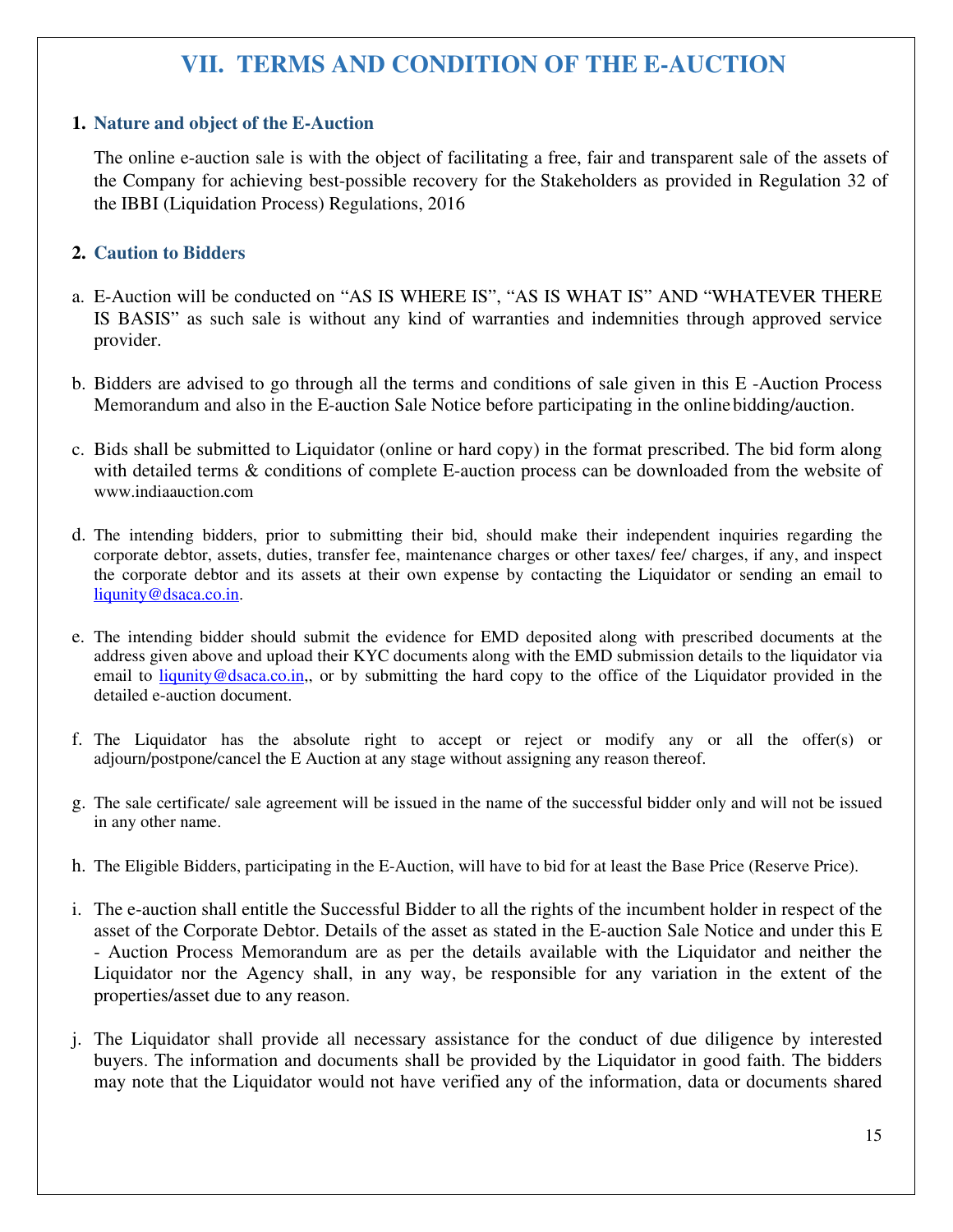and shall not accept any responsibility or liability, whatsoever, in respect of any statements or omissions contained in the shared data.

- k. It shall be deemed that by participating in the e-auction process, the Bidder has:
	- o made a complete and careful examination of the E -Auction Process Document and Notice of Sale and unconditionally and irrevocably accepted the terms thereof;
	- o familiarized itself with the Order of the Competent Authority;
	- o reviewed all relevant information provided by the Agency/ the Liquidator, as may be relevant to the e-auction process;
	- o satisfied itself about all matters regarding the e-auction process required for submitting an informed bid in accordance with this E-Auction Process Document and performance of all its obligations hereunder;
	- o acknowledged and agreed that inadequacy, lack of completeness or incorrectness of information provided in the E -Auction Process Document or ignorance of any of the matters related to the eauction process shall not be a basis for any claim for compensation, damages, extension of time for performance of its obligations, loss of profits etc., from the Liquidator/ the Agency; and
	- o agreed to be bound by the undertakings provided by it under and in terms hereof.

### **3. Eligibility/Pre-Bid Qualifications**

As per the provision to section 35(1)(f) of the IBC, (as amended from time to time) the liquidator shall not sell the immovable and movable property or actionable claims of the corporate debtor in liquidation to any person who is not eligible to be resolution applicant. Accordingly, an auction applicant shall not be eligible to submit a bid for purchase of the Company if it fails to meet the eligibility criteria set out in Section 29A of the IBC (as amended from time to time).

As on date, Section 29 A of the IBC reads as under:

*"29A. Persons not eligible to be resolution applicant. -* 

*A person shall not be eligible to submit a resolution plan, if such person, or any other person acting jointly or in concert with such person—* 

- *(a) is an undischarged insolvent;*
- *(b) is a wilful defaulter in accordance with the guidelines of the Reserve Bank of India issued under the Banking Regulation Act, 1949 (10 of 1949);*
- *(c) at the time of submission of the resolution plan has an account, or an account of a corporate debtor under the management or control of such person or of whom such person is a promoter, classified as non- performing asset in accordance with the guidelines of the Reserve Bank of India issued under the Banking Regulation Act, 1949 (10 of 1949) or the guidelines of a financial sector regulator issued under any other law for the time being in force, and at least a period of one year has lapsed from the date of such classification till the date of commencement of the corporate insolvency resolution process of the corporate debtor:*

*Provided that the person shall be eligible to submit a resolution plan if such person makes payment of all overdue amounts with interest thereon and charges relating to nonperforming asset accounts before submission of resolution plan:* 

*Provided further that nothing in this clause shall apply to a resolution applicant where such applicant is a financial entity and is not a related party to the corporate debtor.*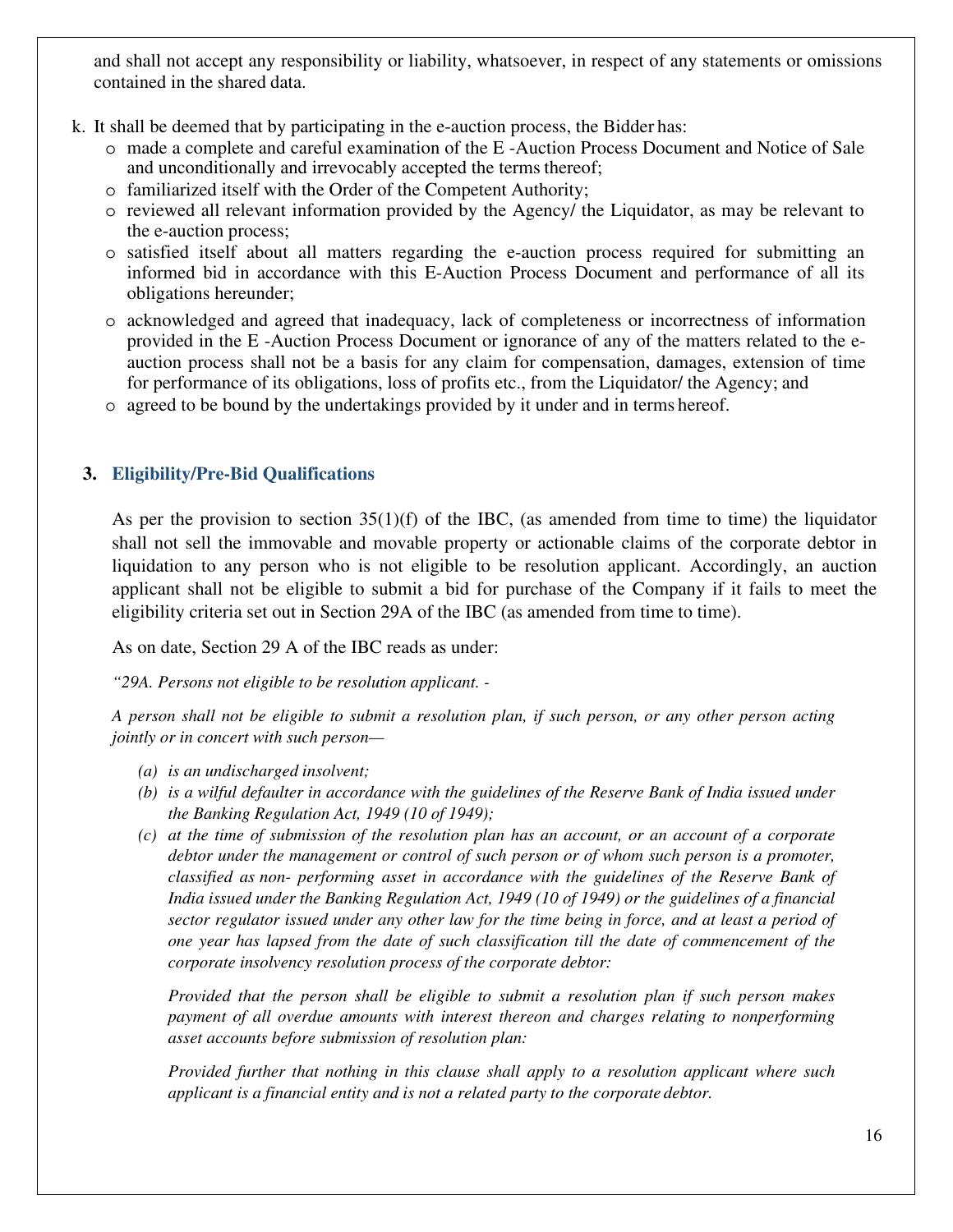*Explanation I.- For the purposes of this proviso, the expression "related party" shall not include a financial entity, regulated by a financial sector regulator, if it is a financial creditor of the corporate debtor and is a related party of the corporate debtor solely on account of conversion or substitution of debt into equity shares or instruments convertible into equity shares or completion of such transaction as may be prescribed, prior to the insolvency commencement date.* 

*Explanation II.— For the purposes of this clause, where a resolution applicant has an account, or an account of a corporate debtor under the management or control of such person or of whom such person is a promoter, classified as non-performing asset and such account was acquired pursuant to a prior resolution plan approved under this Code, then, the provisions of this clause shall not apply to such resolution applicant for a period of three years from the date of approval of such resolution plan by the Adjudicating Authority under this Code;* 

- *(d) has been convicted for any offence punishable with imprisonment* 
	- *(i) for two years or more under any Act specified under the Twelfth Schedule; or*
	- *(ii) for seven years or more under any law for the time being in force:*

*Provided that this clause shall not apply to a person after the expiry of a period of two years from the date of his release from imprisonment:* 

*Provided further that this clause shall not apply in relation to a connected person referred to in clause(iii) of Explanation I;* 

*(e) is disqualified to act as a director under the Companies Act, 2013 (18 of 2013):* 

 *Provided that this clause shall not apply in relation to a connected person referred to in clause (iii) of Explanation I;* 

- *(f) is prohibited by the Securities and Exchange Board of India from trading in securities or accessing the securities markets;*
- *(g) has been a promoter or in the management or control of a corporate debtor in which a preferential transaction, undervalued transaction, extortionate credit transaction or fraudulent transaction has taken place and in respect of which an order has been made by the Adjudicating Authority under this Code:*

 *Provided that this clause shall not apply if a preferential transaction, undervalued transaction, extortionate credit transaction or fraudulent transaction has taken place prior to the acquisition of the corporate debtor by the resolution applicant pursuant to a resolution plan approved under this Code or pursuant to a scheme or plan approved by a financial sector regulator or a court, and such resolution applicant has not otherwise contributed to the preferential transaction, undervalued transaction, extortionate credit transaction or fraudulent transaction;* 

- *(h) has executed a guarantee in favour of a creditor in respect of a corporate debtor against which an application for insolvency resolution made by such creditor has been admitted under this Code and such guarantee has been invoked by the creditor and remains unpaid in full or part;*
- *(i) is subject to any disability, corresponding to clauses (a) to (h), under any law in a jurisdiction outside India; or*
- *(j) has a connected person not eligible under clauses (a) to (i).*

*Explanation [I]. — For the purposes of this clause, the expression "connected person" means—* 

*(i) any person who is the promoter or in the management or control of the resolution*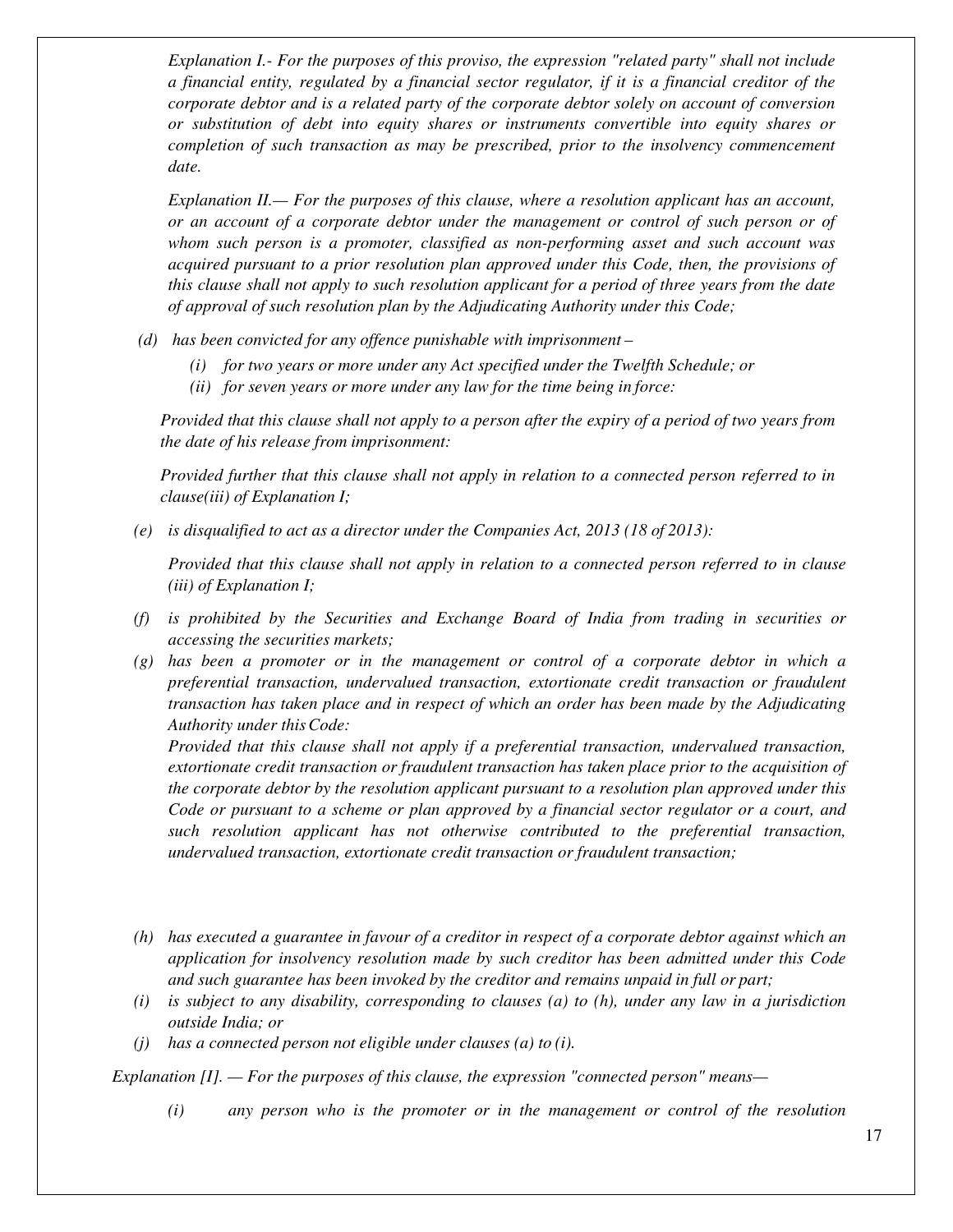*applicant; or* 

- *(ii) any person who shall be the promoter or in management or control of the business of the corporate debtor during the implementation of the resolution plan; or*
- *(iii) the holding company, subsidiary company, associate company or related party of a person referred to in clauses (i) and (ii):*

*Provided that nothing in clause (iii) of Explanation I shall apply to a resolution applicant where such applicant is a financial entity and is not a related party of the corporate debtor:* 

*Provided further that the expression "related party" shall not include a financial entity, regulated by a financial sector regulator, if it is a financial creditor of the corporate debtor and is a related party of the corporate debtor solely on account of conversion or substitution of debt into equity shares or instruments convertible into equity shares or completion of such transactions as may be prescribed, prior to the insolvency commencement date:* 

*Explanation II—For the purposes of this section, "financial entity" shall mean the following entities which meet such criteria or conditions as the Central Government may, in consultation with the financial sector regulator, notify in this behalf, namely:-* 

#### *(a) a scheduled bank;*

*(b) any entity regulated by a foreign central bank or a securities market regulator or other financial sector regulator of a jurisdiction outside India which jurisdiction is compliant with the Financial Action Task Force Standards and is a signatory to the International Organisation of Securities Commissions Multilateral Memorandum of Understanding;* 

*(c) any investment vehicle, registered foreign institutional investor, registered foreign portfolio investor or a foreign venture capital investor, where the terms shall have the meaning assigned to them in regulation 2 of the Foreign Exchange Management (Transfer or Issue of Security by a Person Resident Outside India) Regulations, 2017 made under the Foreign Exchange Management Act, 1999 (42 of 1999);* 

*(d) an asset reconstruction company registered with the Reserve Bank of India under section 3 of the Securitisation and Reconstruction of Financial Assets and Enforcement of Security Interest Act, 2002 (54 of 2002);* 

*(e)an Alternate Investment Fund registered with Securities and Exchange Board of India;* 

*(f) such categories of persons as may be notified by the Central Government.* 

#### **4. Participation Details**

| Submission<br>Of                               | Bid   Interested Bidders may participate in e-auction by sending their bid to the                                                                                                                     |
|------------------------------------------------|-------------------------------------------------------------------------------------------------------------------------------------------------------------------------------------------------------|
| Document                                       | office of liquidator through electronic means, by post or in person, in the<br>prescribed format along with all documents (Annexure 1 to Annexure 4) and<br>should reach on or 06-05-2022 by 5:00 PM. |
| Submission of Earnest<br>Money Deposit ("EMD") | The EMD shall be 10% of the Reserve Price. Interested Bidders shall submit<br>the prescribed EMD prior or along with the bid. Please note that EMD in any                                             |
|                                                | form shall not carry any interest.                                                                                                                                                                    |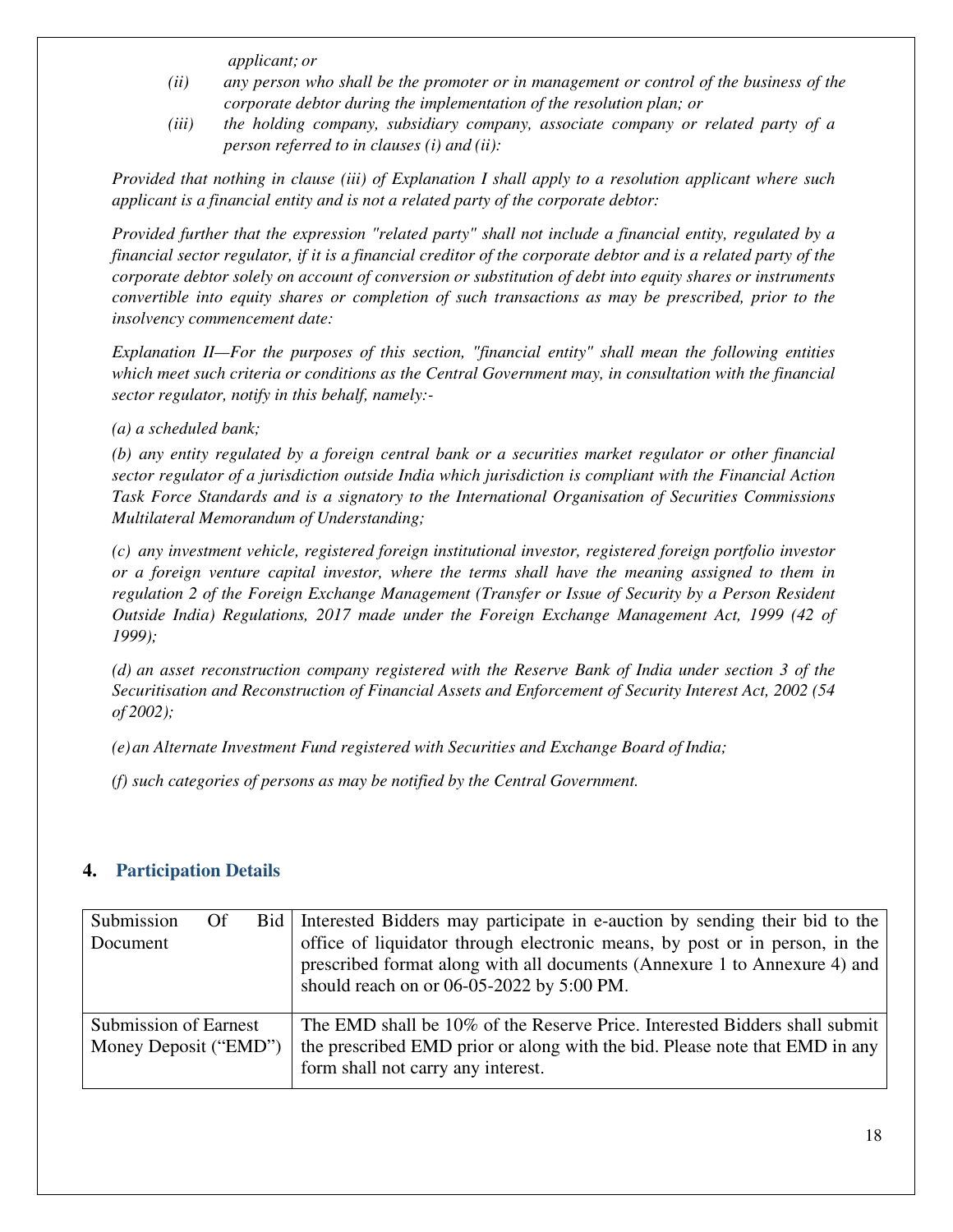| Mode Of payment<br>of  <br><b>EMD</b> | Through DD/NEFT/RTGS in the Account of "UNITY INFRAPROJECTS<br>LIMITED - In Liquidation", having Account 27940200002441 (IFSC:<br>BARB0PBBMUM)                                                         |
|---------------------------------------|--------------------------------------------------------------------------------------------------------------------------------------------------------------------------------------------------------|
| Refund of EMD                         | The EMD of unsuccessful bidders will be refunded within Seven days of the<br>closure of the e-auction process                                                                                          |
| Adjustment of EMD                     | The EMD shall be set off/used as part of the sale consideration.                                                                                                                                       |
| Forfeiture of EMD                     | The Earnest money deposit will be forfeited in situations provided in Clause<br>7(c) of section-VII of this E-auction Process Memorandum                                                               |
| <b>Other Conditions</b>               | Non-submission of the EMD / requisite documents by the bidder on or before<br>the last date stipulated in this document shall lead to disqualification from<br>participation in the e-auction process. |

E-Auction Sale Notice and E-Auction Process Memorandum containing online e-auction bid form, affidavit, declaration, and general terms and condition of online auction sale are available on website www.indiaauction.com

*On visiting the link, www.indiaauction.com, interested bidders will have to search for the mentioned company by using either one of the two options, Company's Name (i.e. M/s Unity Infraprojects Limited), or by, State and property type.* 

You may Contact:

- A. E-Auction Portal: Mr. Sujit Joglekar 98216 48495 / Ms. Geeta S.M. 98213 61836
- B. E-Mail: enquiry@indiaauction.com and customerservice@indiaauction.com
- C. Liquidator : Mr. Alok Saksena Mobile : 9820136693
- D. Email: liqunity@dsaca.co.in / aks@dsaca.co.in

### **5. Inspection of the Asset of the Corporate Debtor**

- a. It shall be the responsibility of the interested bidder to inspect the asset at their own expenses and satisfy themselves about the books of accounts and other documents and condition & title of property and other assets before the submission of online Bid document.
- b. The Agency / the Liquidator shall not be responsible for rendering any assistance to the Bidder in connection with its independent inspection of the Assets and they are expected to exercise their own independent due diligence.
- c. If requested by the Auction Participant, the Liquidator may arrange a discussion meeting and a site visit at any time prior to the closure of the auction process. The details, terms and conditions with respect to the discussion meeting and site visit shall be communicated to the Auction Participant in advance or as per date(s) mentioned in this document. The Liquidator reserves the right to not arrange a discussion meeting or site visit for any reason whatsoever, irrespective of the request of the Auction Participant. Auction Participant (considering site visit) will be provided a prior notification of date and time 3 (three) days in advance by the Liquidator.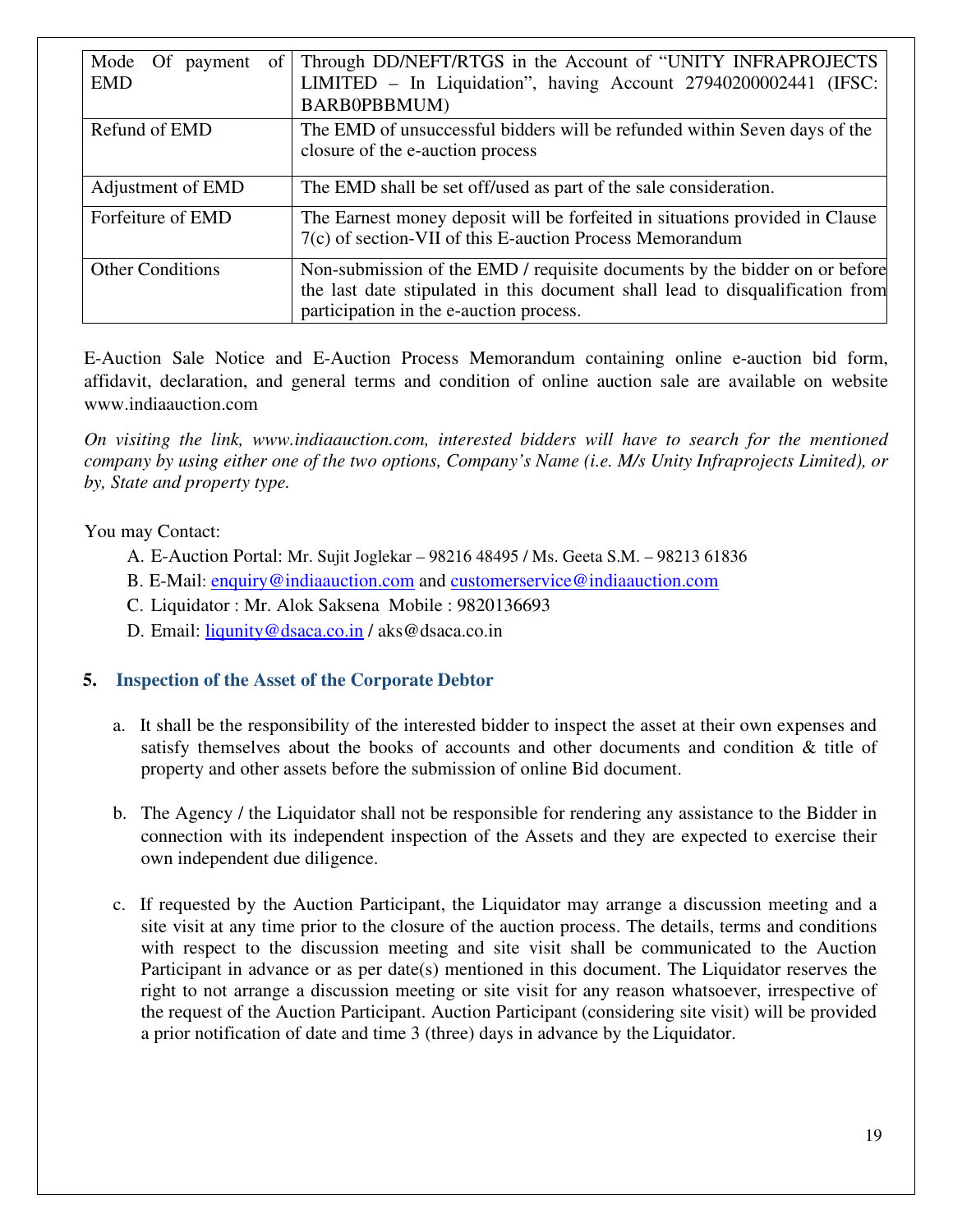- d. The purpose of the site visit shall be to facilitate the interested bidder to ascertain the current status of the asset including the site conditions, location, surroundings, climate, availability of power, water and other utilities for operation, access to site, handling and storage of materials, weather data. Such site visit shall not be utilized for discussions regarding the terms of the bid.
- e. Bidders are bound by the principle of Caveat Emptor (Buyers Beware)
- f. The interested bidders may contact: Mr. Alok Saksena at Mobile: +91-9820136693 or Mr. Hitesh Bhatter at +91-9833968901 for scheduling inspection.

## **6. Documents to be submitted**

An Eligible Bidder shall submit the duly filled and signed Bid Application Form attached vide Annexure 2 ('Bid Application Form') with respect to each auction for which the intending bidders are required to submit a bid along with

- i. Notarized affidavit as per the format set out in Annexure 1,
- ii. Bid Application as per format set out in Annexure 2,
- iii. A duly signed declaration as per the format set out in Annexure 3,
- iv. A duly signed Board Resolution (in case of a Company)
- v. Latest Audited Financial Statements
- vi. Proof of payment of the EMD
- vii. KYC Documents as mentioned below:
- A. Individual Bidders or Bidders in the nature of Hindu undivided families ("HUFs") would be required to submit the following:
	- 1. Copy of the valid passport or voter's ID or valid driving license or Aadhar card or photo identity card issued by Govt./ PSU; and
	- 2. Copy of the permanent account number ("PAN") card and in case the copy of the PAN card is not available with the Bidder, an affidavit stating the reason for not holding a valid PAN card on a stamp paper of Rs. 100 (Rupees One Hundred only) in lieu of the PAN card shall be submitted.

It is clarified that in the case of an HUF, the Karta of the HUF would have to submit his own passport/ voter ID/ driving license/ Aadhar card/photo identity card issued by Govt. / PSU.

- B. Non-Resident Indian(s) would be required to submit the following documents:
	- 1. their passport and residence visa copies duly attested by foreign offices or notary public or the Indian embassy; and
	- 2. a copy of the PAN card and in case the copy of the PAN card is not available with the Bidder, an affidavit stating the reason for not holding a valid PAN card on a stamp paper of Rs. 100 (Rupees One Hundred only) in lieu of the PAN card shall be submitted.
	- C. Proprietary concerns shall submit any two documents evidencing the identity and address proof of the proprietor and proprietorship concern. The proprietor should also provide a copy of the

20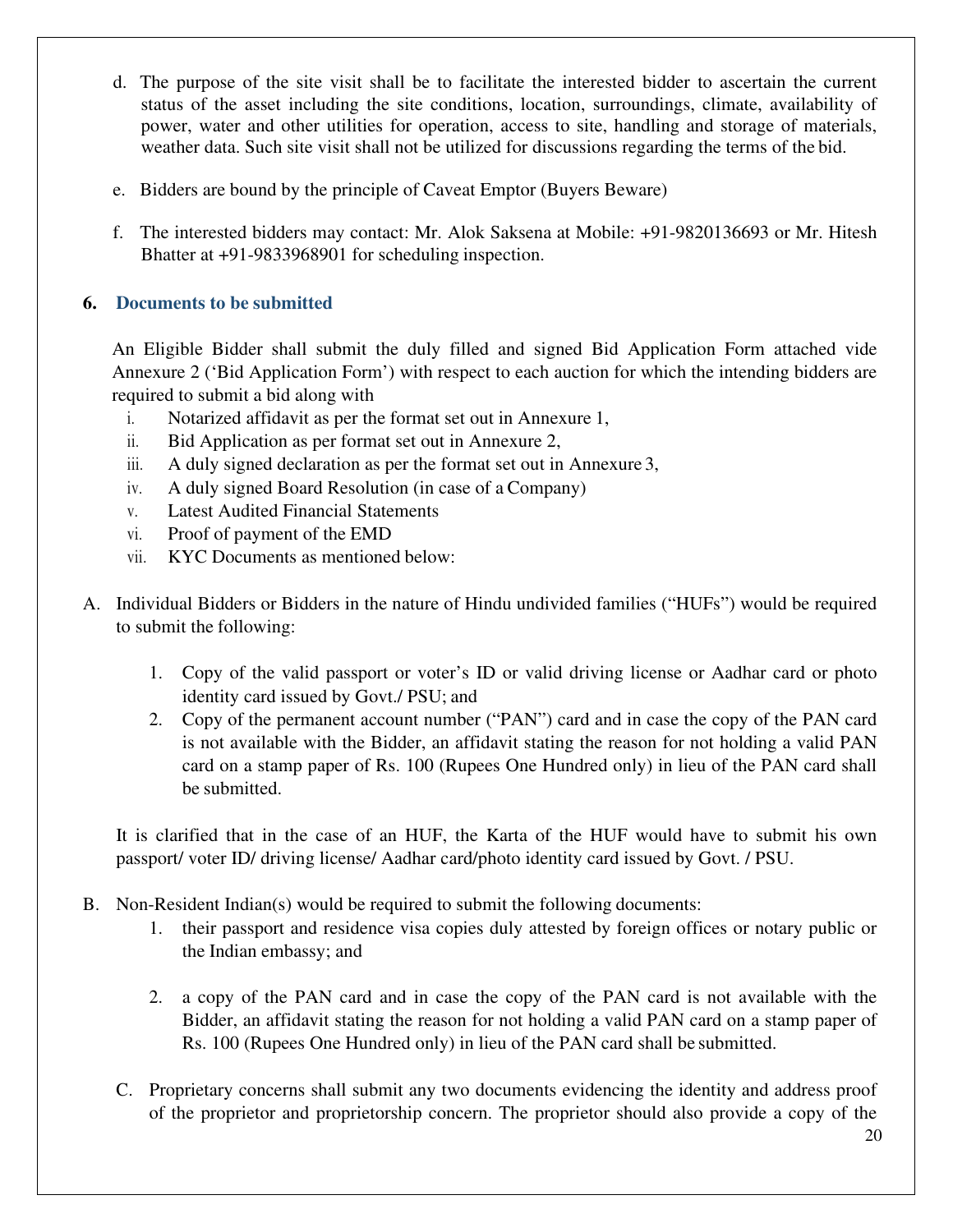permanent account number ("PAN") card and in case the copy of the PAN card is not available, an affidavit stating the reason for not holding a valid PAN card on a stamp paper of Rs. 100 (Rupees One Hundred only) in lieu of the PAN card shall be submitted.

- D. Partnership firms and limited liability partnerships shall be required to submit any two documents providing the identity and address proof of the partnership or limited liability partnership, as applicable, any 2 (two) documents evidencing the identity and address proof the partner authorized to act on behalf of the partnership or limited liability partnership, as the case may be, and the following documents:
	- i. Registration certificate or incorporation certificate, if any, as applicable;
	- ii. Partnership deed or limited liability partnership agreement, as applicable;
	- iii. An officially valid document in respect of the person holding a power of attorney to transact on behalf of the partnership or copy of the resolution passed by the partners of the limited liability partnership or other valid document evidencing authority of the designated partner to transact on behalf of the limited liability partnership; and
	- iv. Copy of the permanent account number ("PAN") card of the partnership firm/ limited liability partnership and in case the copy of the PAN card is not available, an affidavit stating the reason for not holding a valid PAN card on a stamp paper of Rs. 100 (Rupees One Hundred only) in lieu of the PAN card shall be submitted.
	- E. Companies shall be required to submit any two documents evidencing the identity and address proof of the company and the following documents:
		- i. Certificate of incorporation;
		- ii. A resolution from the shareholders/ Board of Directors granted to any authorized person to transact on its behalf with respect to the matters contemplated herein; and
		- iii. Copy of the permanent account number ("PAN") card of the company and in case the copy of the PAN card is not available, an affidavit stating the reason for not holding a valid PAN card on a stamp paper of Rs. 100 (Rupees One Hundred only) in lieu of the PAN card shall be submitted.

It is clarified that no power of attorney would be accepted, and the person authorized to act on behalf of a company must be so authorized only by means of a resolution of the board or shareholders of the company.

The Form should be duly filled in and complete with all the relevant details duly filled and the duly filled and signed Declaration by Bidders attached vide Annexure 3 ('Declaration')

The Liquidator reserves the right to call for Original KYC documents listed above anytime during the auction period or after the auction period (in case of successful bidders). The Liquidator shall send an email for such request to such bidders, who in turn, shall produce the required original documents within 5 days of such email.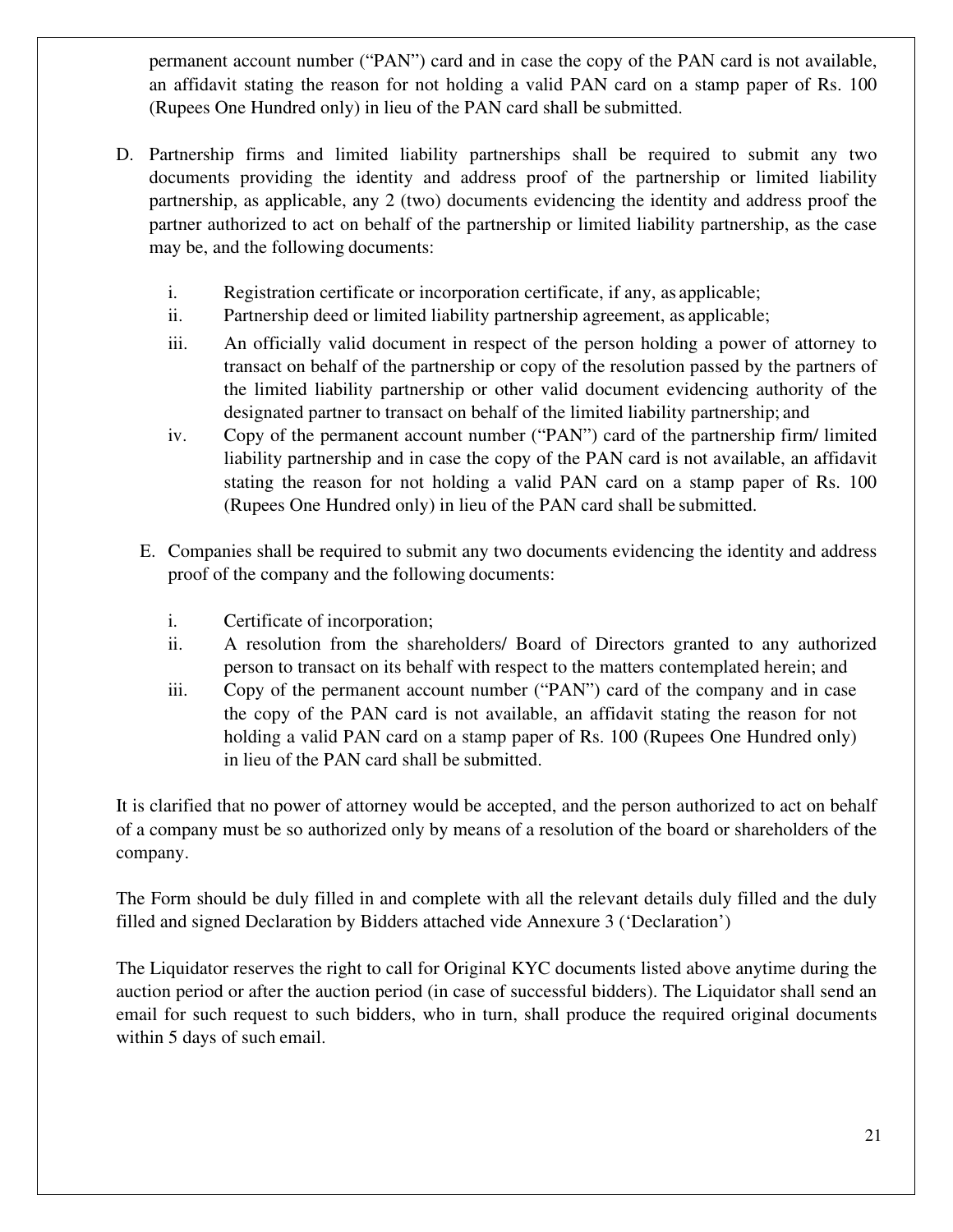Additionally, at any stage of the auction process, the liquidator may ask for any documents from the prospective bidders to evaluate their eligibility. The liquidator shall disqualify the prospective bidder for non-submission of the requested documents.

### **7. Earnest Money Deposit ("EMD")**

### *a. Payment of EMD*

In order to become a Qualified Bidder and participate in the E-Auction process, an Interested Bidder is, inter alia, required to provide as interest free Earnest Money Deposit ("EMD") as specified in Section V of this document and shall be paid by either mode as specified below.

- i) The non interest bearing EMD, to be paid by the Bidder along with or prior to submission of the bid form
- ii) The credit to the bank account (as per details provided in clause 5) should be made on or before 06-05-2022 latest by 5:00 PM.
- iii) The details of any remittances in this regard shall be entered in the form submitted by the Bidder. The entire EMD amount shall be remitted by the Bidder (s) from one bank account only and to be owned by the interested bidder (or an Associate Company).
- iv) Bidders shall preserve the remittance challan and produce the same in front of the Liquidator as and when demanded.
- v) All payments made by the bidder under the e-auction shall be intimated to the Liquidator.
- vi) The EMD of the successful bidder shall be retained towards part sale consideration and the EMD of unsuccessful bidders shall be refunded.

## *b. Return of Earnest Money Deposit*

- i) The Earnest Money without interest shall be returned to unsuccessful Qualified Bidder(s) within 7 (seven) days of the date of closure of the E-Auction process or cancellation of the E-Auction process, except that the Liquidator may retain the Earnest Money of the next highest Qualified Bidder for up to 30 (thirty) days from the date of conclusion of the E-Auction (where a Successful Bidder has been identified) in order to consider that bid (at the discretion of the liquidator) in the event the original Successful Bidder is disqualified or fails to adhere to the terms of the Letter of Intent.
- ii) Provided that, in the event, the Liquidator proposes to cancel the E- Auction process on the scheduled date or decides to not accept any of the bids submitted during the E-Auction process, and in both the instances, proposes to follow up the same with another E-Auction process, then if a Qualified Bidder indicates in writing its desire to receive refund of its Earnest Money deposit, then the Earnest Money shall be returned to the Qualified Bidder, within 7 (seven) days of giving notice requesting for the return of the Earnest Money deposited.
- iii) Provided further that, failure to participate in a round of E-Auction or requesting refund of the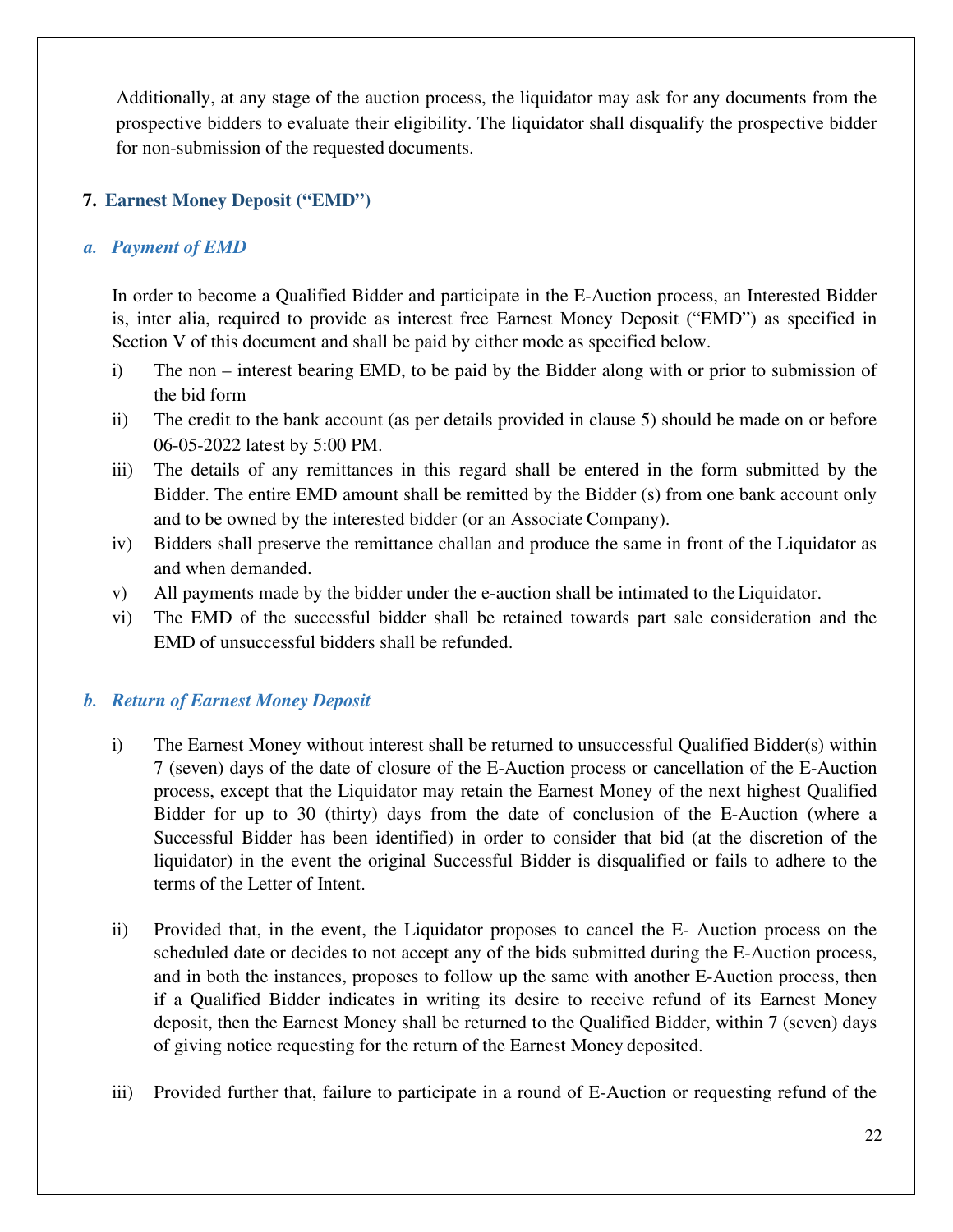Earnest Money shall not debar a Qualified Bidder from participating in any subsequent round(s) of E-Auction.

- iv) The Earnest Money without interest shall also be returned to a Qualified Bidder, within 7 (seven) days of a demand being raised by such Qualified Bidder on the basis of any of the following grounds:
	- (a) Any increase in the Reserve Price;
	- (b) Any increase in EMD amount by more than 10% of the immediately previous specified EMD;
	- (c) Any reduction on the timelines within which the balance sale proceed is required to be paid
	- (d) Change in eligibility requirement post the submission of the Earnest Money, such that the Interested Bidder becomes ineligible. However, imposition of additional compliance requirements (such as requirement of providing additional undertakings) shall not be considered as change in eligibility norm;
	- (e) Postponement of the date of the scheduled auction beyond 30 (thirty) days, except on account of any direction from Adjudicating Authority

### *c. Forfeiture of Earnest Money:*

 The Earnest Money, paid by bank transfer/DD/RTGS/NEFT will be forfeited, upon the occurrence of any of the following events:

- a. if any of the conditions under this E -Auction Process Document are breached by the Qualified Bidder or in case the Qualified Bidder is found to have made any misrepresentation; or
- b. if the Qualified Bidder or any person acting jointly or in concert with such Qualified Bidder is found to be ineligible to submit a bid under Section 29A of the IBC (as amended from time to time) or is found to have made a false or misleading declaration of eligibility under Section 29A of the IBC (as amended from time to time); or
- c. if the Successful Bidder does not accept the Letter of Intent issued by the Liquidator within the period and in the manner specified or
- d. if the Successful bidder fails to pay the balance sale consideration (plus any applicable taxes, registration fees, if any, on 100% of the bid sum) before the expiry of the period for payment of the same for reasons other than specifically specified in this E -Auction Process Document.
- e. if the Successful bidder is found to be, directly or indirectly or through an agent, engaged in corrupt practice, fraudulent practice in the auction process or has undertaken any action in respect of such process which results in the breach of any applicable law including the Prevention of Corruption Act, 1988.

### **8. Declaration of Eligible Bidder**

On submission of the bid and the Earnest Money Deposit (EMD) in the manner enlisted in this E-Auction Process Memorandum and terms and conditions, the Bidder shall have to demonstrate the financial capabilities to fulfill the commitment towards the proposed bid value.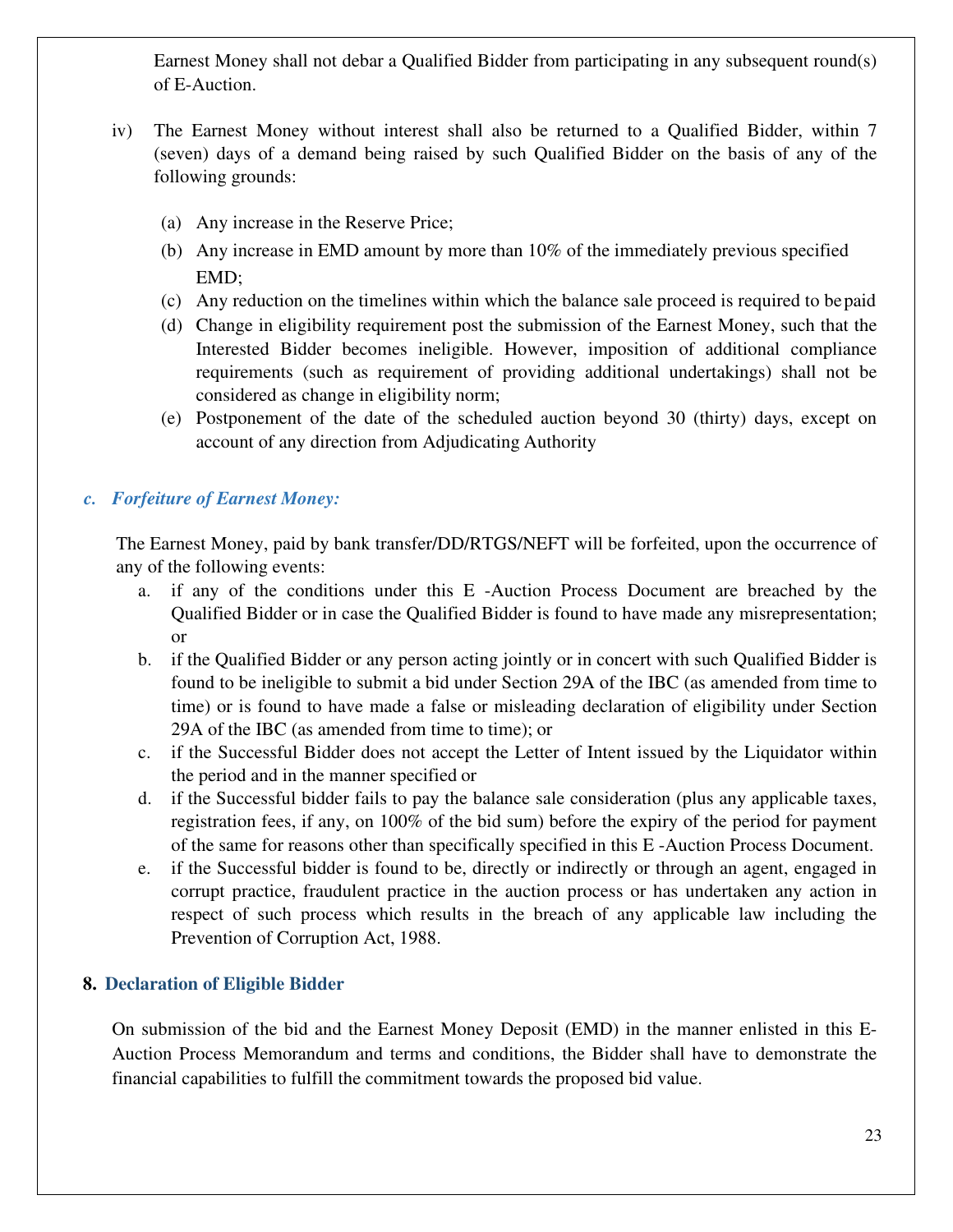Further, the Liquidator shall:

- a. Verify the details mentioned in the Forms based on the documents submitted pursuant to the terms and conditions mentioned herein and
- b. Ascertain submission of the EMD, and the adherence of timelines specified in Section VI of this document.
- c. Pursuant to such verification, the Agency/Liquidator shall notify the Bidders (via email) regarding their eligibility to participate in the e-auction for the assets of the corporate debtor.
- d. Such Bidders shall hereinafter be referred to as the "Eligible Bidders". It is clarified that an Eligible Bidder shall be entitled to submit a bid only with respect to the specified auction for which he has submitted the Form and in respect of which he has paid the EMD.

## **Only Eligible Bidders will gain access to documentation, additional information required for due diligence, after submission of the Bid Application Form, Declaration and other documents as required. Further, site visits will also be arranged only for Eligible Bidders.**

A facility to verify the documents relating to the assets of the Corporate Debtor on as is, where is basis, shall be provided to the Eligible Bidders on request to the Liquidator on -liqunity@dsaca.co.in, aks@dsaca.co.in

### **9. Bidding Process**

- a. Bidding will be through the  $E -$  Auction. After submission of all documents / EMD by the Interested Bidder to the satisfaction of the Liquidator, M/s Indiaauction.com Pvt. Ltd. will provide User id and password after due verification of PAN of the eligible bidders to participate in the e-auction on the appointed date from 10.00 am onwards
- b. Bidders shall hold a valid email ID. E-mail ID is necessary for the Intending bidder as all the relevant information and allotment of ID & password by M/s Indiaauction.com Pvt. Ltd., will be conveyed through e-mail.
- c. Bidders are cautioned to be careful while entering the bid amount.
- d. The Liquidator and the Agency shall not have any liability towards bidders for any interruption or delay in access to the Platform irrespective of the cause, issues relating to the Platform, failure of internet connections, server problems, etc.
- e. Any problem arising out of the e auction sale of the assets of the Corporate Debtor shall be decided by the Liquidator, whose decision shall be final and binding.
- f. A training manual has been provided on the website of the E Auction Service Provider at https:// www.indiaauction.com. The intending bidder may avail online training/demonstration on the e-auction process from the E – Auction Service Provider.
- g. The reserve price for the assets of the Corporate Debtor shall be as per the details set out in clause E hereof. The Incremental bids shall be in multiples of amount given in clause E hereof and the eligible bidders shall increase their bids in multiples of that amount.
- h. For any queries related to technical issues of the e-auction portal, bidders may contact as per details below:

#### **Contact: Mr. Sujit Joglekar – 98216 48495 / Ms. Geeta S.M. – 98213 61836 E-mail:** enquiry@indiaauction.com AND customerservice@indiaauction.com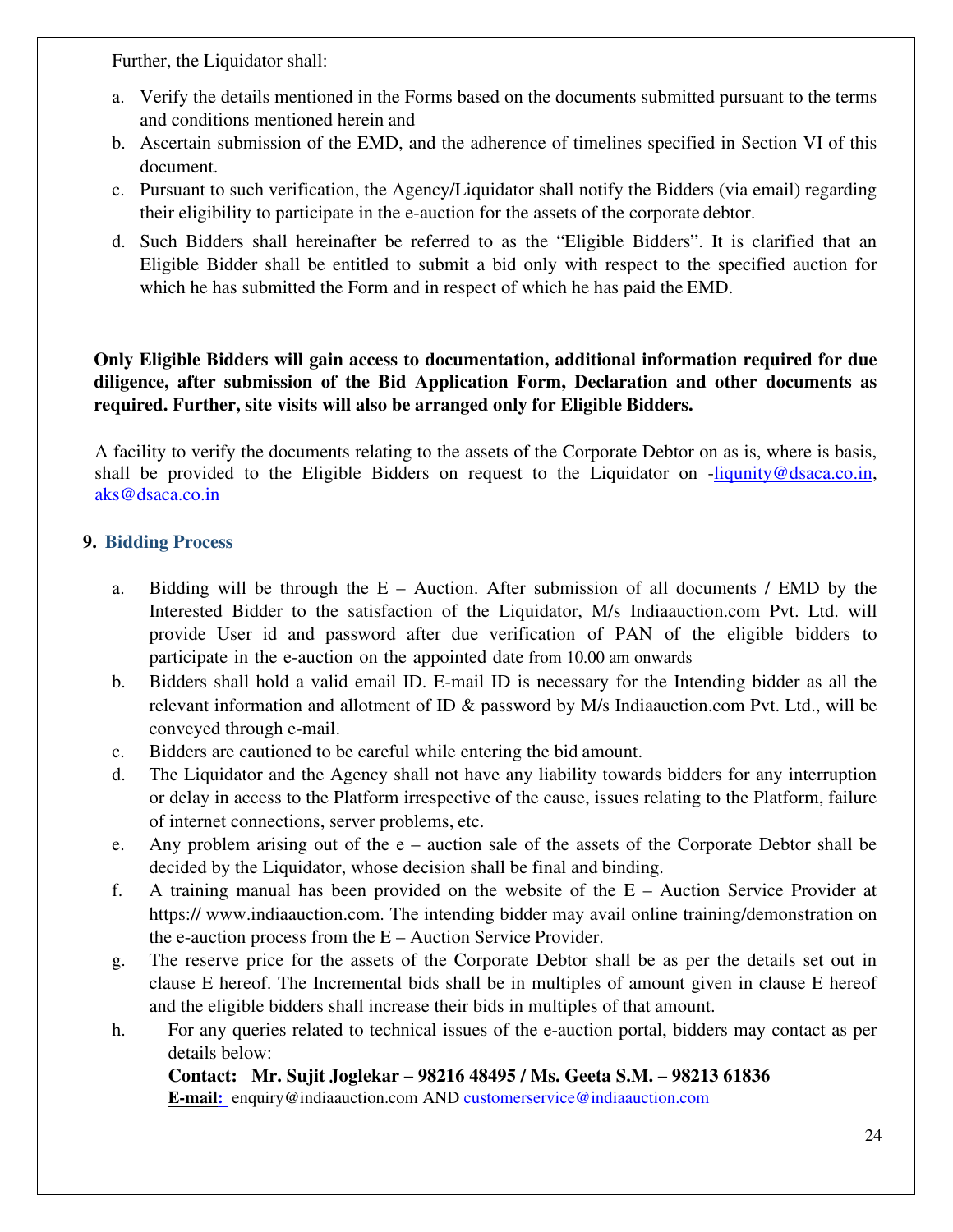#### **10. Duration of Auction Sale**

- a. The auction will be conducted via an electronic auction platform on Tuesday, 10-05-2022 with Start Time at 10.00 AM onwards.
- b. The e-Auction shall commence strictly at the scheduled time and at a price equal to reserve price. The closing time of the auction is system controlled; the time will get automatically extended by 5 (five) minutes if any bid is received during the last 5 (five) minutes, i.e. while an active bid is in process and kept open till the auction-sale concludes.
- c. If any market-leading bid (bid higher than the highest at the point in time) is received within the last 5 (five) minutes of closing time, the bidding time will be extended automatically by 5 (five) minutes and if no bid higher than last quoted highest bid is received within the said extended 5 (five) minutes, the auction sale will automatically get closed at the expiry of the extended 5 (five) minute period. There will thus be an extension of bidding-time, each of 5 (five) minutes duration, till auction is concluded.
- d. Eligible Bidders are advised to enter their bid accordingly keeping in mind the duration as specified above.
- e. No complaint on the time-factor for bidding or paucity of time for bidding will be entertained by the Agency and/ or the Liquidator.

#### **11. Declaration of Successful Bidder:**

- a. The Liquidator shall determine and at his sole discretion (which discretion shall not be used arbitrarily), declare at the end of the E-Auction, the Successful Bidder(s) for any auction. Determination of the Successful Bidder(s) shall be done on the basis of highest bid received for each auction, unless the Liquidator determines, acting reasonably, that the highest bidder shall not be identified as the Successful Bidder.
- b. After the conclusion of the e-auction for each bid, the Eligible Bidder submitting the highest bid ("Successful Bidder") shall be informed through a message generated automatically by the Platform, of the outcome of the e-auction. A separate intimation shall also be sent to the Successful Bidder via e-mail ("Intimation") and the results of the e-auction would also be displayed through publication on the Platform. The Platform shall also generate an auction outcome report for each bid which will be sent to the Agency and the Liquidator. Date of sending the e-mail will be considered as the date of receipt of the Intimation i.e. Date of Intimation.
- c. Where the Earnest Money has been provided by means of a remittance to the Company's bank account, such funds will be retained by the Liquidator as part payment of the consideration that the Successful Bidder has agreed to pay for the specific auction.
- d. The Liquidator is not bound to accept the highest offer and has the absolute right to accept or reject any or all offer(s) or adjourn / postpone / cancel the e-Auction or withdraw any auction thereof from the E-Auction proceedings at any stage without assigning any reason thereof.

#### **12. Issuance of Letter of Intent**

a. The Liquidator shall, as soon as reasonably possible following the end of the E-Auction, issue to the Successful Bidder a letter of intent ("LoI"/ "Letter of Intent"), inviting the Successful Bidder to provide: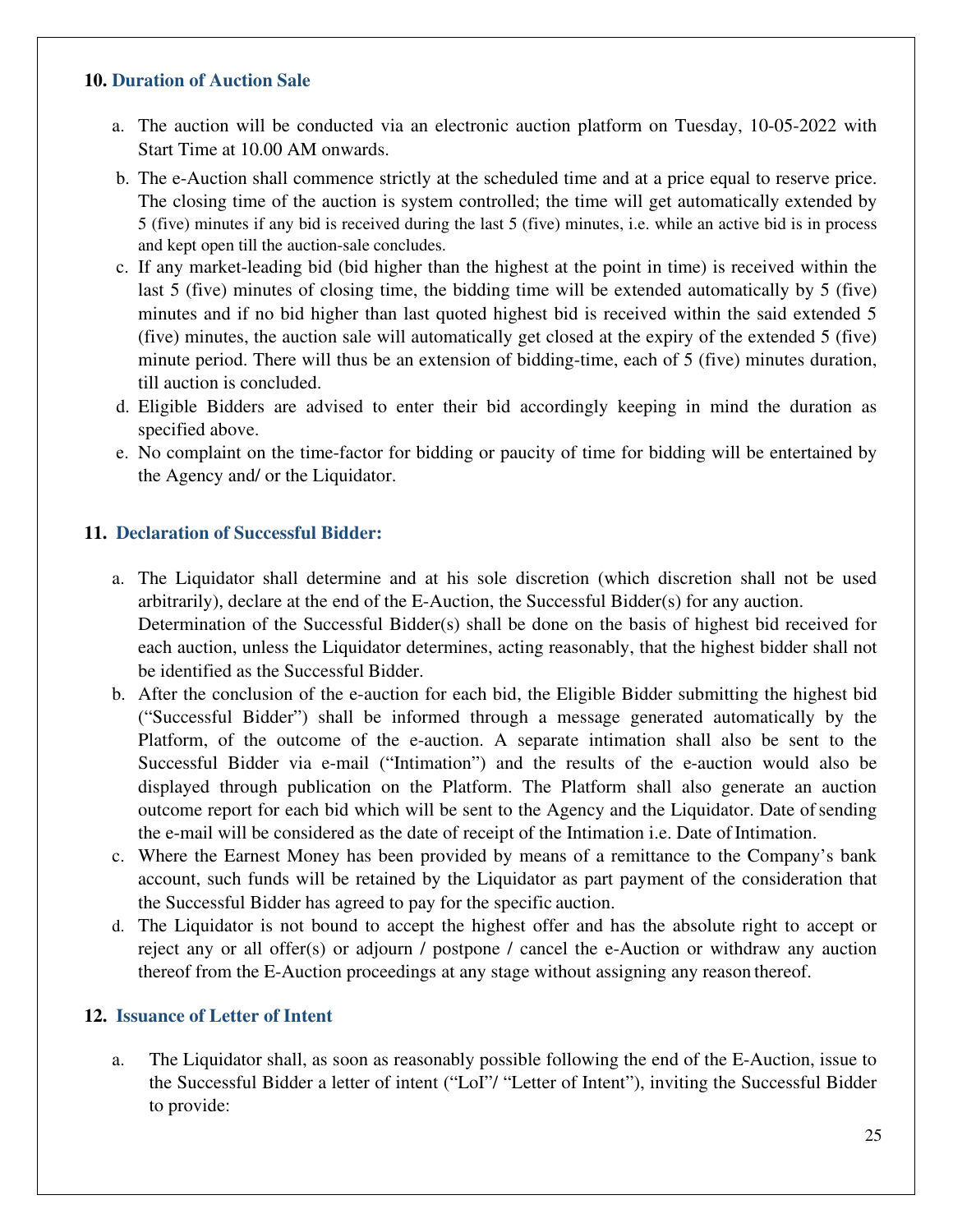- $\circ$  100% of the Bid Amount within 30 days, after adjusting the EMD amount already paid.
- o In case the payment is delayed after 30 days (but not later than 90 days from the date of issuance of LoI) interest at the rate of 12% per annum shall also be paid beyond 30 days. The sale shall be cancelled and amount paid [ EMD and any further amount] shall liable to be forfeited if the balance payment is not received within ninety days.
- o This LoI per se does not confirm sale in favour of the Successful Bidder. Confirmation of sale is subject to the fulfilment of conditions stated hereunder and the approval of the Liquidator.
- b. The Successful Bidder shall, within a period of 2 (two) days from the date of issuance of the LoI, unconditionally accept the LoI and record such acceptance by providing the Liquidator with 1 (one) copy of the LoI with an endorsement stating that such LoI is, "Accepted Unconditionally", under the signature of the authorized Director / Authorized Signatory of the Successful Bidder.
- c. Failure to accept the LoI within the time period specified may result in the disqualification of the Successful Bidder along with cancellation of the LoI and forfeiture of the Earnest Money.
- d. In case of disqualification of a Successful Bidder, the Qualified Bidder who had submitted the next highest bid, may be asked to match the Successful Bidder's bid and be considered the new Successful Bidder. If the latter is unwilling to match the bid submitted by the earlier Successful Bidder, the Liquidator, at his sole discretion, may decide to carry out a fresh auction, or sell the Asset to the next highest Qualified Bidder at its bid amount.

### **13. Balance Sale Consideration**

- a. The Successful Bidder shall be required to pay the balance sale consideration within 30 (thirty) days of the date of issuance of the LoI in a single tranche payment after adjusting the EMD amount already paid.
- b. The successful bidder can make the payment after 30 days (but not later than 90 days from the date of issuance of LoI) with interest at the rate of 12%, provided that the sale shall be cancelled if the payment is not received within ninety days.
- c. Where the Successful Bidder has provided Earnest Money by remittance of cash to the bank account of the Company, the balance sale consideration shall be an amount equal to the bid sum (plus any applicable GST/taxes, registration fees, etc. if any, on 100% of the bid sum) as reduced by the Earnest Money already paid.
- d. All the payments of the bid amount made by the Successful Bidders shall be made through DD/RTGS/ NEFT modes as per the details mentioned in Clause 5 above.

## **14. Default in Payment**

Default in payment of the balance sale consideration and any applicable GST/taxes, registration fees, etc. if any, on 100% of the bid sum by the Successful Bidder will result in disqualification of the Successful Bidder including forfeiture of Earnest Money and all subsequent money paid. Any auction may be put to re-auction or sold to the next highest Qualified Bidder and the defaulting Successful Bidder shall have no claim/right in respect of such auction.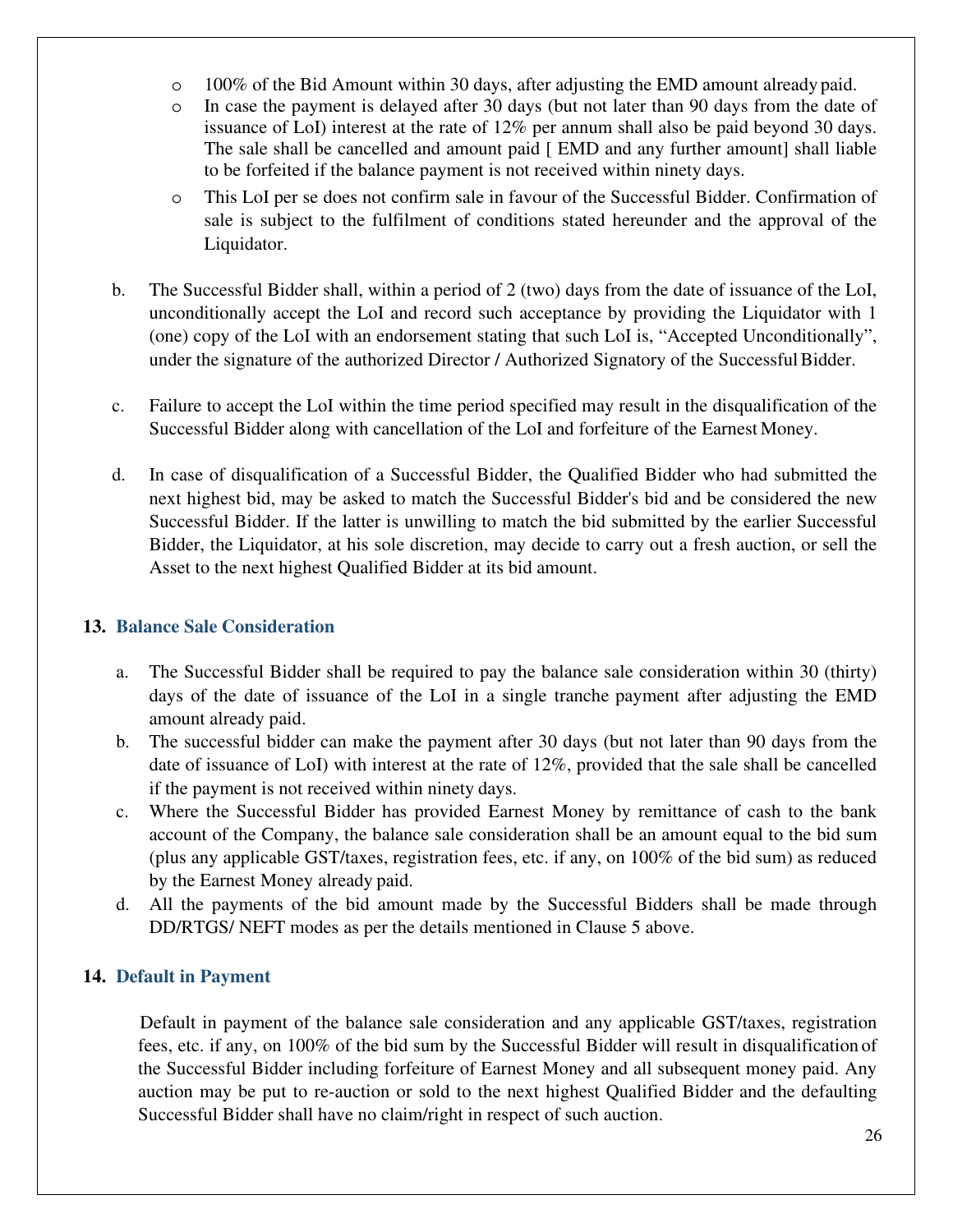#### **15. Procedure for Transfer of Asset of the Corporate Debtor**

- a) On payment of the full amount of sale consideration, and any applicable GST /Taxes (if any), the sale shall stand completed, and the Liquidator shall execute Certificate of sale followed by sale agreement/ Conveyance document.
- b) It is expressly stipulated that there are no implied obligations on the part of the Liquidator to do all acts, things and deeds whatsoever for the completion of the sale
- c) The sale shall be subject to conditions prescribed under the IBC and provisions and regulations thereunder.
- d) Where the sale attracts stamp duty, registration charges, GST and other applicable taxes as per relevant laws, the Successful Bidder shall bear all the necessary expenses like applicable stamp duties/ additional stamp duty / transfer charges, registration expenses, fees, etc., for transfer of the Property (ies) in his / her name
- e) The payment of all statutory / non-statutory dues, taxes, rates, assessments, charges, fees, etc., owed by the Company to anybody in respect of the Properties shall be the sole responsibility of Successful Bidder only.

#### **16. Confirmation of Sale**

On payment of the 100% of the bid amount, and any applicable GST/taxes, registration fees, etc. the successful bidder shall be issued the letter for confirmation of sale. The confirmation of sale is subject to the necessary approvals and processes, if any, towards various statutory and non-statutory authorities which includes but is not restricted to Securities and Exchange Board of India, Bombay Stock Exchange, National Stock Exchange, The Directorate General of Foreign Trade, Income Tax, GST Department, Factory Inspector, MPCB, etc.

### **17. Stay/Cancellation of Sale**

- a. In case of stay of further proceedings by the Competent Authority, the e- auction may either be deferred or cancelled and persons participating in the sale shall have no right to claim damages, compensation or cost for such postponement or cancellation.
- b. In case the Successful Bidder has not paid the balance sale consideration stipulated herein within the due date the entire amount paid by the Successful Bidder (including EMD amount) shall be forfeited and the sale shall stand cancelled.
- c. The Liquidator shall also have the right to postpone/ cancel the auction of the sale for reasons what so ever. In case of adjournment of sale for any reason, no fresh notice of sale will be given. However, the new date of sale will be informed through e-mail and the adjournment dates and time for submission of tenders will also be informed through e-mail.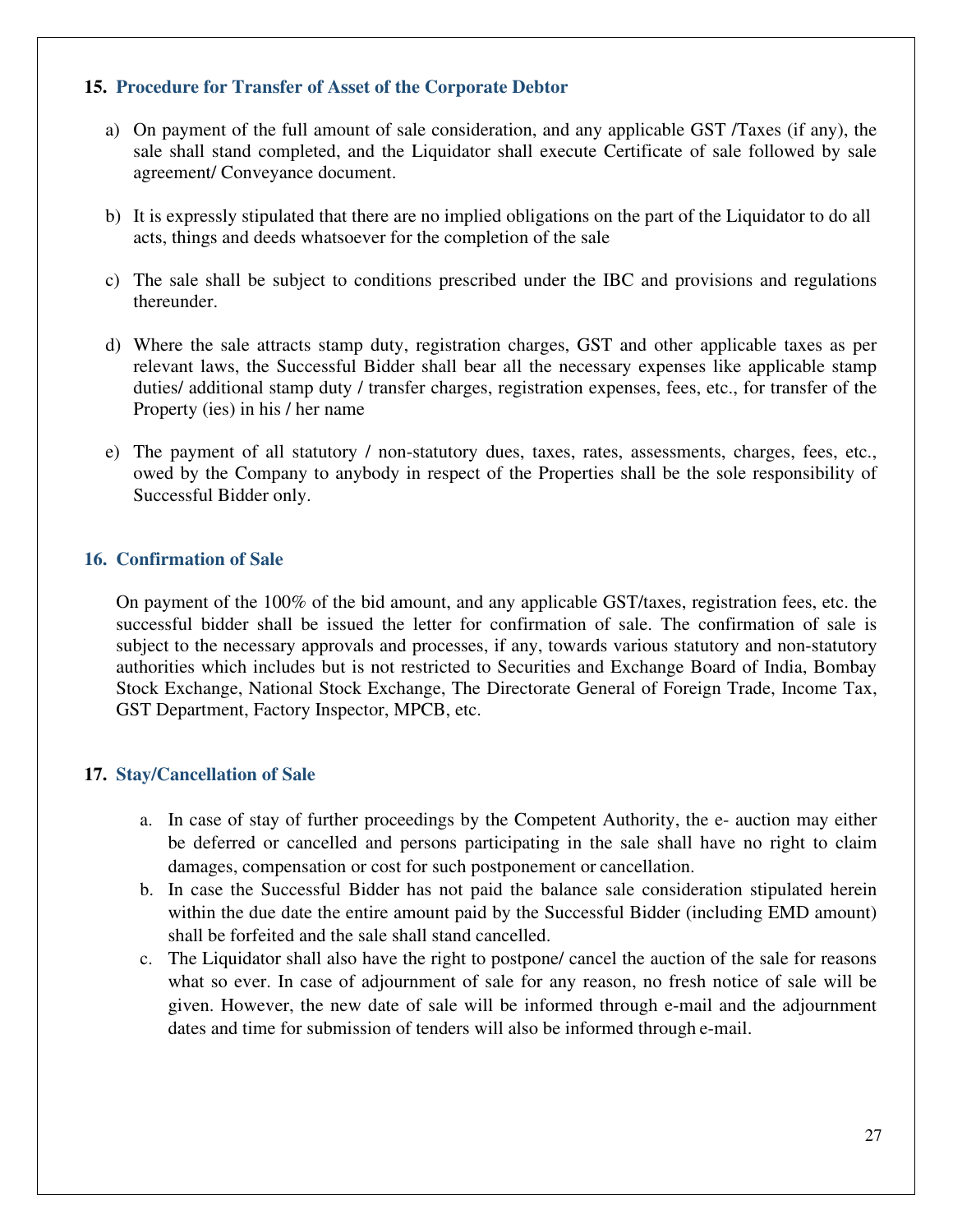#### **18. Delivery of Documents relating to the Asset.**

- a. The Successful Bidder, on the closing date, shall contact the Liquidator for delivery of all the documents related to the particular asset as is available with the Liquidator.
- b. The Liquidator shall ensure that all the documents are handed over to the Successful Bidder subject to post issuance of the sale certificate and sale agreement / conveyance deed, in accordance with the Order and the Subsequent Orders.

#### **19. Delivery of Possession**

- a. Delivery of possession of the asset with all rights and interest therein shall be as per the directions of the authorities, Codes, Rules, Regulation, as the case may be.
- b. After obtaining the sale certificate and getting the sale deed registered with appropriate authorities under applicable laws, the Successful Bidder is entitled to obtain possession of the asset of the Corporate Debtor. Possession will be given separately.
- c. All expenses and incidental charges thereto shall be borne by the Successful Bidder.

#### **20. Other Terms and conditions:**

- 1.1 In the interest of the liquidation process of the Company, the Liquidator reserves the right to alter, modify or relax any of the terms and conditions mentioned in this E -Auction Process Memorandum or E-Auction Sale Notice. Any such alteration, modification or relaxation, to the terms and conditions contained in this document, shall be binding on all the Interested/ Qualified Bidders.
- 1.2 It shall be deemed that by submitting the bid, the Bidder agrees and releases the Agency/ the Liquidator, its employees, subsidiaries, agents and advisers, irrevocably, unconditionally, fully and finally from any and all liability for claims, losses, damages, costs, expenses or liabilities in any way related to or arising from the exercise of any rights and/ or performance of any obligations hereunder, pursuant hereto and/ or in connection with the e-auction process and waives, to the fullest extent permitted by applicable laws, any and all rights and/ or claims it may have in this respect, whether actual or contingent, whether present or in future.
- 1.3 This E -Auction Process Memorandum and any information provided earlier or subsequently, the auction process and the other documents pursuant to the E -Auction Process Document shall be governed by the laws of India and any dispute arising out of or in relation to the E -Auction Process Document or the auction process shall be subject to the discretion of the Liquidator.
- 1.4 No counter offer /conditions by the Bidder, Eligible Bidder and/or Successful Bidder will be entertained.
- 1.5 The Liquidator shall have the right to accept or reject all or any bid or bids as well as to postpone or cancel the sale for reasons what so ever.
- 1.6 Bidders shall be deemed to have read and understood all the conditions of sale, the E -Auction Process Memorandum and the Notice of Sale and are bound by the same.
- 1.7 The above terms and conditions are general in nature, subject to change and are in addition to other specific conditions given in the E-Auction Process Document and Notice of Sale.
- 1.8 Bidders are advised to preserve the EMD documents and documents pertaining to other deposits/ payments made by it and also a copy of the terms and conditions of the application obtained or downloaded from the portal and other document submitted for future reference.

*\* The timeline for payment of final sale consideration may be extended /modified at the sole discretion of Liquidator, to the extent permissible under the applicable laws and regulations. In case the final sale consideration is not paid within the timeline, the Liquidator shall forfeit EMD and other amounts paid.*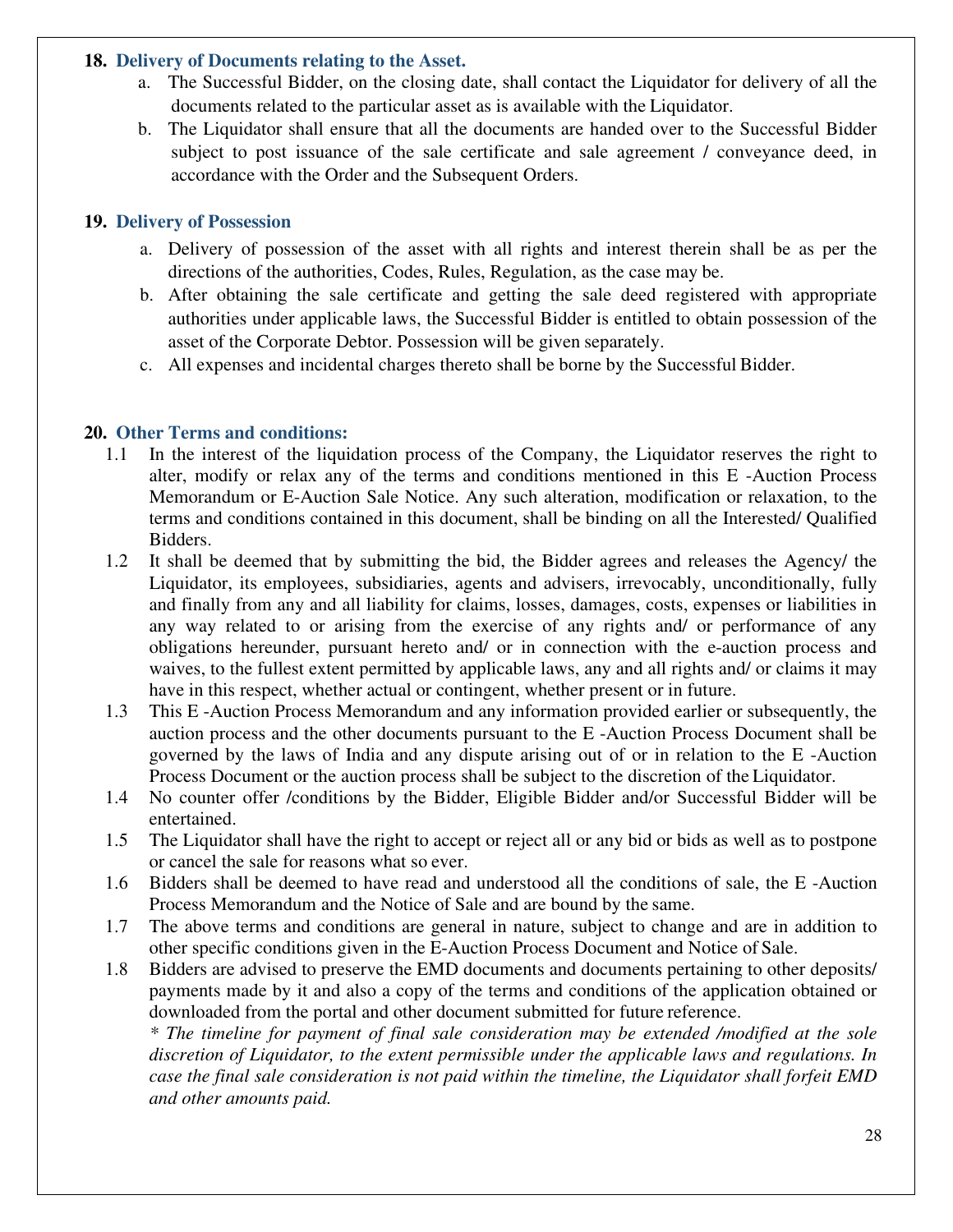## **VIII.FRAUDULENT AND CORRUPT PRACTICES**

The auction applicant shall observe the highest standard of ethics during the auction Process and subsequently during the closure of the auction process and declaration of successful bidder. Notwithstanding anything to the contrary, contained in this E-Auction Process Memorandum, or in the Letter of Intent, the Liquidator shall reject an auction bid, revoke the Letter of Intent, as the case may be, without being liable in any manner whatsoever to the auction applicant, if the Liquidator, at his discretion, determines that the auction applicant has, directly or indirectly or through an agent, engaged in corrupt practice, fraudulent practice, coercive practice, undesirable practice or restrictive practice in the auction Process or has, undertaken any action in respect of such process which results in the breach of any Applicable Law(s) including the Prevention of Corruption Act, 1988. In such an event, the Liquidator may forfeit the Earnest Money Deposit furnished by the auction applicant.

For the purposes of this Clause the following terms shall have the meaning hereinafter respectively assigned to them:

**"coercive practice"** shall mean impairing or harming, or threatening to impair or harm, directly or indirectly, any person or property to influence any person's participation or action in the auction Process;

**"corrupt practice"** shall mean (i) the offering, giving, receiving, or soliciting, directly or indirectly, of anything of value to influence the actions of any person connected with the auction Process (for avoidance of doubt, offering of employment to or employing or engaging in any manner whatsoever, directly or indirectly, any official of the Liquidator or the Company, who is or has been associated or dealt in any manner, directly or indirectly with the auction Process or arising there from, before or after the execution thereof, at any time prior to the expiry of 1 (one) year from the date such official resigns or retires from or otherwise ceases to be in the service of the Liquidator or the Company, shall be deemed to constitute influencing the actions of a person connected with the auction Process); or (ii) engaging in any manner whatsoever, during the auction Process or thereafter, any person in respect of any matter relating to the Company, who at any time has been or is a legal, financial or technical adviser of the Liquidator or the Company, in relation to any matter concerning the auction process;

**"fraudulent practice"** shall mean a misrepresentation or omission of facts or suppression of facts or disclosure of incomplete facts, in order to influence the auction Process;

**"restrictive practice"** shall mean forming a cartel or arriving at any understanding or arrangement among the auction applicants with the objective of restricting or manipulating a full and fair competition in the auction Process; and

**"undesirable practice"** shall mean (i) establishing contact with any person connected with or employed or engaged by the liquidator with the objective of canvassing, lobbying or in any manner influencing or attempting to influence the auction Process; or (ii) having a Conflict of Interest.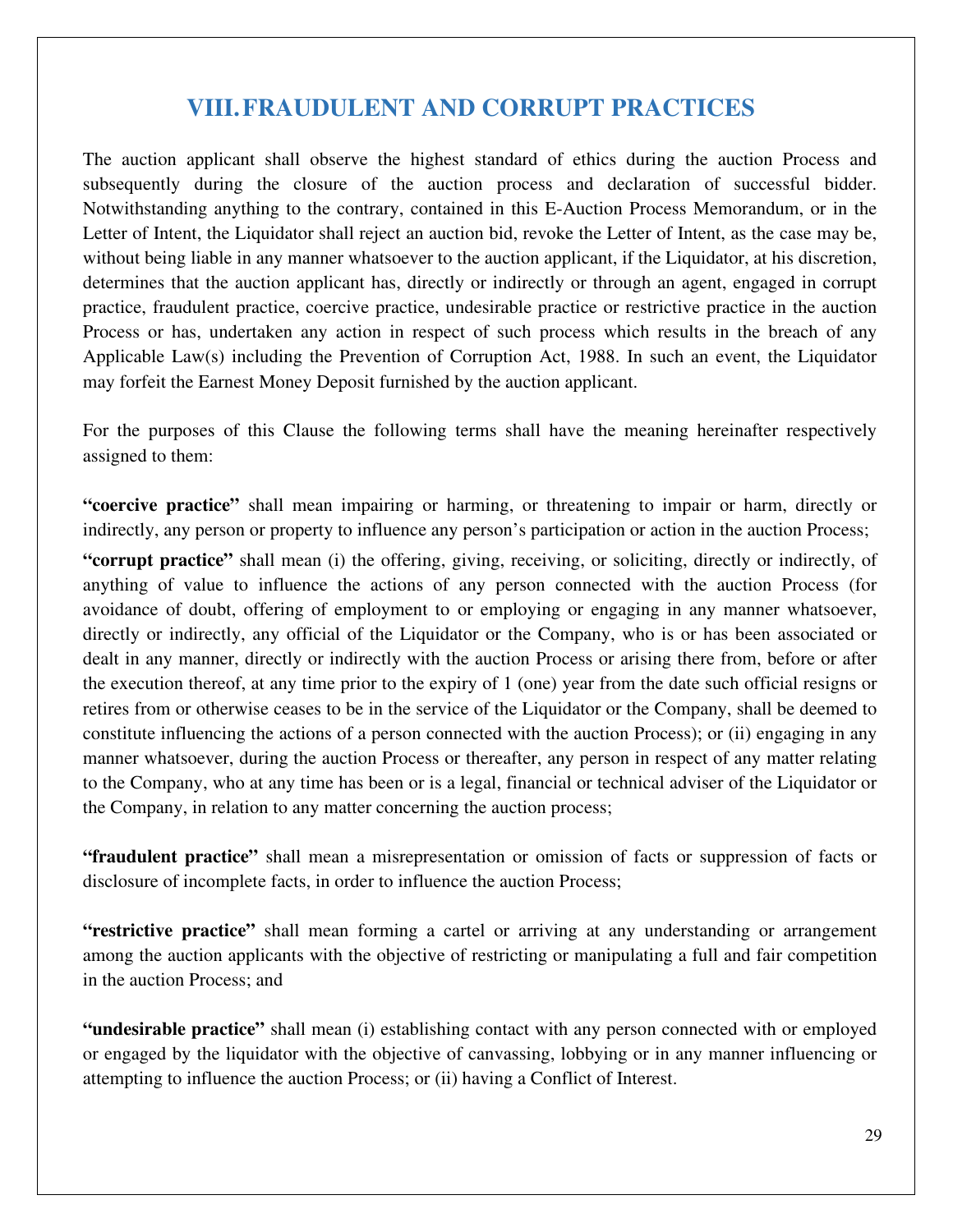**The Bidder shall not involve himself or any of his representatives in price manipulation of any kind directly or indirectly by communicating with other Bidders.** 

**The Bidder shall not divulge either his bid or any other details provided to him by the Liquidator or during the due diligence process in respect of the asset to any other party. Prior to conduct of due diligence/ site visits, the Liquidator may require the Bidder to execute confidentiality agreement with the Company/ Liquidator.** 

## **IX. COST, EXPENSE AND TAX IMPLICATIONS**

The auction applicant shall be responsible for all the costs incurred by it on account of its participation in the auction Process, including any costs associated with participation in the discussion Meeting (if any), Site Visit, etc. The Liquidator shall not be responsible in any way for such costs, regardless of the conduct or outcome of the auction Process.

For purpose of abundant clarity, it is hereby clarified that the auction applicant is expected to make its own arrangements including accommodation for the discussion Meeting (if organized) or Site Visit and all costs and expenses incurred in that relation shall be borne by the auction applicant.

The auction applicant shall not be entitled to receive reimbursement of any expenses which may have been incurred carrying out of due diligence, search of title to the assets and matters incidental thereto or for any purpose in connection with the auction process plan.

All taxes applicable (including stamp duty implications and registration charges) on sale of the assets of the corporate debtor would be borne by the successful bidder, including one or more of the following:

- a) The sale attracts stamp duty, registration charges etc. as per relevant laws, rules and regulations.
- b) The successful bidder/ Purchaser shall bear all the necessary expenses like applicable stamp duties / additional stamp duty / transfer charges, fees, etc. for transfer of property (i.e. in his / her name.
- c) Successful Bidder/ Purchaser has to bear the cess or other applicable tax i.e. GST, TDS, Income tax etc.
- d) The successful bidder/ Purchaser will also be responsible for evaluating completeness of applicability of taxes in India at the time of closure and will be responsible for paying all such taxes.

It is expressly stated that the Liquidator does not take or assume any responsibility for any dues, statutory or otherwise, of the Company, including such dues, if any, which may affect transfer of the liquidation assets in the name of the Successful Bidder and such dues, if any, will have to be borne/ paid by the Successful Bidder.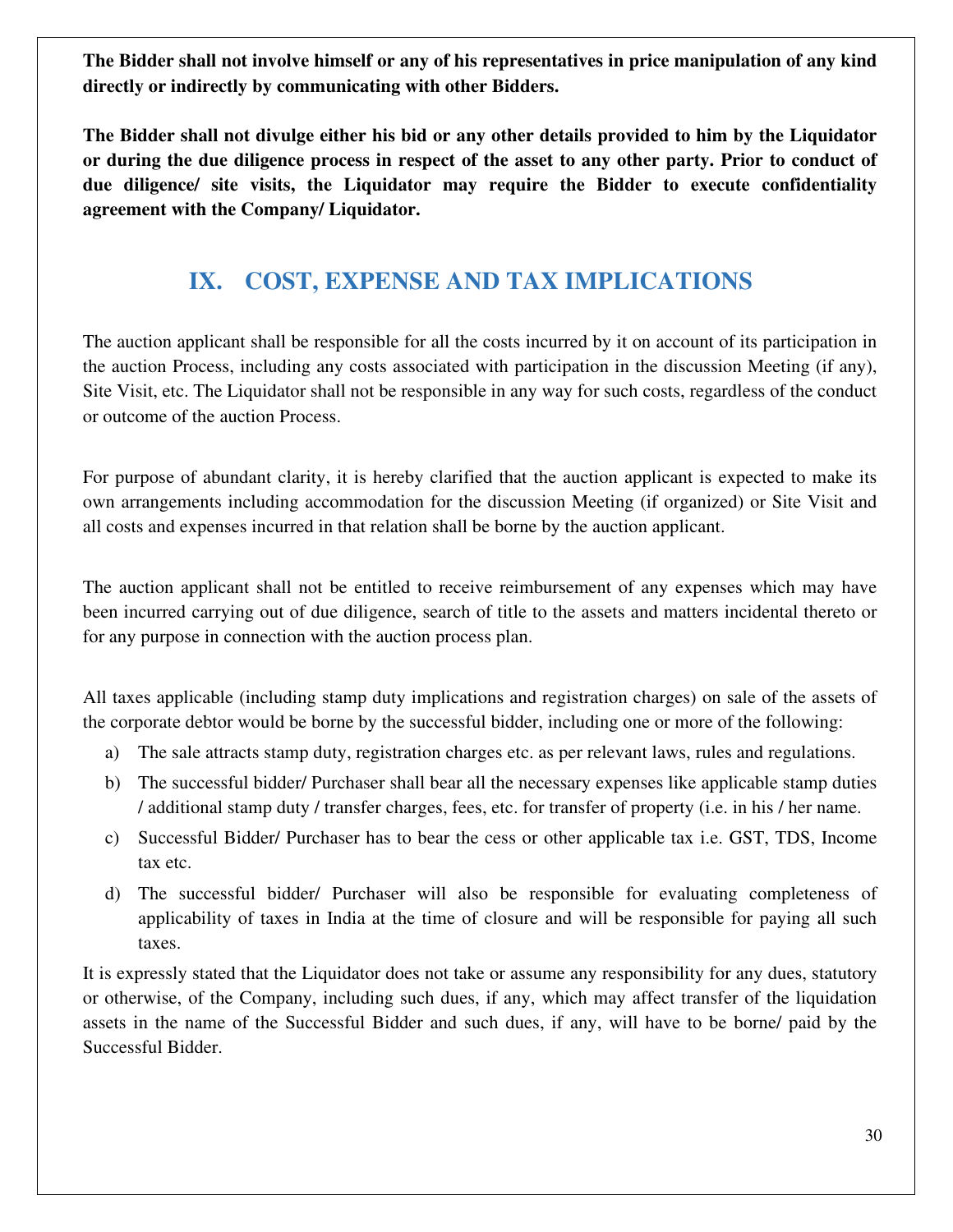Any non- payment, short payment or inadequate payment of GST, TDS, Income Tax, Cess, Stamp duty, Toll tax, all registration charges and other levy by whatever name called shall be on account of the successful bidder and shall be his liability at all times.

The auction applicant shall be responsible for fully satisfying the requirements of the IBC and its related Regulations as well as all Applicable Laws that is relevant for the sale process. The Successful Bidder shall be responsible for obtaining requisite regulatory or statutory or third-party approvals, no-objections, permission or consents, if any, that are or may be required under Applicable Law for purchasing the relevant assets.

## **X. VERIFICATION OF DOCUMENTS AND DISQUALIFICATION**

- 1. The Liquidator reserves the right to verify (in accordance with the provisions of this E Auction Process Document all statements, information and documents submitted by the Bidder in response to the E - Auction Process Document and the Bidder shall, when so required by the Liquidator, make available all such information, evidence and documents as may be necessary for such verification. Any such verification or lack of such verification by the Liquidator shall not relieve the Bidder of its obligations or liabilities hereunder nor will it affect any rights of the Agency/ the Liquidator thereunder.
- 2. Without prejudice to any other right or remedy that may be available to the Liquidator under this E Auction Process Memorandum, the Liquidator reserves the right to disqualify the Bidder, cancel the sale and to appropriate the entire EMD and other amounts paid, if:
	- a. at any time, a misrepresentation on part of the Bidder is made or uncovered;
	- b. the Bidder does not provide, within the time specified by the Agency/ the Liquidator, the supplemental information/ documentation sought by the Agency/ the Liquidator, or
	- c. any act or omission of the Bidder results in violation of or non-compliance with the E-Auction Process Document and/ or any other document referred herein or issued pursuant thereto or any applicable law relevant for the e-auction process.
- 3. The Liquidator, in its sole discretion and without incurring any obligation or liability, reserves the right, at any time, to:
	- a. consult with any Bidder in order to receive clarification or further information;
	- b. retain any information and/ or evidence submitted to the Liquidator/ the Agency by, on behalf of, and/ or in relation to any Bidder; and/ or;
	- c. Independently verify, disqualify, reject and/ or accept any and all submissions or other information and/ or evidence submitted by or on behalf of any Bidder.
- 4. Any person who participated in E-Auction, if found disqualified u/s 29A of Insolvency & Bankruptcy Code, 2016, or regulation thereunder, EMD of such disqualified bidder shall be forfeited.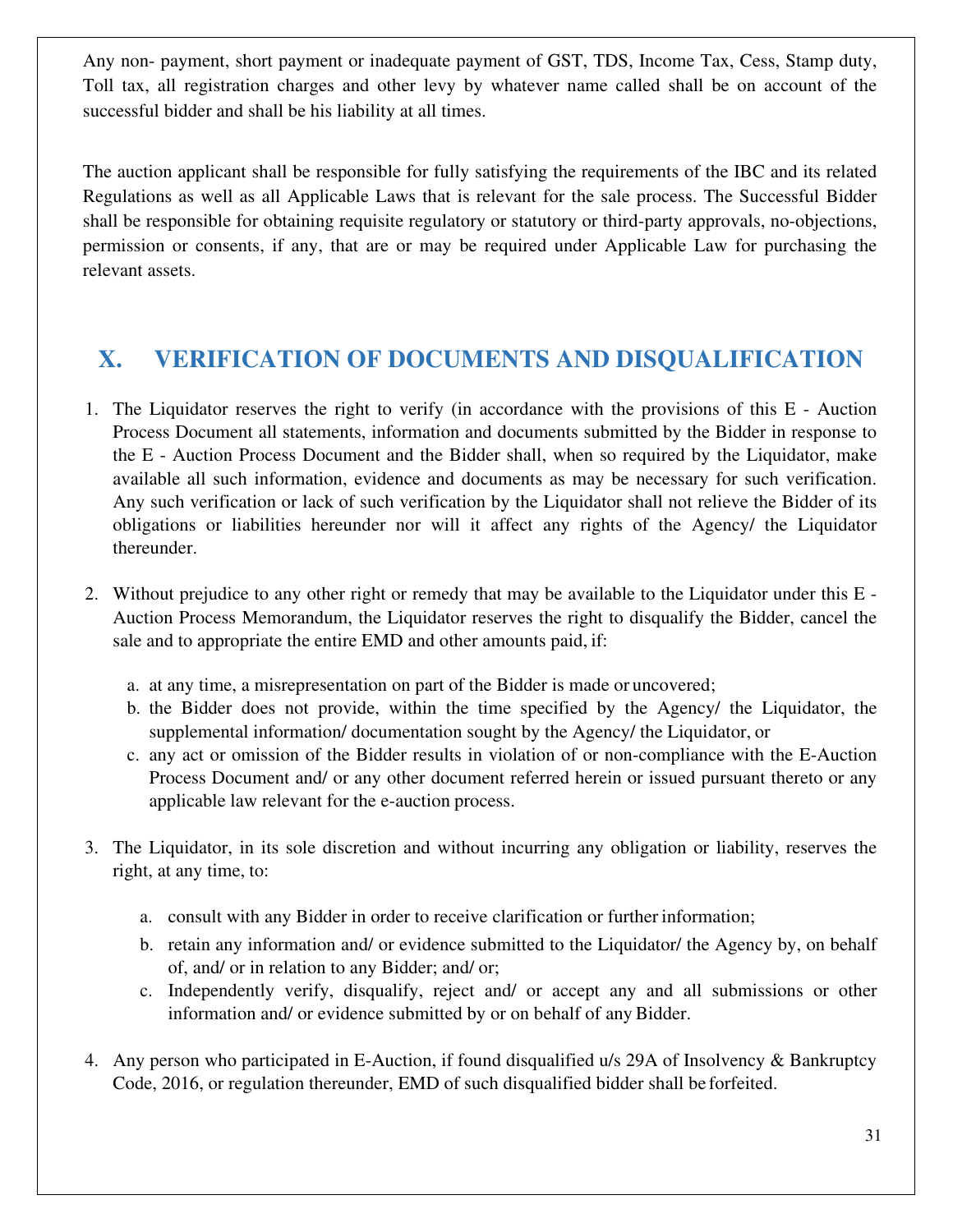## **XI. GOVERNING LAW AND JURISDICTION**

This E-Auction Process Memorandum, the auction Process and the other documents pursuant to the E-Auction Process Memorandum shall be governed by the laws of India and any dispute arising out of or in relation to the E-Auction Process Memorandum or the auction Process shall be subject to the exclusive jurisdiction of the Adjudicating Authority, courts and tribunals at Mumbai, India.

## **XII.ANNEXURES**

The Following are the annexures for sending the Bid form for bidding for the Company: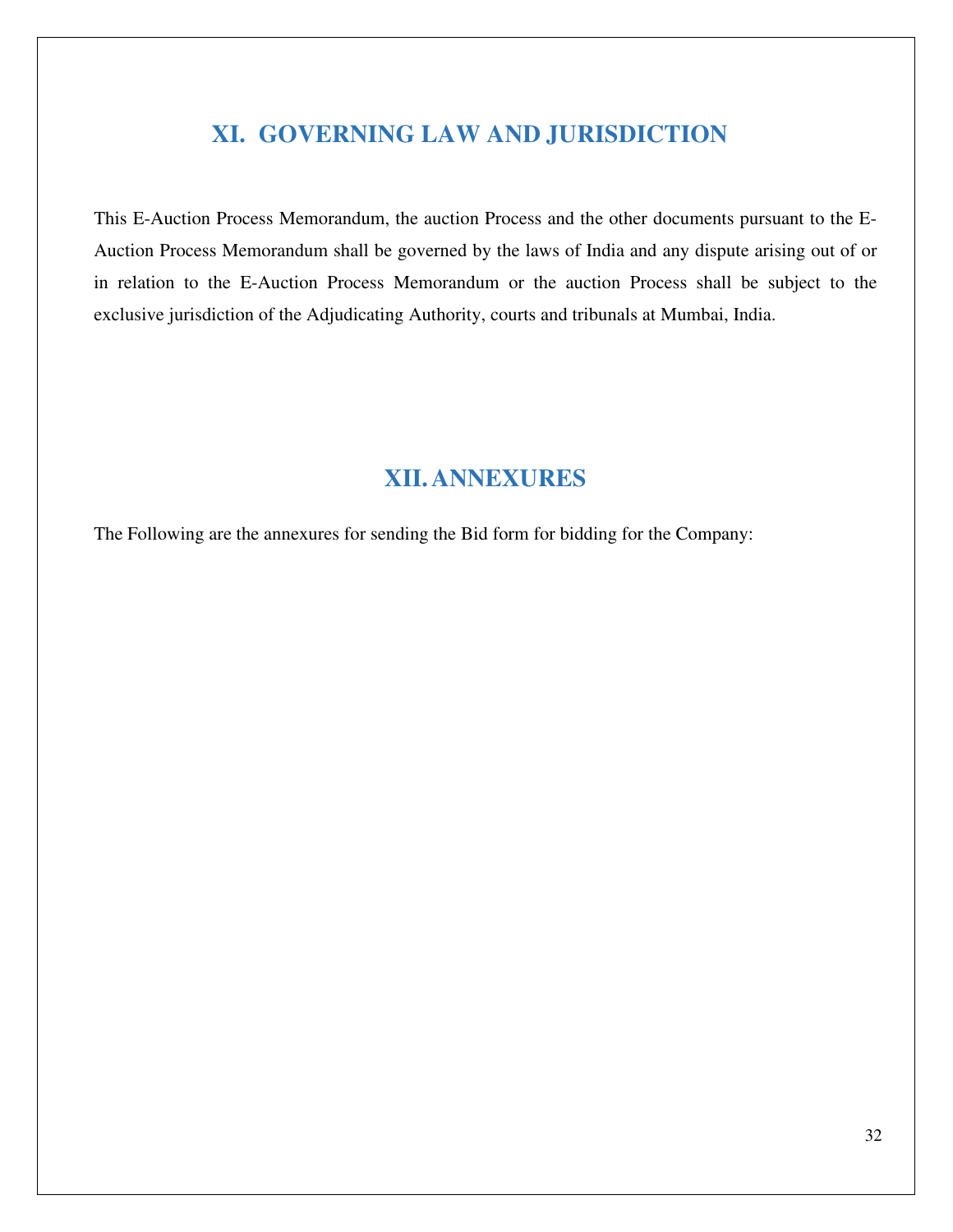#### **Annexure 1 - Affidavit** *(ON Rs100 STAMP PAPER AND TO BE NOTARIZED)*

I, [insert the name of the authorised signatory of the Bidder, aged about [●] years, being the authorised signatory of [insert name of the Bidder/member of consortium] having its registered office at [insert address] [("Bidder")], do hereby solemnly affirm and state as under:

- 1. That I am duly authorised and competent to make and affirm the instant affidavit for and on behalf of the Bidder in terms of the [resolution of its board of directors/ power of attorney to provide other necessary details of such authorization]. The said document is true, valid and genuine to the best of my knowledge, information and belief.
- 2. I acknowledge that Bidder is aware of that, in terms of proviso to sub-section (f) of Section 35(1) of Insolvency and Bankruptcy Code, 2016 ("IBC"), read with Section 29A of IBC, certain persons/category of persons have been specified as ineligible for the purposes of participation in an auction to acquire immovable and movable property and actionable claims of a Company in liquidation.
- 3. On behalf of the Bidder, I confirm, that it is eligible to participate in the auction process ("Bid") of M/s Unity Infraprojects Limited – in Liquidation ("Company") in accordance with IBC and related rules and regulations issued thereunder, and any other applicable law.
- 4. I state that the present affidavit is sworn by me on behalf of the Bidder in compliance of section 29A of the IBC.
- 5. I on behalf of the Bidder and any other person acting jointly or in concert with the Bidder hereby confirm that:
	- i.) The Bidder and any connected person as per the Explanation I provided under section 29A of the IBC is not an un discharged insolvent; or
	- ii.) The Bidder and any connected person as per Explanation I provided under section 29A of the IBC, has not been identified as a willful defaulter in accordance with the guidelines of the Reserve Bank of India issued under the Banking Regulation Act, 1949; or
	- iii.) At the time of submission of the bid, the account of the Bidder and any connected person as per Explanation I provided under section 29A of the IBC or an account of the Corporate Debtor under the management or control of such person of whom such person is a promoter, IBC is not classified as nonperforming asset in accordance with the guidelines of the Reserve Bank of India issued under the Banking Regulation Act, 1949 or guidelines of a financial sector regulator issued under any other law at the time being in force and at least a period of one year or more has lapsed from the date of such classification till the date of commencement of corporate insolvency resolution process of the Corporate Debtor ; or
	- iv.) The Bidder and any connected person as per Explanation I provided under section 29A of the IBC have not been convicted for any offence punishable with imprisonment for 2 years or more under any Act specified in the Twelfth Schedule or for seven years or more under any law for the time being in force or a period of two years has expired from the date of release of such imprisonment; or
	- v.) The Bidder and any connected person as per Explanation I provided under section 29A of the IBC have not been disqualified to act as a director under the Companies Act 2013; or
	- vi.) The Bidder and any connected person as per Explanation I provided under section 29A of the IBC have not been prohibited by the Securities and Exchange Board of India from trading in securities or assessing the securities markets; or
	- vii.) The Bidder and any connected person as per Explanation I provided under section 29A of the IBC have not indulged in preferential transaction or undervalued transaction or fraudulent transaction in respect of which an order has been made by the Adjudicating Authority under the IBC; or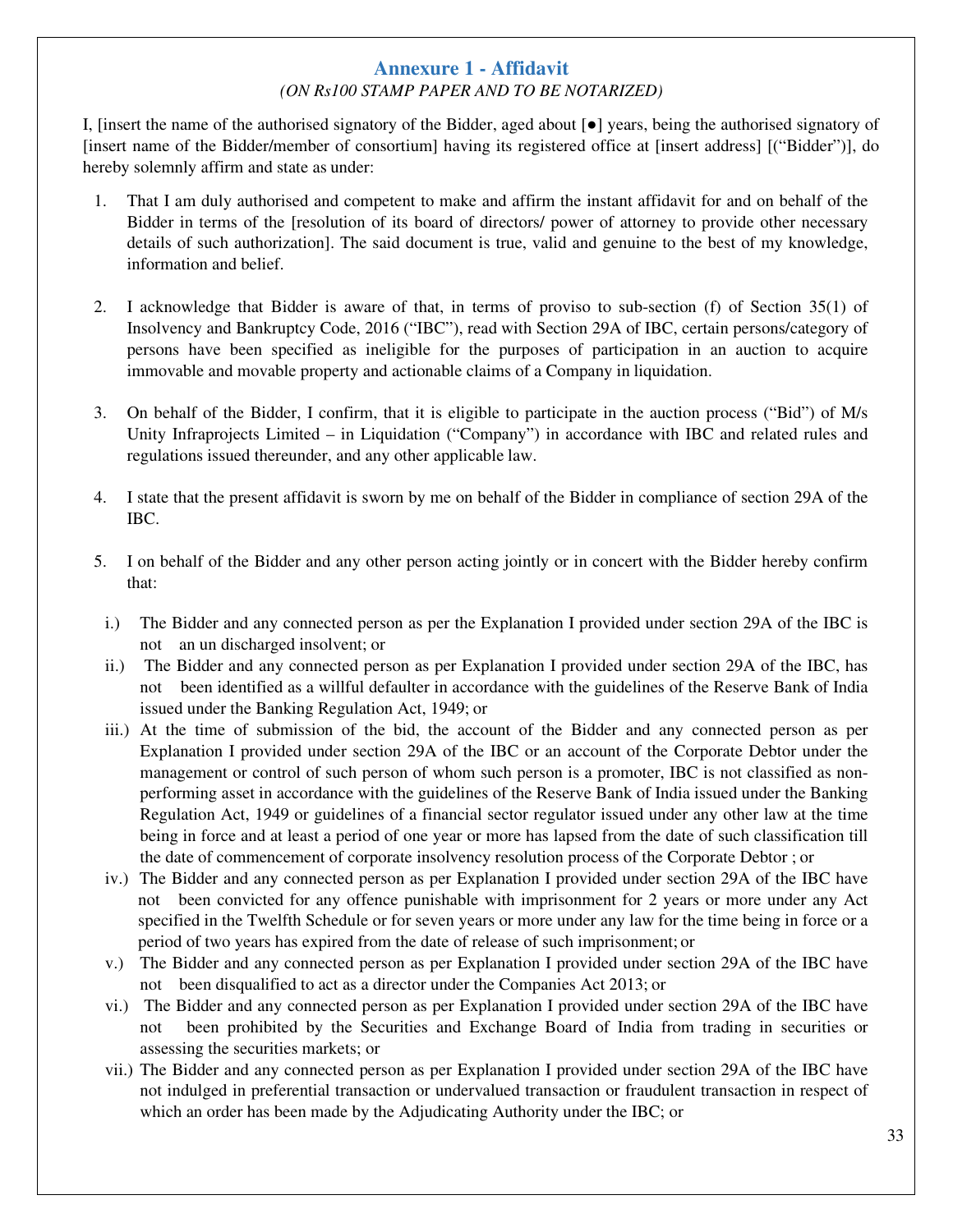- viii.) The Bidder and any connected person as per Explanation I provided under section 29A of the IBC have not executed a guarantee in favor of a creditor, in respect of a Company against which an application for insolvency resolution made by such creditor has been admitted under the IBC and no such guarantee has been invoked by the creditor or remains unpaid in full or part; or
- ix.) The Bidder and any connected person a per Explanation I provided under section 29A of the IBC are not subject to any disability, corresponding to clauses mentioned above under any law in a jurisdiction outside India.
	- 6. On behalf of the Bidder, I acknowledge that the Liquidator reserves the right to verify the authenticity of the information and/or the documents submitted by me/us and the Liquidator may request, at his own discretion, for any additional information or documents, as may be required by the Liquidator, for the purposes of verifying the information so submitted by me/us. On behalf of the Bidder, I unconditionally and irrevocably undertake, that I/we shall provide all data, documents and information as may be required to verify the statements made under this affidavit.
	- 7. On behalf of the Bidder, I confirm that the information and/or documents submitted by me/us to the Liquidator in accordance with the past communications, are true, correct, accurate and complete in all respects and I/we have not provided any information, data or statement which is inaccurate or misleading in any manner. I/We further confirm that, in the event the Liquidator determines that I/we have made any misrepresentation, concealed material information, made a wrong statement or submitted information which is misleading in nature, the Liquidator shall have the right to take any action as he deems fit in accordance with the applicable law, including the IBC and related rules and regulations.
	- 8. On behalf of the Bidder, I undertake that if during the interim period on and from the date of this Affidavit until the date of completion of the sale of the assets Corporate Debtor of the auction process, I/We become ineligible to become a resolution applicant under applicable law, including under Section 29A of IBC, I/We shall immediately and in no event later than two days of such ineligibility, disclose to the Liquidator of its ineligibility in writing with reasons for the same ("Disclosure").I/We agree, acknowledge and confirm on behalf of the Bidder, that upon being informed of such Disclosure, the Liquidator shall have the right to reject the bid submitted by it and shall have the right to undertake any action as it deems fit in accordance with the Complete E-Auction Process Memorandum, including forfeiture of Earnest Money submitted by it (as defined in the Complete E-Auction Process Memorandum).

#### **(Deponent)**

#### **V E R I F I C A T I ON**

Verified at on this (day, month  $\&$  year), that the above contents of this affidavit are true  $\&$  correct to the best of my knowledge and belief and nothing has been concealed there from.

**(Deponent)**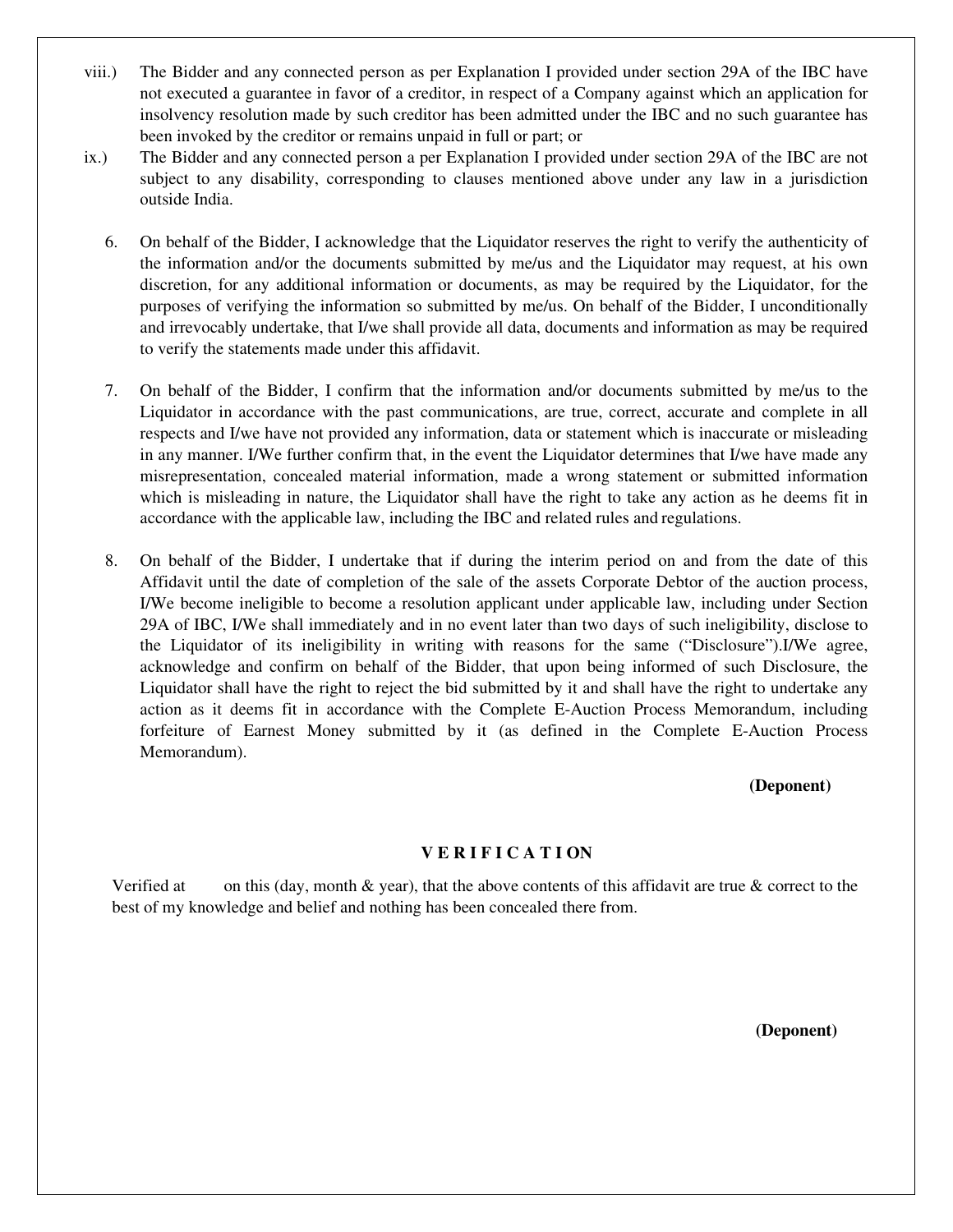#### **Notes:**

- 1. Please note that in case of the Bidder being an unlimited liability partnership firm under the Indian Partnership Act, 1932, the affidavit is required to be furnished separately by each partner of the partnership firm.
- 2. Please note that in case of the Bidder being a limited liability partnership ("LLP") incorporated under the Limited Liability Partnership Act, 2008, the affidavit will be provided by the "designated partners" of the LLP on behalf of the LLP and also by each partner of the LLP for itself, acting in its capacity as partner of the LLP.

*For further reference to Sections & Provisions related to the Insolvency and Bankruptcy Code, 2016. Kindly refer to http://ibbi.gov.in*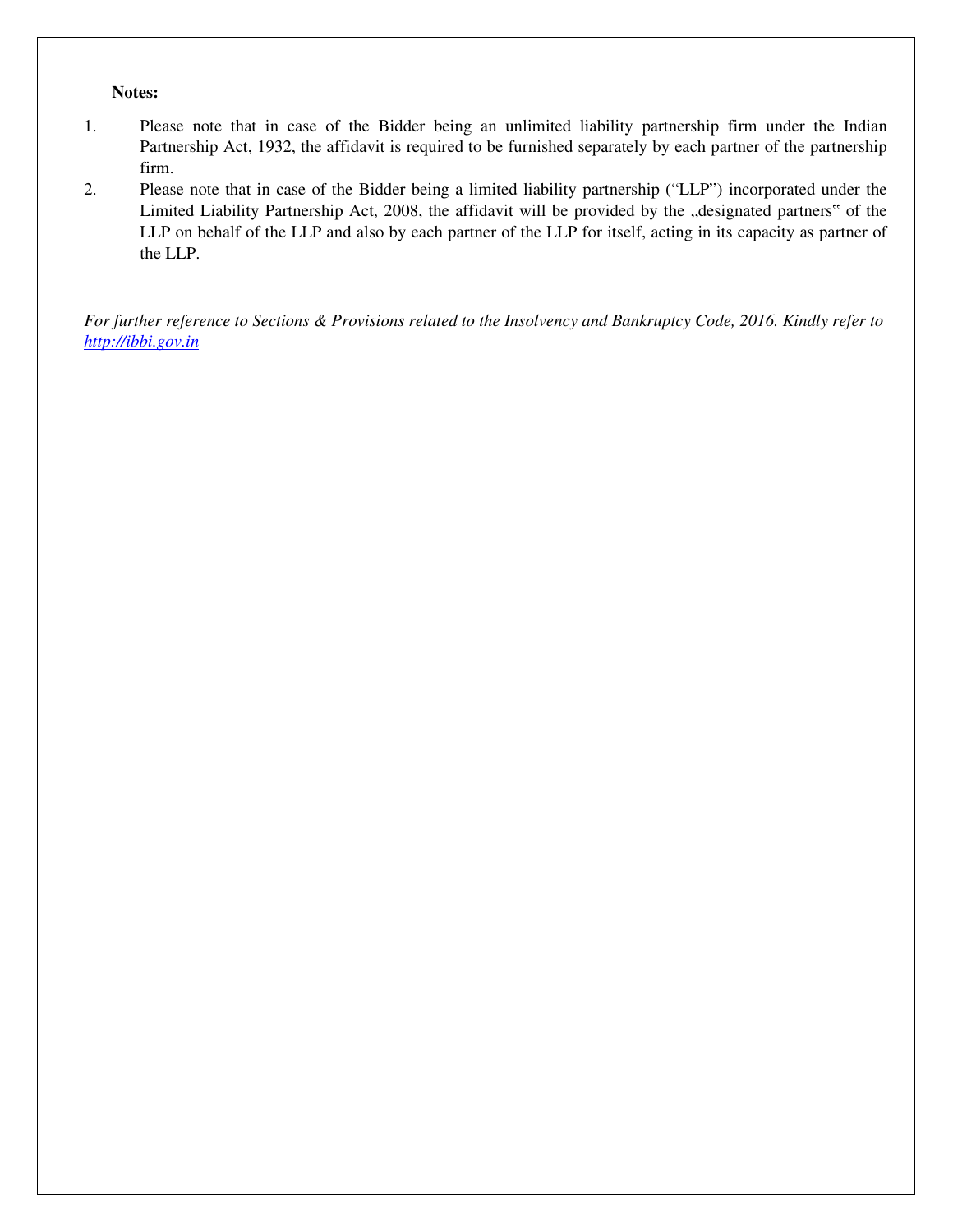## **Annexure 2 - BID Application Form** *(Please fill up separate Bid application forms for each property)*

Date:

To, Mr. Alok Saksena Liquidator of M/s Unity Infraprojects Limited Liquidator's Address: - Desai Saksena & Associates, First Floor,Laxmi Building, Sir Phirozshah Mehta Rd,Mumbai, Maharashtra 400001 Email: liqunity@dsaca.co.in, aks@dsaca.co.in

I/We/ M/s am/are desirous in participating in the E-Auction announced by you in the newspaper publication dated ……………………………. In ……………………………………………..(*Name of the newspaper*) for sale of the asset of the Corporate Debtor i.e. M/s Unity Infraprojects Limited (In Liquidation) situated at 1003, 10th Floor, Pushpanjali Apartments, A. V. Nagvekar Marg, Off Old Prabhadevi Road, Mumbai – 400 025.

Bid For :-- Asset of M/s Unity Infraprojects Limited on "As is where is basis", "Whatever there is basis" and "No recourse" basis

## **Details of Interested Bidder**

| Name of the Interested                   |  |
|------------------------------------------|--|
| <b>Bidder</b>                            |  |
| <b>Constitution of Interested Bidder</b> |  |
|                                          |  |
| Contact No.                              |  |
| Email ID                                 |  |
| PAN No.                                  |  |
| Address                                  |  |

## **Details of Earnest Money**:

| Description of Asset                   |  |
|----------------------------------------|--|
| Reserve price                          |  |
| Earnest Money deposited                |  |
| Mode of Earnest Money payment          |  |
| Payer's bank and account number        |  |
| DD No./UTR No. in case of<br>RTGS/NEFT |  |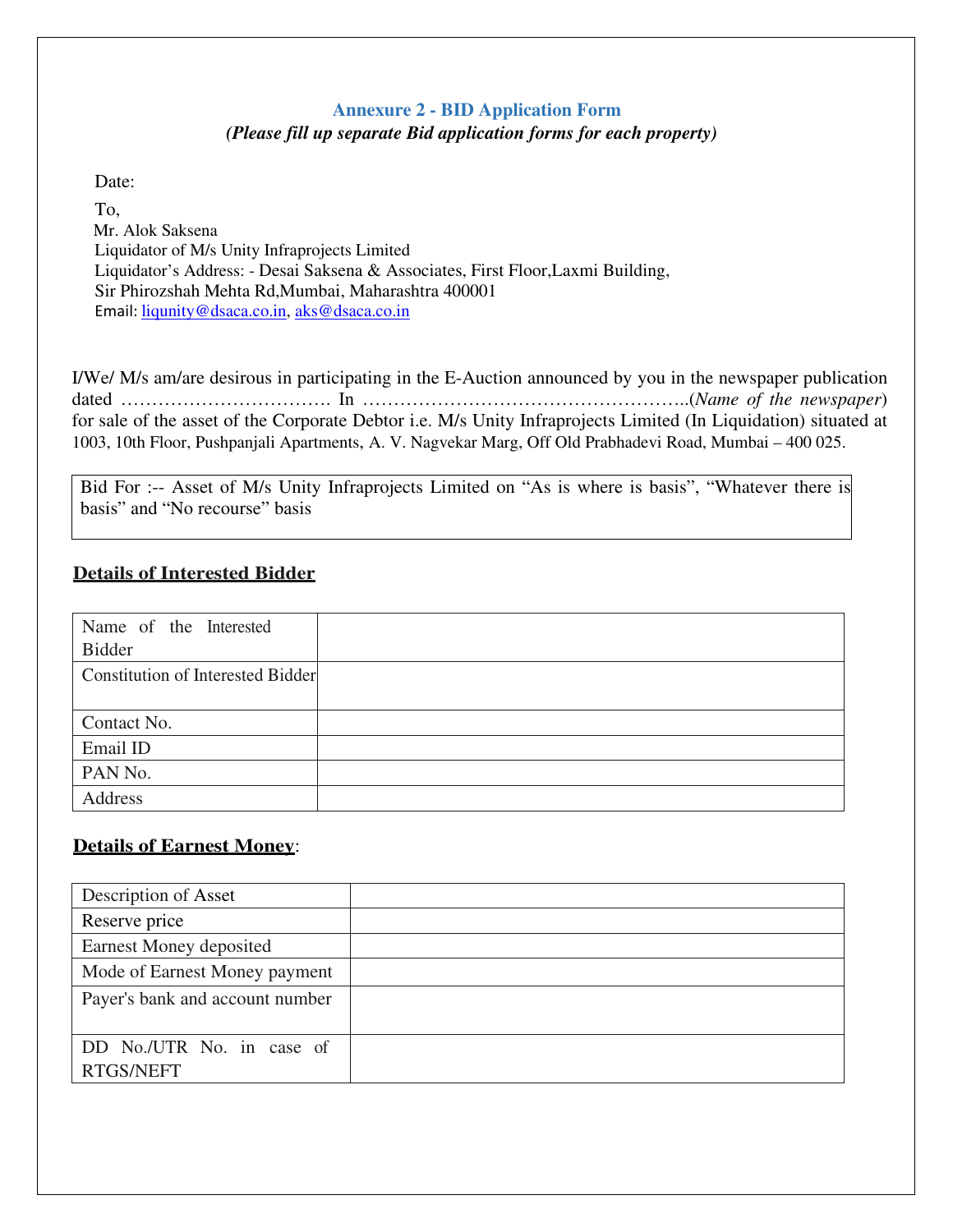### **Bank details of Bidder (for refund of Earnest Money as may be applicable):**

| Name                  |  |
|-----------------------|--|
| <b>Account Number</b> |  |
| <b>Bank Name</b>      |  |
| <b>Branch</b>         |  |
| <b>IFSC</b>           |  |

- 1) I/We/M/s. further declare that the information revealed by me/us in this Bid Form is true and correct to the best of my/our knowledge and belief.
- 2) I/We/M/s. certify that I/We/M/s. am/are eligible to be a Resolution Applicant, under Section 29A read with Section 35(f) of IBC 2016, Affidavit for same is enclosed herewith.
- 3) I/We/M/s. also enclose copies of the required KYC documents. We request you to kindly verify the same and arrange with the auction portals for issue of an ID and password for us to enable us to take part in the E-Auction.
- 4) I/We/M/s. agree if any of the statement / information revealed by me/us is found incorrect, my/our bid document is liable to be cancelled and, in such case, the Earnest Money Deposit paid by me/us is liable to be forfeited by the LIQUIDATOR and the LIQUIDATOR is at liberty to annul the offer made to me/us at any point of time.
- 5) I/We /M/s. also agree that after my/our offer given in my/our bid for purchase of the assets of the corporate debtor is accepted by the LIQUIDATOR if I/We/M/s. fail to accept the terms and conditions of the offer letter or am/are not able to complete the transaction within the time limit specified in the offer letter for any reason whatsoever and / or fail to fulfil any/all the terms and conditions of the bid document and offer letter, the Earnest Money Deposit paid by me/us along with the bid document is liable to be forfeited by the LIQUIDATOR and that the LIQUIDATOR has also a right to proceed against me / us for specific performance of the contract.
- 6) I/We/M/s. will not claim any interest from the date of submission of offer in case the process of sale is delayed for any reason.
- 7) The general terms and conditions of sale are received, read and acceptable to me / us.

NOTE: Each page of this form shall be duly signed by bidder. Place:

Date:

|                | Signature and name of the Interested Bidder/ Authorized Signatory                                |
|----------------|--------------------------------------------------------------------------------------------------|
| (M/s.          |                                                                                                  |
|                | [Rubber stamp/ Seal of the Interested]                                                           |
| Bidder]        |                                                                                                  |
| Designation    |                                                                                                  |
| Enclosures:    | dated:                                                                                           |
| a.             | DD No./NEFT/RTGS UTR No.                                                                         |
| b.             | KYC documents including Identity Proof and Address Proof                                         |
| $\mathbf{c}$ . | Affidavit on Rs. 100 stamp paper duly notarised                                                  |
| d.             | Authority Letter/Board Resolution of the authorized representative bidding in case of any bidder |
|                | other than proprietorship firm.                                                                  |

*e.* Any other documents *(please specify)*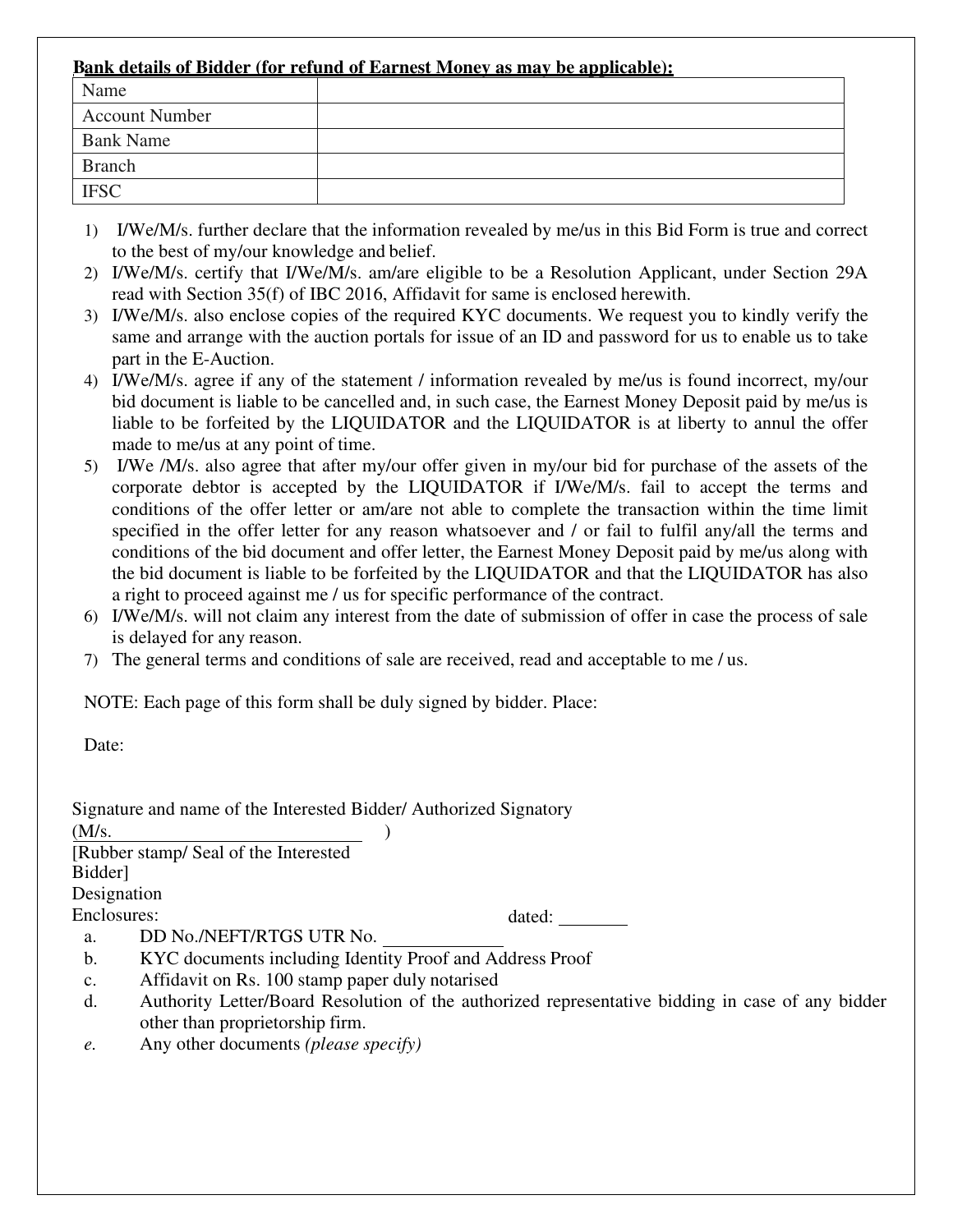### **Annexure 3 - Declaration by the Bidder**  *(to be duly filled in and signed by the bidder and submitted along with Bid form) [On the letter head of the Interested Bidder]*

To, Mr. Alok Saksena, Liquidator of M/s Unity Infraprojects Limited, Liquidator's Address: - Desai Saksena & Associates, First Floor,Laxmi Building, Sir Phirozshah Mehta Rd,Mumbai, Maharashtra 400001 Email: liqunity@dsaca.co.in, aks@dsaca.co.in

Dear Sir,

### **Sub: Declaration under the Insolvency and Bankruptcy Code 2016**

Pursuant to the terms and conditions and the E-Auction Process Memorandum of sale of M/s Unity Infraprojects Limited (in Liquidation) (**'Company'**) and in view of the provisions of the Insolvency and Bankruptcy Code, 2016 **('IBC')**, I/We/M/s\_\_\_\_\_ state, submit and confirm as follows: -

- 1. I/We, (insert name and address of the Interested Bidder) aforesaid do hereby state that, I/We have read the entire terms and conditions for the sale of the Company and have understood them fully. I/We, hereby unconditionally agree to confirm with and to be bound by the said terms and conditions and agree to take part in the e- auction process.
- 2. I/We declare that the Earnest Money has been made by me/us as against my/our bid and that the particulars of remittance and all other information given by me/us in the form is true and correct.
- 3. I/We further understand and agree that if any of the statement / information revealed by me/us is found to be incorrect and / or untrue, the bid submitted by me/us is liable to be cancelled and in such case, the Earnest Money and / or any monies paid by me/us is liable to be forfeited by the Liquidator and the Liquidator will be at liberty to annul the offer made to me/us at any point of time.
- 4. I/We also agree that after my/our offer given in my/our bid for purchase of the company or asset /asset lots is accepted by the Liquidator and if, I/We, fail to accept or act upon the terms and conditions of the sale or am/are not able to complete the transaction within the time limit specified for any reason whatsoever and/or fail to fulfil any/all the terms and conditions of the auction, the Earnest Money and other monies paid by me/us thereafter, are liable to be forfeited by the Liquidator.
- 5. I/We also agree that in the eventuality of forfeiture of the amount by the Liquidator, the I/We shall neither have claim on the Asset for which my/our bid was approved nor on any part of the sum for which it may be subsequently sold.
- 6. I/We also understand that the Earnest Money Deposit shall be retained by the Liquidator and returned only in accordance with the timelines and circumstances specified in the E -Auction Process Document. I/We, state that I/We, have fully understood the terms and conditions therein and agree to be bound by the same.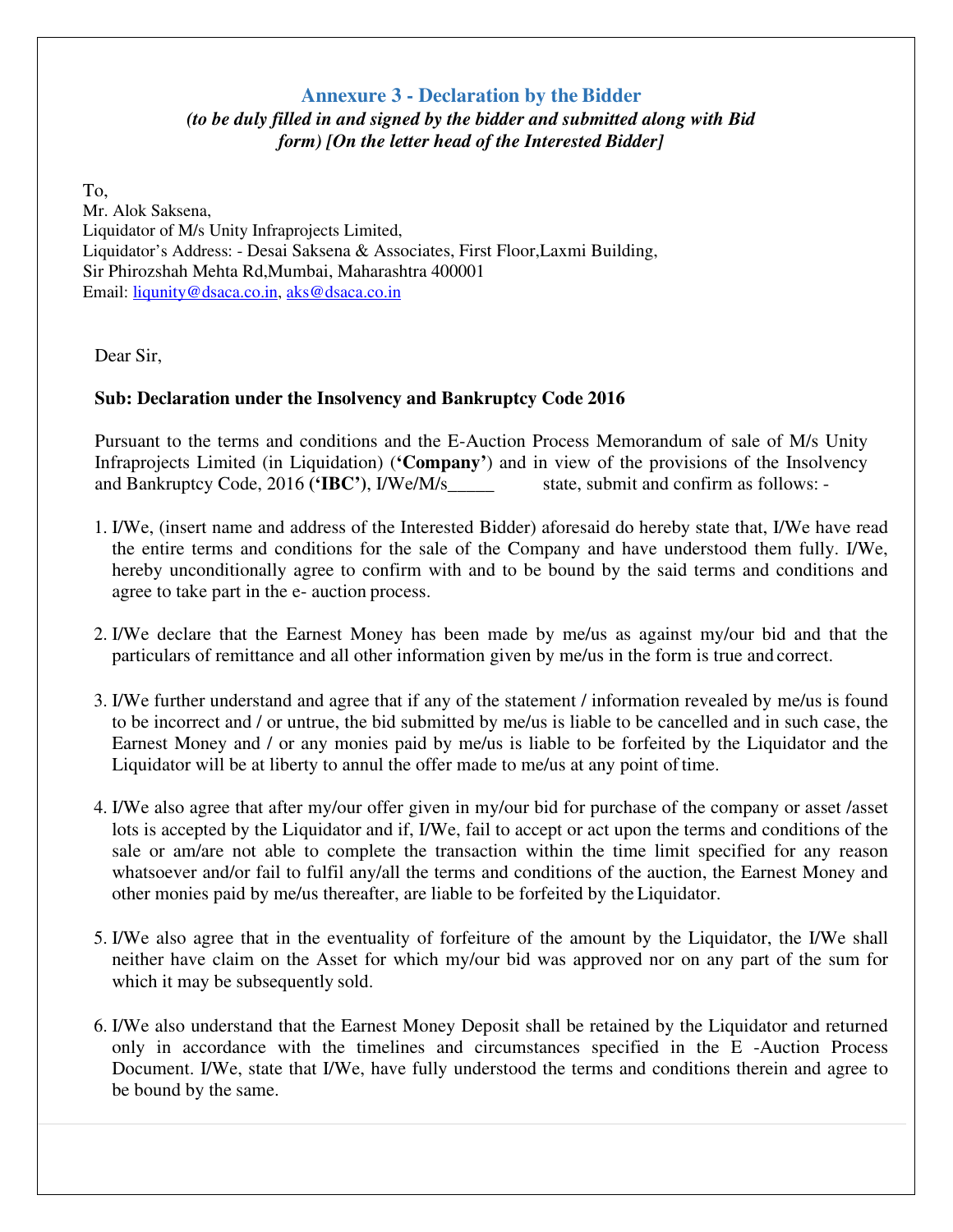- 7. I/We confirm that our participation in the e-auction process, submission of bid or acquisition of the company/assets pursuant to the terms and conditions of the E-Auction Process Document will not conflict with, or result in a breach of, or constitute a default under (i) our constitutional documents; or (ii) any applicable laws applicable to me/us; or (iii) any authorization or approval of any government agency or body applicable to me/us; or (iv) any judgement, order, injunction, decree, or ruling of any court or governmental authority, domestic or foreign binding on me/us; or (v) any agreement to which I am / we are a party or by which I am / we are bound.
- 8. That the Liquidator reserves the right to request for additional information or clarification from me/us in relation to my/our proposal and I/we shall promptly comply with such requirements. Failure to satisfy the queries of the Liquidator within the given timelines may lead to rejection of my/our proposal.
- 9. That submission of my/our proposal alone does not automatically entitle me/us to participate in the next stage of the bid process. The decision taken by the Liquidator with respect to the selection of the qualified Bidder and communicated to me/us shall be binding on me/us. I/We acknowledge that the Liquidator reserves the right to determine at his/her sole discretion, whether or not I/we qualify for the submission of the proposal and may reject my/our proposal without assigning any reason whatsoever.
- 10. I/We also undertake to abide by the additional conditions if announced during the e-auction including any announcement (s) on correction of and/or additions or deletions to the time of e-auction and asset lots being offered for sale.
- 11. I/We confirm that the Liquidator and his/her professional advisors along with employees/agents/advisors, shall not be liable and responsible in any manner whatsoever for my/our failure to access and bid on the e-auction portal due to any unforeseen circumstances etc. before or during the auction event.
- 12. I/We/M/s. hereby unconditionally state, submit and confirm that, I/we/M/s. are not disqualified from participating in a bid for acquisition of asset of Unity Infraprojects Limited (In Liquidation) pursuant to the provisions of Section 29A of IBC, as amended from time to time.
- 13. That I/We/M/s. have understood the provisions of section 29A of the IBC. I/we confirm that neither the applicant nor any person acting jointly with the applicant or any person who is a promoter or in the management or control of the applicant or any person acting jointly with applicant or their relatives falling under the definition of the Relative under the IBC are hit by any of the provisions of Section 29A of IBC.

Signature Name Address

Yours Sincerely

Signature and name of Bidder/Authorised Signatory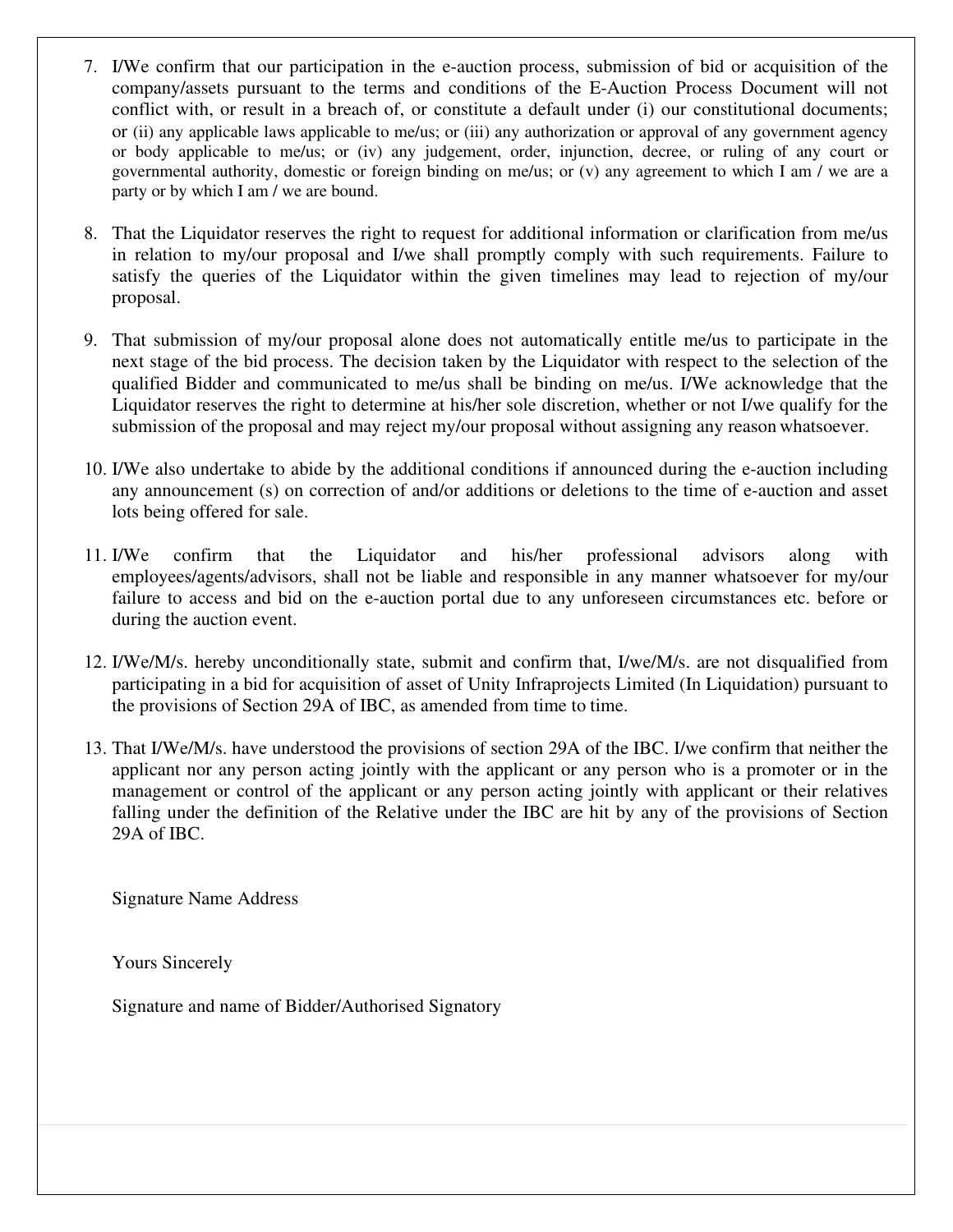### **Annexure 4 –Board Resolution**

*(On the letter head of the Interested bidder)* 

**CERTIFIED TRUE COPY OF RESOLUTION PASSED BY THE BOARD OF DIRECTORS**("BOARD") OF [Insert name of the Interested bidder] ("COMPANY") IN THE MEETING HELD ON [Insert Date], AT [Insert Time] AT [Insert Place]

WHEREAS pursuant to the E- Auction Sale Notice dated [ $\bullet$  ] ("EOI"), and subsequent to the E-Auction Process Memorandum ('EAPM') dated [● ], issued by the Liquidator on behalf of M/s Unity Infraprojects Limited (In liquidation) in relation to the acquisition of the asset of the said Corporate Debtor in accordance with the Sale Notice, the Company has been shortlisted by the Liquidator, for the purpose of participating in the auction process.

In view of the above, the Board has resolved as follows:

**"RESOLVED THAT** any of the directors of the Company, be and is hereby authorized to take all the steps required to be taken by the Company for participating and bidding in the auction process in accordance with the terms of the E - Auction Process Memorandum, including the following:

- a) participating in the auction process and submit and sign other requisite documents, in accordance with the terms of the E-Auction Process Memorandum dated
- b) execute all other agreements, deeds, writings and LOI as may be required in relation to the auction process, including any amendments or modifications as may be suggested by the Liquidator;
- c) to generally do or cause to be done all such acts, matters, deeds and things as may be necessary or desirable in connection with or incidental or for the purpose of implementation and giving effect to the above resolutions for and on behalf of the Company, and to comply with all other requirements in this regard."

**"RESOLVED FURTHER THAT** a certified copy of the foregoing resolution be furnished as may be required, under the signature of [the Company Secretary / any two of the Directors of the Company]."

Certified to be true For the Company

Director(s) / Company Secretary Notes:

- a) The contents of the format may be suitably re-worded indicating the identity of the entity passing the resolution.
- b) In case of the Board resolution is from a company incorporated outside India, the same shall be duly notarized in the jurisdiction of incorporation of the company.
- c) This format may be modified only to the limited extent required to comply with the local regulations and laws applicable to a foreign entity submitting this resolution. For example, reference to Companies Act 2013 may be suitably modified to refer to the law applicable to the entity submitting the resolution. However, in such case, the foreign entity shall submit an opinion issued by the legal counsel of such foreign entity, stating that the board resolutions are in compliance with the applicable laws of the respective jurisdictions of the issuing company and the authorizations granted therein are true and valid.
- d) The Board Resolution is to be certified by the Company Secretary / Directors, in accordance with applicable law and the constitutional documents of the Company.